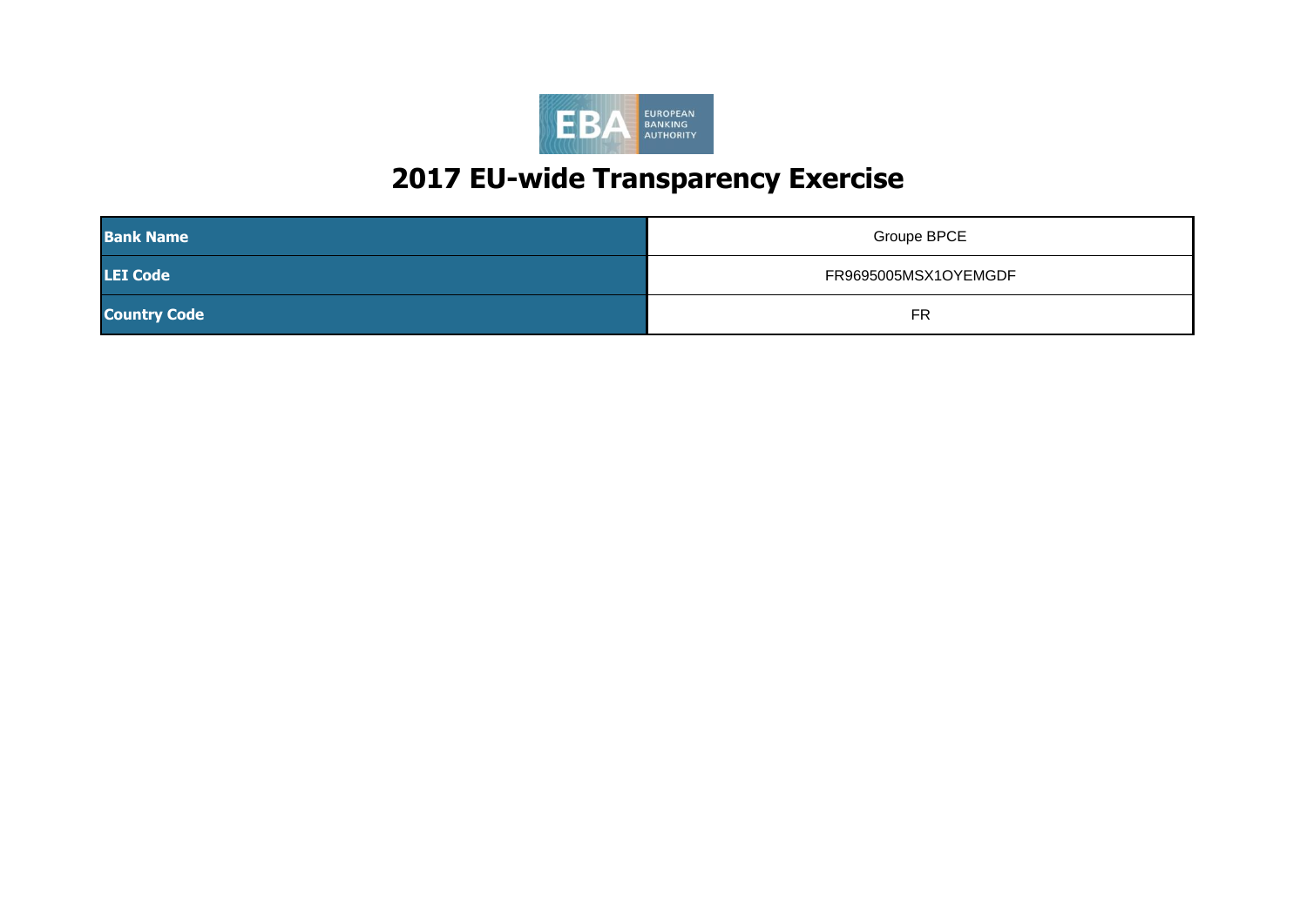

**Capital** Groupe BPCE

|                                                         |                | (mln EUR, %)                                                                                                                          |              | As of 31/12/2016 As of 30/06/2017 | <b>COREP CODE</b>                                                                                                                                                                                                                                                                             | <b>REGULATION</b>                                                                                                                                                                                                                                                                               |
|---------------------------------------------------------|----------------|---------------------------------------------------------------------------------------------------------------------------------------|--------------|-----------------------------------|-----------------------------------------------------------------------------------------------------------------------------------------------------------------------------------------------------------------------------------------------------------------------------------------------|-------------------------------------------------------------------------------------------------------------------------------------------------------------------------------------------------------------------------------------------------------------------------------------------------|
|                                                         | $\overline{A}$ | <b>OWN FUNDS</b>                                                                                                                      | 72,142       | 72,919                            | C 01.00 (r010,c010)                                                                                                                                                                                                                                                                           | Articles 4(118) and 72 of CRR                                                                                                                                                                                                                                                                   |
|                                                         | A.1            | COMMON EQUITY TIER 1 CAPITAL (net of deductions and after applying<br>transitional adjustments)                                       | 55,303       | 57.002                            | C 01.00 (r020.c010)                                                                                                                                                                                                                                                                           | Article 50 of CRR                                                                                                                                                                                                                                                                               |
|                                                         | A.1.1          | Capital instruments eligible as CET1 Capital (including share premium and net own capital<br>instruments)                             | 21,921       | 22,335                            | C 01.00 (r030,c010)                                                                                                                                                                                                                                                                           | Articles 26(1) points (a) and (b), 27 to 29, 36(1) point (f) and 42 of CRR                                                                                                                                                                                                                      |
|                                                         | A.1.2          | <b>Retained earnings</b>                                                                                                              | 1,581        | $-393$                            | C 01.00 (r130,c010)                                                                                                                                                                                                                                                                           | Articles 26(1) point (c), 26(2) and 36 (1) points (a) and (f) of CRR                                                                                                                                                                                                                            |
|                                                         | A.1.3          | Accumulated other comprehensive income                                                                                                | 2.047        | 1.771                             | C 01.00 (r180,c010)                                                                                                                                                                                                                                                                           | Articles 4(100), 26(1) point (d) and 36 (1) point (l) of CRR                                                                                                                                                                                                                                    |
|                                                         | A.1.4          | Other Reserves                                                                                                                        | 32,408       | 35,999                            | C 01.00 (r200,c010)                                                                                                                                                                                                                                                                           | Articles 4(117) and 26(1) point (e) of CRR                                                                                                                                                                                                                                                      |
|                                                         | A.1.5          | Funds for general banking risk                                                                                                        | $\mathbf 0$  | $\bf{0}$                          | C 01.00 (r210,c010)                                                                                                                                                                                                                                                                           | Articles 4(112), 26(1) point (f) and 36 (1) point (l) of CRR                                                                                                                                                                                                                                    |
|                                                         | A.1.6          | Minority interest given recognition in CET1 capital                                                                                   | 4.090        | 4,066                             | C 01.00 (r230.c010)                                                                                                                                                                                                                                                                           | Article 84 of CRR                                                                                                                                                                                                                                                                               |
|                                                         | A.1.7          | Adjustments to CET1 due to prudential filters                                                                                         | 35           | 14                                | C 01.00 (r250,c010)                                                                                                                                                                                                                                                                           | Articles 32 to 35 of and 36 (1) point (l) of CRR                                                                                                                                                                                                                                                |
|                                                         | A.1.8          | (-) Intangible assets (including Goodwill)                                                                                            | $-4,719$     | $-4,747$                          | C 01.00 (r300,c010) + C 01.00 (r340,c010)                                                                                                                                                                                                                                                     | Articles 4(113), 36(1) point (b) and 37 of CRR. Articles 4(115), 36(1) point (b) and 37 point (a) of<br>CCR                                                                                                                                                                                     |
|                                                         | A.1.9          | (-) DTAs that rely on future profitability and do not arise from temporary differences net of<br>ssociated DTLs                       | $-1.146$     | $-1.015$                          | C 01.00 (r370.c010)                                                                                                                                                                                                                                                                           | Articles 36(1) point (c) and 38 of CRR                                                                                                                                                                                                                                                          |
|                                                         | A.1.10         | (-) IRB shortfall of credit risk adjustments to expected losses                                                                       | $-1,232$     | $-1,276$                          | C 01.00 (r380,c010)                                                                                                                                                                                                                                                                           | Articles 36(1) point (d), 40 and 159 of CRR                                                                                                                                                                                                                                                     |
|                                                         | A.1.11         | (-) Defined benefit pension fund assets                                                                                               | $\mathbf 0$  | $\bf{0}$                          | C 01.00 (r390,c010)                                                                                                                                                                                                                                                                           | Articles 4(109), 36(1) point (e) and 41 of CRR                                                                                                                                                                                                                                                  |
|                                                         | A.1.12         | (-) Reciprocal cross holdings in CET1 Capital                                                                                         | $\mathbf{0}$ | $\mathbf{0}$                      | C 01.00 (r430,c010)                                                                                                                                                                                                                                                                           | Articles 4(122), 36(1) point (g) and 44 of CRR                                                                                                                                                                                                                                                  |
|                                                         | A.1.13         | (-) Excess deduction from AT1 items over AT1 Capital                                                                                  | $\,0\,$      | $\mathbf{0}$                      | C 01.00 (r440,c010)                                                                                                                                                                                                                                                                           | Article 36(1) point (j) of CRR                                                                                                                                                                                                                                                                  |
|                                                         | A.1.14         | (-) Deductions related to assets which can alternatively be subject to a 1.250% risk weight                                           | $\mathbf{0}$ | $\overline{0}$                    | $C 01.00 (r450, c010) + C 01.00 (r460, c010) +$<br>C 01.00 (r470,c010) + C 01.00 (r471,c010)+<br>C 01.00 (r472,c010)                                                                                                                                                                          | Articles 4(36), 36(1) point (k) (i) and 89 to 91 of CRR; Articles 36(1) point (k) (ii), 243(1) point (b), 244(1) point (b) and 258 of CRR; Articles 36(1) point k) (ii) and 379(3) of CRR; Articles 36(1)<br>point k) (iv) and 153(8) of CRR and Articles 36(1) point k) (v) and 155(4) of CRR. |
|                                                         | A.1.14.1       | Of which: from securitisation positions (-)                                                                                           | $\mathbf{0}$ | $\mathbf{0}$                      | C 01.00 (r460,c010)                                                                                                                                                                                                                                                                           | Articles 36(1) point (k) (ii), 243(1) point (b), 244(1) point (b) and 258 of CRR                                                                                                                                                                                                                |
|                                                         | A.1.15         | (-) Holdings of CET1 capital instruments of financial sector entities where the institution does<br>not have a significant investment | $\,0\,$      | $\,0\,$                           | C 01.00 (r480,c010)                                                                                                                                                                                                                                                                           | Articles 4(27), 36(1) point (h); 43 to 46, 49 (2) and (3) and 79 of CRR                                                                                                                                                                                                                         |
| <b>OWN FUNDS</b><br><b>Transitional period</b>          | A.1.16         | (-) Deductible DTAs that rely on future profitability and arise from temporary differences                                            | $\mathbf 0$  | $\,0\,$                           | C 01.00 (r490,c010)                                                                                                                                                                                                                                                                           | Articles 36(1) point (c) and 38; Articles 48(1) point (a) and 48(2) of CRR                                                                                                                                                                                                                      |
|                                                         | A.1.17         | (-) Holdings of CET1 capital instruments of financial sector entities where the institiution has a<br>significant investment          | $\mathbf{0}$ | $\overline{0}$                    | C 01.00 (rS00,c010)                                                                                                                                                                                                                                                                           | Articles 4(27); 36(1) point (i); 43, 45; 47; 48(1) point (b); 49(1) to (3) and 79 of CRR                                                                                                                                                                                                        |
|                                                         | A.1.18         | (-) Amount exceding the 17.65% threshold                                                                                              | $\mathbf 0$  | $\,0\,$                           | C 01.00 (r510.c010)                                                                                                                                                                                                                                                                           | Article 48 of CRR                                                                                                                                                                                                                                                                               |
|                                                         | A.1.19         | (-) Additional deductions of CET1 Capital due to Article 3 CRR                                                                        | $\mathbf 0$  | $\,0\,$                           | C 01.00 (r524,c010)                                                                                                                                                                                                                                                                           | Article 3 CRR                                                                                                                                                                                                                                                                                   |
|                                                         | A.1.20         | CET1 capital elements or deductions - other                                                                                           | $\mathbf 0$  | $\overline{0}$                    | C 01.00 (r529,c010)                                                                                                                                                                                                                                                                           |                                                                                                                                                                                                                                                                                                 |
|                                                         | A.1.21         | <b>Transitional adjustments</b>                                                                                                       | 319          | 248                               | $CA1$ {1.1.1.6 + 1.1.1.8 + 1.1.1.26}                                                                                                                                                                                                                                                          |                                                                                                                                                                                                                                                                                                 |
|                                                         | A.1.21.1       | Transitional adjustments due to grandfathered CET1 Capital instruments (+/-)                                                          | $\mathbf 0$  | $\,$ 0                            | C 01.00 (r220,c010)                                                                                                                                                                                                                                                                           | Articles 483(1) to (3), and 484 to 487 of CRR                                                                                                                                                                                                                                                   |
|                                                         | A.1.21.2       | Transitional adjustments due to additional minority interests (+/-)                                                                   | 461          | 258                               | C 01.00 (r240,c010)                                                                                                                                                                                                                                                                           | Articles 479 and 480 of CRR                                                                                                                                                                                                                                                                     |
|                                                         | A.1.21.3       | Other transitional adjustments to CET1 Capital (+/-)                                                                                  | $-141$       | $-10$                             | C 01.00 (r520,c010)                                                                                                                                                                                                                                                                           | Articles 469 to 472, 478 and 481 of CRR                                                                                                                                                                                                                                                         |
|                                                         | A.2            | ADDITIONAL TIER 1 CAPITAL (net of deductions and after transitional adjustments)                                                      | 1,304        | 861                               | C 01.00 (r530,c010)                                                                                                                                                                                                                                                                           | Article 61 of CRR                                                                                                                                                                                                                                                                               |
|                                                         | A.2.1          | Additional Tier 1 Capital instruments                                                                                                 | $\mathbf 0$  | $\bf{0}$                          | C 01.00 (r540,c010) + C 01.00 (r670,c010)                                                                                                                                                                                                                                                     |                                                                                                                                                                                                                                                                                                 |
|                                                         | A.2.2          | (-) Excess deduction from T2 items over T2 capital                                                                                    | $\mathbf{0}$ | $\overline{0}$                    | C 01.00 (r720,c010)                                                                                                                                                                                                                                                                           |                                                                                                                                                                                                                                                                                                 |
|                                                         | A.2.3          | Other Additional Tier 1 Capital components and deductions                                                                             | $-62$        | $-62$                             | $\begin{array}{l} \texttt{C}\ 01.00\ \texttt{(r690,c010)} + \texttt{C}\ 01.00\ \texttt{(r700,c010)} + \\ \texttt{C}\ 01.00\ \texttt{(r710,c010)}\ + \texttt{C}\ 01.00\ \texttt{(r740,c010)} \\ \texttt{C}\ 01.00\ \texttt{(r744,c010)} + \texttt{C}\ 01.00\ \texttt{(r748,c010)} \end{array}$ |                                                                                                                                                                                                                                                                                                 |
|                                                         | A.2.4          | Additional Tier 1 transitional adjustments                                                                                            | 1.366        | 923                               | $01.00 (r660, c010) + C 01.00 (r680, c010)$<br>C 01.00 (r730, c010)                                                                                                                                                                                                                           |                                                                                                                                                                                                                                                                                                 |
|                                                         | A.3            | TIER 1 CAPITAL (net of deductions and after transitional adjustments)                                                                 | 56,607       | 57,863                            | C 01.00 (r015,c010)                                                                                                                                                                                                                                                                           | Article 25 of CRR                                                                                                                                                                                                                                                                               |
|                                                         | A.4            | TIER 2 CAPITAL (net of deductions and after transitional adjustments)                                                                 | 15,535       | 15,056                            | C 01.00 (r750,c010)                                                                                                                                                                                                                                                                           | Article 71 of CRR                                                                                                                                                                                                                                                                               |
|                                                         | A.4.1          | Tier 2 Capital instruments                                                                                                            | 15,970       | 15,591                            | C 01.00 (r760,c010) + C 01.00 (r890,c010)                                                                                                                                                                                                                                                     |                                                                                                                                                                                                                                                                                                 |
|                                                         | A.4.2          | Other Tier 2 Capital components and deductions                                                                                        | $-740$       | $-742$                            | $C$ 01.00 (r910,c010) + $C$ 01.00 (r920,c010) +<br>C 01.00 (r930,c010) + C 01.00 (r940,c010) -<br>C 01.00 (r950.c010) + C 01.00 (r970.c010) -<br>$01.00 (r974, c010) + C 01.00 (r978, c010)$                                                                                                  |                                                                                                                                                                                                                                                                                                 |
|                                                         | A.4.3          | Tier 2 transitional adjustments                                                                                                       | 305          | 207                               | C 01.00 (r880.c010) + C 01.00 (r900.c010) +                                                                                                                                                                                                                                                   |                                                                                                                                                                                                                                                                                                 |
| <b>OWN FUNDS</b>                                        | $\mathbf B$    | <b>TOTAL RISK EXPOSURE AMOUNT</b>                                                                                                     | 390,981      | 391,323                           | C 02.00 (r010,c010)                                                                                                                                                                                                                                                                           | Articles 92(3), 95, 96 and 98 of CRR                                                                                                                                                                                                                                                            |
| <b>REQUIREMENTS</b>                                     | $_{\rm B.1}$   | Of which: Transitional adjustments included                                                                                           | $\,0\,$      | $\,0\,$                           | C 05.01 (r010;c040)                                                                                                                                                                                                                                                                           |                                                                                                                                                                                                                                                                                                 |
|                                                         | C.1            | COMMON EQUITY TIER 1 CAPITAL RATIO (transitional period)                                                                              | 14.14%       | 14.57%                            | CA3 (1)                                                                                                                                                                                                                                                                                       |                                                                                                                                                                                                                                                                                                 |
| <b>CAPITAL RATIOS (%)</b><br><b>Transitional period</b> | C.2            | <b>TIER 1 CAPITAL RATIO (transitional period)</b>                                                                                     | 14.48%       | 14.79%                            | CA3 {3}                                                                                                                                                                                                                                                                                       |                                                                                                                                                                                                                                                                                                 |
|                                                         | C.3            | <b>TOTAL CAPITAL RATIO (transitional period)</b>                                                                                      | 18.45%       | 18.63%                            | CA3 (5)                                                                                                                                                                                                                                                                                       | $\sim$                                                                                                                                                                                                                                                                                          |
| <b>CET1 Capital</b><br><b>Fully loaded</b>              | D              | COMMON EQUITY TIER 1 CAPITAL (fully loaded)                                                                                           | 54,922       | 56,691                            | [A.1-A.1.13-A.1.21+MIN(A.2+A.1.13-<br>A.2.2-A.2.4+MIN(A.4+A.2.2-A.4.3,0),0)]                                                                                                                                                                                                                  | ٠                                                                                                                                                                                                                                                                                               |
| CET1 RATIO (%)<br><b>Fully loaded</b> <sup>1</sup>      | Ē.             | COMMON EQUITY TIER 1 CAPITAL RATIO (fully loaded)                                                                                     | 14.05%       | 14.49%                            | $[D.1]/[B-B.1]$                                                                                                                                                                                                                                                                               |                                                                                                                                                                                                                                                                                                 |

(1) Fully loaded CET1 capital ratio estimation based on the formulae stated in column "COREP CODE"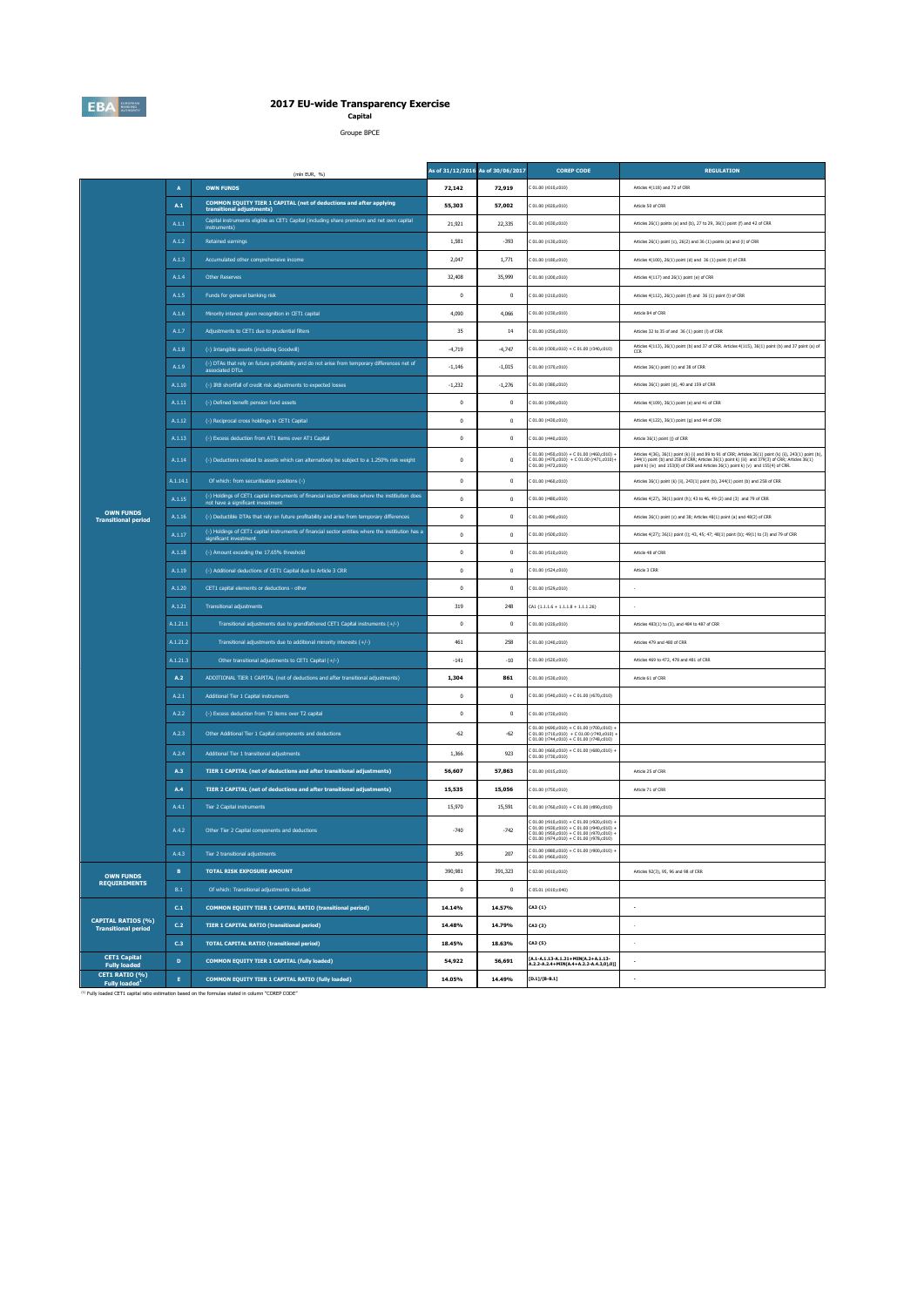

**Leverage ratio**

Groupe BPCE

|     | (mln EUR, $%$ )                                                                       | As of<br>31/12/2016 | As of<br>30/06/2017 | <b>COREP CODE</b>   | <b>REGULATION</b>                                                                     |
|-----|---------------------------------------------------------------------------------------|---------------------|---------------------|---------------------|---------------------------------------------------------------------------------------|
| A.1 | Tier 1 capital - transitional definition                                              | 56,607              | 57,863              | C 47.00 (r320,c010) |                                                                                       |
| A.2 | Tier 1 capital - fully phased-in definition                                           | 54,922              | 57,240              | C 47.00 (r310,c010) |                                                                                       |
| B.1 | Total leverage ratio exposures - using a transitional definition of Tier 1 capital    | 1,146,111           | 1,152,873           | C 47.00 (r300,c010) | Article 429 of the CRR; Delegated Regulation (EU) 2015/62 of 10 October 2014 amending |
| B.2 | Total leverage ratio exposures - using a fully phased-in definition of Tier 1 capital | 1,146,506           | 1,152,996           | C 47.00 (r290,c010) | <b>CRR</b>                                                                            |
| C.1 | Leverage ratio - using a transitional definition of Tier 1 capital                    | 4.9%                | 5.0%                | C 47.00 (r340,c010) |                                                                                       |
| C.2 | Leverage ratio - using a fully phased-in definition of Tier 1 capital                 | 4.8%                | 5.0%                | C 47.00 (r330,c010) |                                                                                       |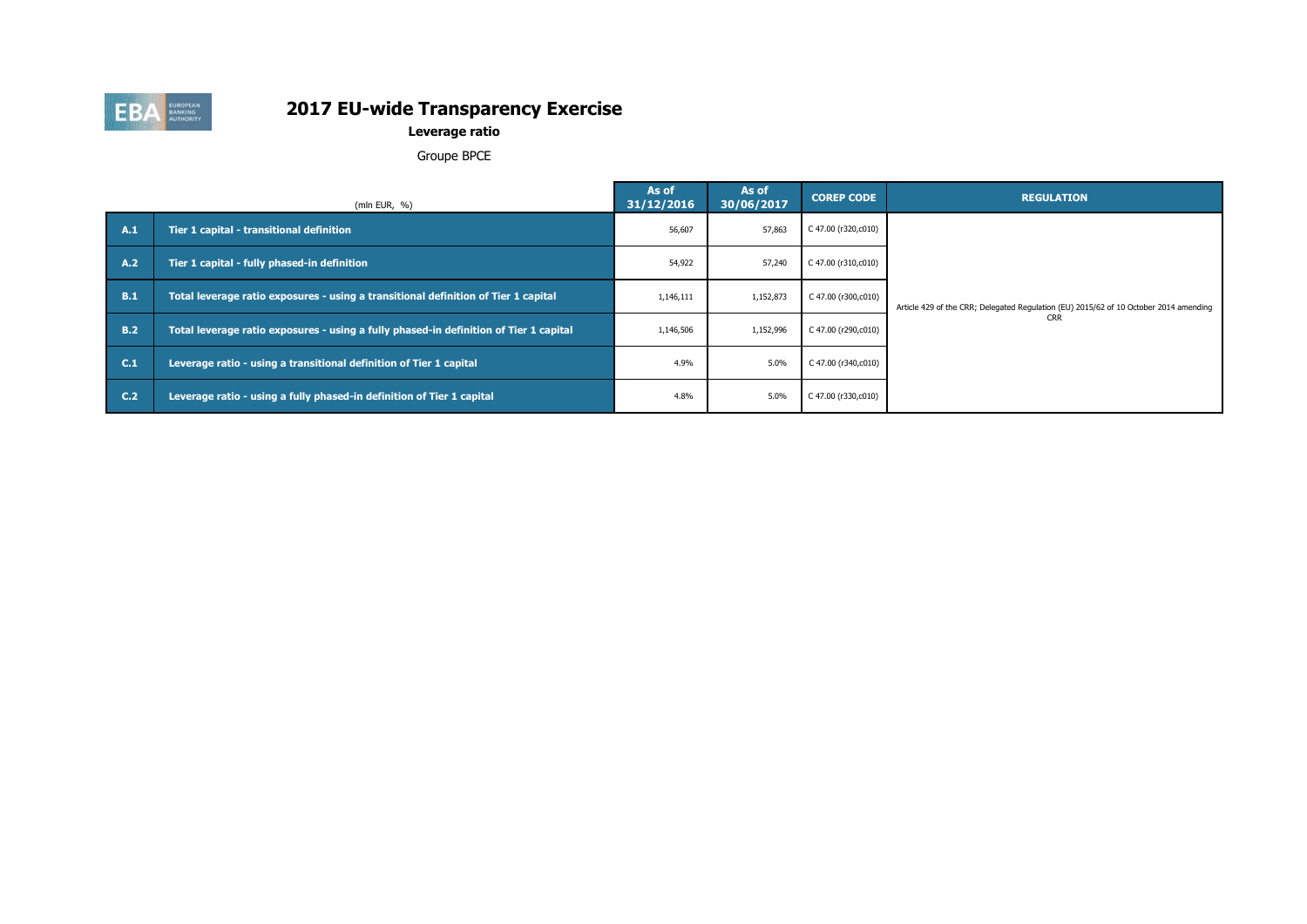

## **Risk exposure amounts**

Groupe BPCE

| (mln EUR)                                                                                                 | As of<br>31/12/2016 | as of 30/06/2017 |
|-----------------------------------------------------------------------------------------------------------|---------------------|------------------|
| Risk exposure amounts for credit risk                                                                     | 336,125             | 339,789          |
| Risk exposure amount for securitisation and re-securitisations in the banking book                        | 9,320               | 10,308           |
| Risk exposure amount for contributions to the default fund of a CCP                                       | 339                 | 341              |
| Risk exposure amount Other credit risk                                                                    | 326,466             | 329,140          |
| Risk exposure amount for position, foreign exchange and commodities (Market risk)                         | 12,205              | 11,473           |
| of which: Risk exposure amount for securitisation and re-securitisations in the trading book <sup>1</sup> | 79                  | 280              |
| Risk exposure amount for Credit Valuation Adjustment                                                      | 4,955               | 2,371            |
| Risk exposure amount for operational risk                                                                 | 37,669              | 37,669           |
| Other risk exposure amounts                                                                               | 28                  | 22               |
| <b>Total Risk Exposure Amount</b>                                                                         | 390,981             | 391,323          |

 $(1)$  May include hedges, which are not securitisation positions, as per Article 338.3 of CRR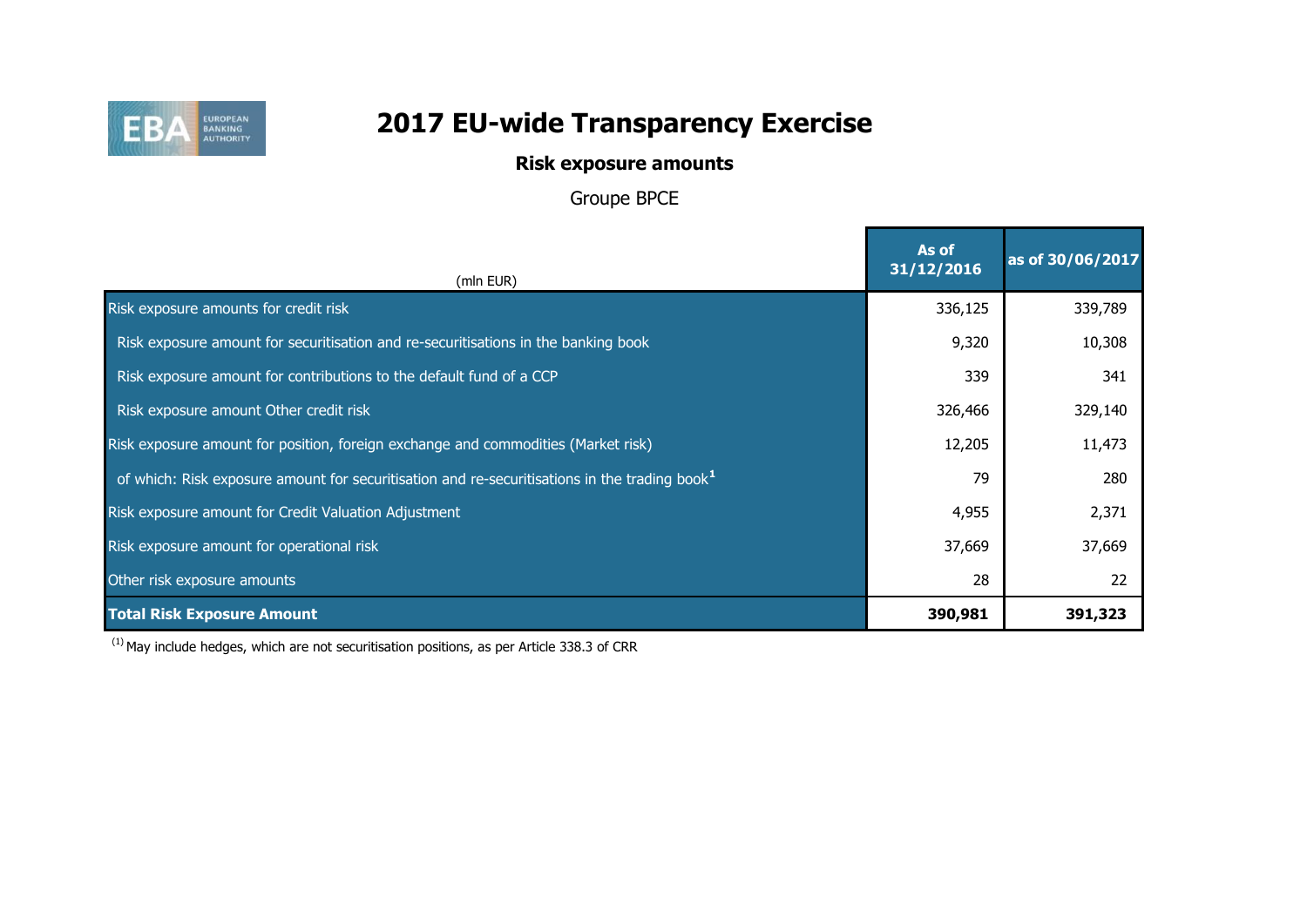

**P&L**

Groupe BPCE

| (mln EUR)                                                                                                                                                       | As of 31/12/2016 | As of<br>30/06/2017 |
|-----------------------------------------------------------------------------------------------------------------------------------------------------------------|------------------|---------------------|
| Interest income                                                                                                                                                 | 25,998           | 12,715              |
| Of which debt securities income                                                                                                                                 | 1,639            | 741                 |
| Of which loans and advances income                                                                                                                              | 18,845           | 9.153               |
| <b>Interest expenses</b>                                                                                                                                        | 16,545           | 8,310               |
| (Of which deposits expenses)                                                                                                                                    | 5,800            | 3,060               |
| (Of which debt securities issued expenses)                                                                                                                      | 5,075            | 2,450               |
| (Expenses on share capital repayable on demand)                                                                                                                 | $\mathbf{0}$     | $\mathbf{0}$        |
| Dividend income                                                                                                                                                 | 165              | 115                 |
| Net Fee and commission income                                                                                                                                   | 9,580            | 5,165               |
| Gains or (-) losses on derecognition of financial assets and liabilities not measured at fair value through profit or loss, and of non financial<br>assets, net | 1,319            | 164                 |
| Gains or (-) losses on financial assets and liabilities held for trading, net                                                                                   | 2,235            | 1,479               |
| Gains or (-) losses on financial assets and liabilities designated at fair value through profit or loss, net                                                    | $-265$           | $-37$               |
| Gains or (-) losses from hedge accounting, net                                                                                                                  | $-123$           | $-19$               |
| Exchange differences [gain or (-) loss], net                                                                                                                    | 257              | 69                  |
| Net other operating income /(expenses)                                                                                                                          | 515              | 180                 |
| <b>TOTAL OPERATING INCOME, NET</b>                                                                                                                              | 23,136           | 11,521              |
| (Administrative expenses)                                                                                                                                       | 15,010           | 7,923               |
| (Depreciation)                                                                                                                                                  | 899              | 438                 |
| (Provisions or (-) reversal of provisions)                                                                                                                      | 46               | 35                  |
| (Commitments and guarantees given)                                                                                                                              | 23               | 6                   |
| (Other provisions)                                                                                                                                              | 23               | 29                  |
| Of which pending legal issues and tax litigation <sup>1</sup>                                                                                                   | $-12$            |                     |
| Of which restructuring <sup>1</sup>                                                                                                                             | 21               |                     |
| (Impairment or (-) reversal of impairment on financial assets not measured at fair value through profit or loss)                                                | 1,523            | 665                 |
| (Loans and receivables)                                                                                                                                         | 1,452            | 647                 |
| (Held to maturity investments, AFS assets and financial assets measured at cost)                                                                                | 71               | 18                  |
| (Impairment or (-) reversal of impairment of investments in subsidaries, joint ventures and associates and on non-financial assets)                             | 121              | 2                   |
| (of which Goodwill)                                                                                                                                             | 79               | 0                   |
| Negative goodwill recognised in profit or loss                                                                                                                  | $\Omega$         | $\Omega$            |
| Share of the profit or (-) loss of investments in subsidaries, joint ventures and associates                                                                    | 585              | 344                 |
| Profit or (-) loss from non-current assets and disposal groups classified as held for sale not qualifying as discontinued operations                            | 20               | $\overline{2}$      |
| PROFIT OR (-) LOSS BEFORE TAX FROM CONTINUING OPERATIONS                                                                                                        | 6.143            | 2,803               |
| PROFIT OR (-) LOSS AFTER TAX FROM CONTINUING OPERATIONS                                                                                                         | 4,487            | 1,864               |
| Profit or (-) loss after tax from discontinued operations                                                                                                       | $\Omega$         | $\mathbf{0}$        |
| PROFIT OR (-) LOSS FOR THE YEAR                                                                                                                                 | 4,487            | 1,864               |
| Of which attributable to owners of the parent                                                                                                                   | 3,988            | 1,596               |

<sup>(1)</sup> Information available only as of end of the year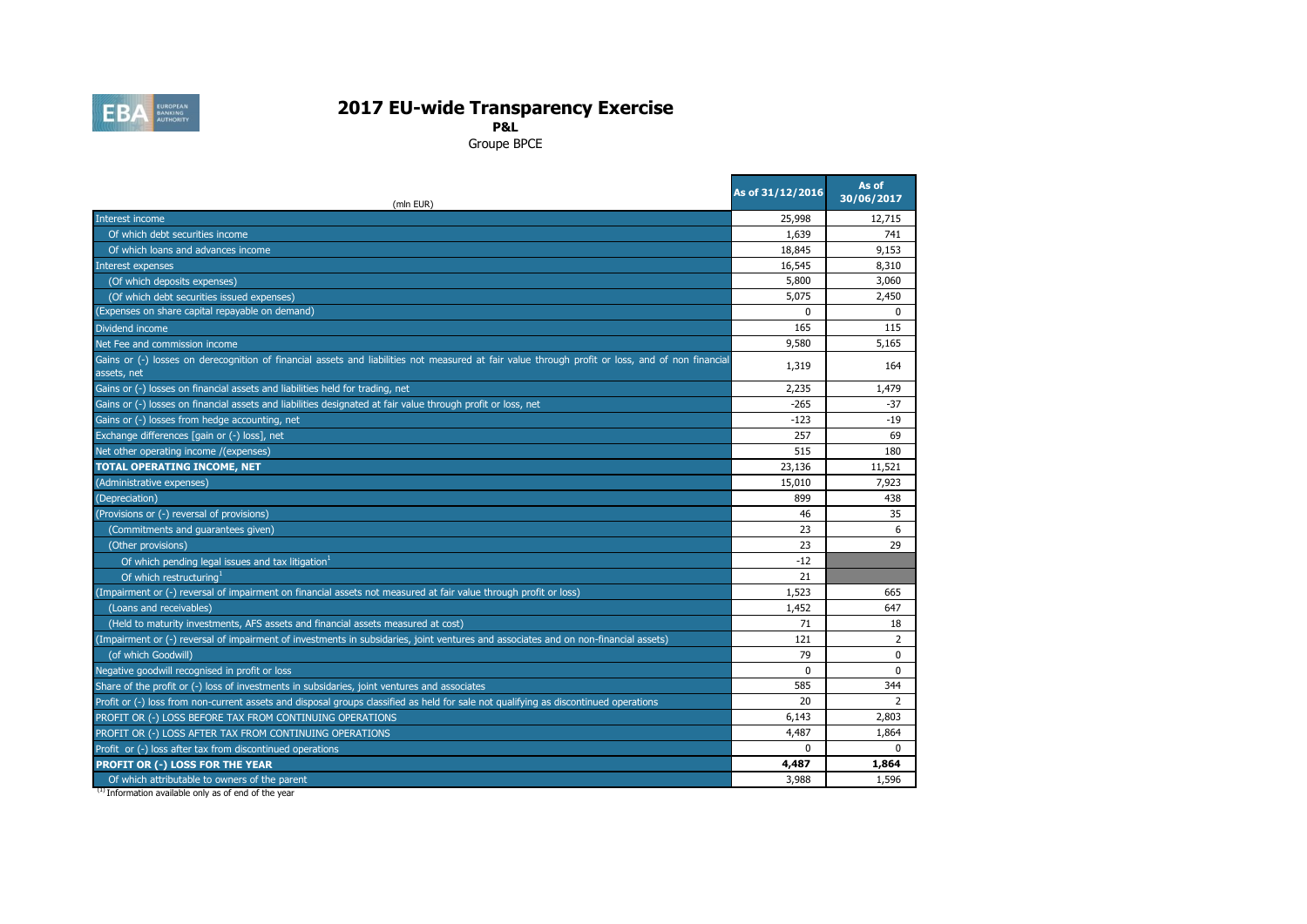**EBA** EUROPEAN

# **2017 EU-wide Transparency Exercise<br>Market Risk<br>Groupe BPCE**

|                                                                                         |                                                       |                                                       |                                                                                                                      |                                 |                                                                                                                |                                                  |                                                     |                                                |              |                                                     |                        |                                                       |                                                                                                                      | IΜ                              |                                                                                                                |                                                        |                                   |                                                                      |              |                                                     |                               |                                                       |
|-----------------------------------------------------------------------------------------|-------------------------------------------------------|-------------------------------------------------------|----------------------------------------------------------------------------------------------------------------------|---------------------------------|----------------------------------------------------------------------------------------------------------------|--------------------------------------------------|-----------------------------------------------------|------------------------------------------------|--------------|-----------------------------------------------------|------------------------|-------------------------------------------------------|----------------------------------------------------------------------------------------------------------------------|---------------------------------|----------------------------------------------------------------------------------------------------------------|--------------------------------------------------------|-----------------------------------|----------------------------------------------------------------------|--------------|-----------------------------------------------------|-------------------------------|-------------------------------------------------------|
|                                                                                         | As of<br>31/12/2016 30/06/2017                        | As of                                                 |                                                                                                                      |                                 |                                                                                                                |                                                  | As of 31/12/2016                                    |                                                |              |                                                     |                        |                                                       |                                                                                                                      |                                 |                                                                                                                |                                                        | As of 30/06/2017                  |                                                                      |              |                                                     |                               |                                                       |
|                                                                                         |                                                       |                                                       | VaR (Memorandum item)                                                                                                |                                 | <b>STRESSED VaR (Memorandum</b><br><i>item</i> )                                                               |                                                  | <b>INCREMENTAL</b><br><b>DEFAULT AND</b>            | <b>MIGRATION RISK</b><br><b>CAPITAL CHARGE</b> |              | ALL PRICE RISKS CAPITAL<br><b>CHARGE FOR CTP</b>    |                        |                                                       | VaR (Memorandum item)                                                                                                |                                 | <b>STRESSED VaR (Memorandum</b><br><i>item</i> )                                                               |                                                        | <b>INCREMENTAL</b>                | <b>DEFAULT AND</b><br><b>MIGRATION RISK</b><br><b>CAPITAL CHARGE</b> |              | ALL PRICE RISKS CAPITAL<br><b>CHARGE FOR CTP</b>    |                               |                                                       |
| (mln EUR)                                                                               | <b>TOTAL RISK</b><br><b>EXPOSURE</b><br><b>AMOUNT</b> | <b>TOTAL RISK</b><br><b>EXPOSURE</b><br><b>AMOUNT</b> | <b>MULTIPLICATION</b><br>FACTOR (mc) x<br><b>AVERAGE OF</b><br><b>PREVIOUS 60</b><br><b>WORKING DAYS</b><br>(VaRavg) | <b>PREVIOUS</b><br>DAY (VaRt-1) | <b>MULTIPLICATION</b><br>FACTOR (ms) x<br><b>AVERAGE OF</b><br>PREVIOUS 60<br><b>WORKING DAYS</b><br>(SVaRavg) | <b>LATEST</b><br><b>AVAILABLE</b><br>$(SVaRt-1)$ | <b>12 WEEKS</b><br><b>AVERAGE</b><br><b>MEASURE</b> | <b>LAST</b><br><b>MEASURE</b>                  | <b>FLOOR</b> | <b>12 WEEKS</b><br><b>AVERAGE</b><br><b>MEASURE</b> | LAST<br><b>MEASURE</b> | <b>TOTAL RISK</b><br><b>EXPOSURE</b><br><b>AMOUNT</b> | <b>MULTIPLICATION</b><br>FACTOR (mc) x<br><b>AVERAGE OF</b><br><b>PREVIOUS 60</b><br><b>WORKING DAYS</b><br>(VaRavg) | <b>PREVIOUS</b><br>DAY (VaRt-1) | <b>MULTIPLICATION</b><br>FACTOR (ms) x<br><b>AVERAGE OF</b><br>PREVIOUS 60<br><b>WORKING DAYS</b><br>(SVaRavg) | <b>LATEST</b><br><b>AVAILABLE</b><br>(SVaRt-1) MEASURE | <b>12 WEEKS</b><br><b>AVERAGE</b> | <b>LAST</b><br><b>MEASURE</b>                                        | <b>FLOOR</b> | <b>12 WEEKS</b><br><b>AVERAGE</b><br><b>MEASURE</b> | <b>LAST</b><br><b>MEASURE</b> | <b>TOTAL RISK</b><br><b>EXPOSURE</b><br><b>AMOUNT</b> |
| <b>Traded Debt Instruments</b>                                                          | 2,366                                                 | 2,595                                                 | 49                                                                                                                   |                                 | 151                                                                                                            |                                                  |                                                     |                                                |              |                                                     |                        |                                                       |                                                                                                                      |                                 | 128                                                                                                            | 20.                                                    |                                   |                                                                      |              |                                                     |                               |                                                       |
| Of which: General risk<br>Of which: Specific risk<br>Equities<br>Of which: General risk | 1,181                                                 | 1,020                                                 |                                                                                                                      |                                 | 121                                                                                                            |                                                  |                                                     |                                                |              |                                                     |                        |                                                       |                                                                                                                      |                                 | 110                                                                                                            | 21                                                     |                                   |                                                                      |              |                                                     |                               |                                                       |
|                                                                                         | 887                                                   | 1.347                                                 |                                                                                                                      |                                 |                                                                                                                |                                                  |                                                     |                                                |              |                                                     |                        |                                                       |                                                                                                                      |                                 |                                                                                                                |                                                        |                                   |                                                                      |              |                                                     |                               |                                                       |
|                                                                                         | 438                                                   | 812                                                   | 44                                                                                                                   |                                 | 86                                                                                                             |                                                  |                                                     |                                                |              |                                                     |                        |                                                       | 34                                                                                                                   |                                 |                                                                                                                |                                                        |                                   |                                                                      |              |                                                     |                               |                                                       |
|                                                                                         | 101                                                   | 275                                                   | 35                                                                                                                   |                                 | 77                                                                                                             |                                                  |                                                     |                                                |              |                                                     |                        |                                                       |                                                                                                                      |                                 |                                                                                                                |                                                        |                                   |                                                                      |              |                                                     |                               |                                                       |
| Of which: Specific risk                                                                 | 287                                                   | 492                                                   |                                                                                                                      |                                 |                                                                                                                |                                                  |                                                     |                                                |              |                                                     |                        |                                                       |                                                                                                                      |                                 |                                                                                                                |                                                        |                                   |                                                                      |              |                                                     |                               |                                                       |
| Foreign exchange risk                                                                   | 3,209                                                 | 2.657                                                 |                                                                                                                      |                                 |                                                                                                                |                                                  |                                                     |                                                |              |                                                     |                        |                                                       |                                                                                                                      |                                 |                                                                                                                |                                                        |                                   |                                                                      |              |                                                     |                               |                                                       |
| Commodities risk                                                                        | 709                                                   | 639                                                   |                                                                                                                      |                                 |                                                                                                                |                                                  |                                                     |                                                |              |                                                     |                        |                                                       |                                                                                                                      |                                 |                                                                                                                |                                                        |                                   |                                                                      |              |                                                     |                               |                                                       |
| <b>Total</b>                                                                            | 6,721                                                 | 6.702                                                 | 104                                                                                                                  | 29                              | 260                                                                                                            | 70                                               | 71                                                  | 53                                             | $\mathbf{o}$ |                                                     |                        | 5,437                                                 |                                                                                                                      | 17                              | 228                                                                                                            | 42                                                     | 57                                | 60                                                                   | $\mathbf{o}$ |                                                     |                               | 4,744                                                 |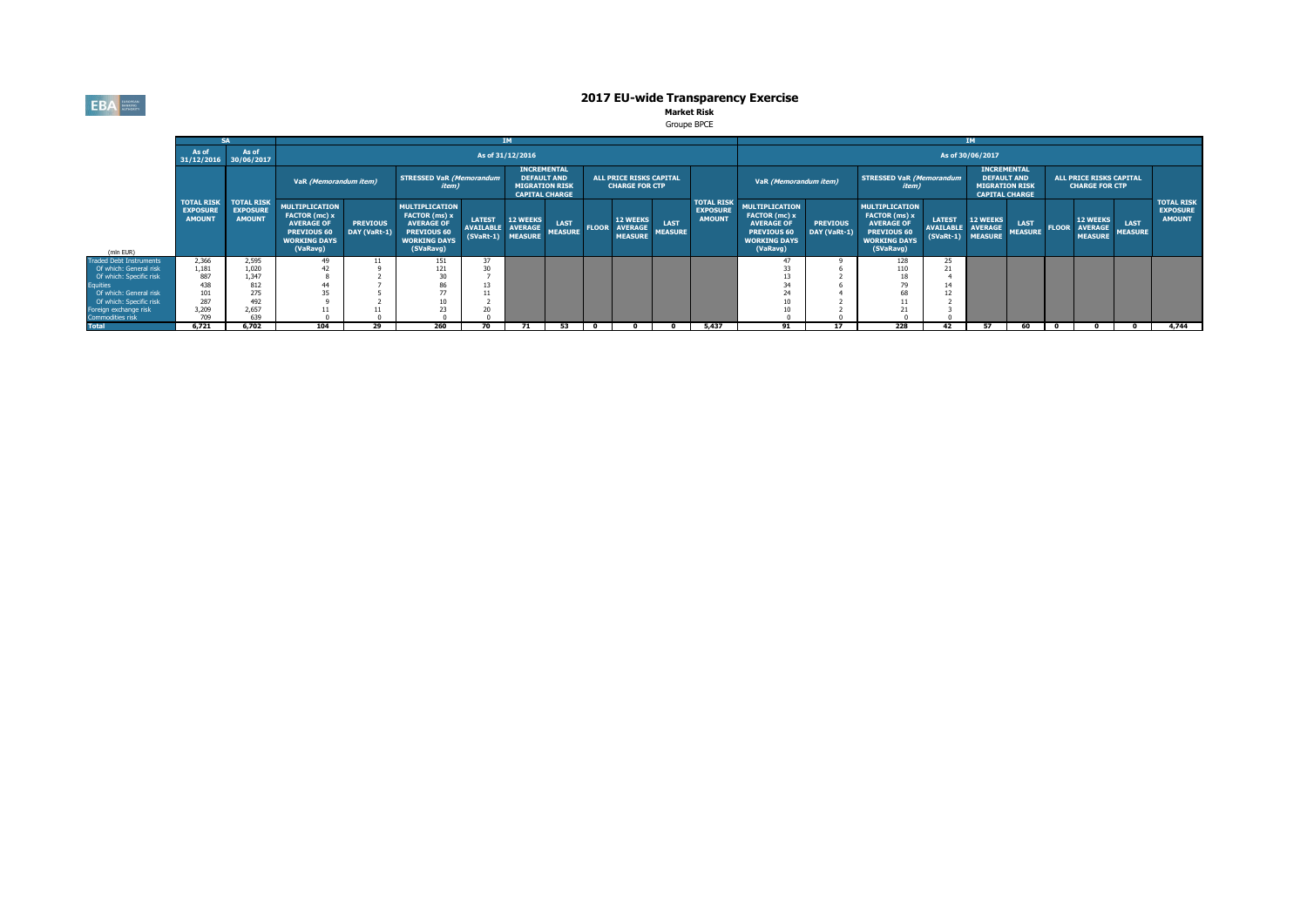

#### **2017 EU-wide Transparency Exercise**

**Credit Risk - Standardised Approach**

Groupe BPCE

|                   |                                                                   | <b>Standardised Approach</b>             |                                       |                                |                                        |                                   |                                       |                                |                                        |  |  |  |  |  |
|-------------------|-------------------------------------------------------------------|------------------------------------------|---------------------------------------|--------------------------------|----------------------------------------|-----------------------------------|---------------------------------------|--------------------------------|----------------------------------------|--|--|--|--|--|
|                   |                                                                   |                                          |                                       | As of 31/12/2016               |                                        |                                   |                                       | As of 30/06/2017               |                                        |  |  |  |  |  |
|                   | (mln EUR, %)                                                      | <b>Original</b><br>Exposure <sup>1</sup> | <b>Exposure</b><br>Value <sup>1</sup> | <b>Risk exposure</b><br>amount | Value<br>adjustments and<br>provisions | Original<br>Exposure <sup>1</sup> | <b>Exposure</b><br>Value <sup>1</sup> | <b>Risk exposure</b><br>amount | Value<br>adiustments and<br>provisions |  |  |  |  |  |
|                   | <b>Central governments or central banks</b>                       | 79.364                                   | 92.122                                | 7.837                          |                                        | 77,878                            | 90.556                                | 7.673                          |                                        |  |  |  |  |  |
|                   | <b>Regional governments or local authorities</b>                  | 58.131                                   | 65,610                                | 13,463                         |                                        | 54.153                            | 62.077                                | 12,960                         |                                        |  |  |  |  |  |
|                   | <b>Public sector entities</b>                                     | 21,860                                   | 18.719                                | 3.695                          |                                        | 22,950                            | 19,760                                | 4,136                          |                                        |  |  |  |  |  |
|                   | <b>Multilateral Development Banks</b>                             | 2.008                                    | 2.036                                 | $\overline{2}$                 |                                        | 117                               | 117                                   | $^{\circ}$                     |                                        |  |  |  |  |  |
|                   | <b>International Organisations</b>                                | 826                                      | 826                                   | $\Omega$                       |                                        | 715                               | 715                                   | $\Omega$                       |                                        |  |  |  |  |  |
|                   | <b>Institutions</b>                                               | 21.307                                   | 21,487                                | 2.251                          |                                        | 23.867                            | 23,595                                | 2,549                          |                                        |  |  |  |  |  |
|                   | <b>Corporates</b>                                                 | 91.277                                   | 71,772                                | 60,758                         |                                        | 94.385                            | 74.071                                | 61,959                         |                                        |  |  |  |  |  |
|                   | of which: SME                                                     | 22,540                                   | 18.058                                | 16.365                         |                                        | 24.325                            | 19.672                                | 17,930                         |                                        |  |  |  |  |  |
|                   | <b>Retail</b>                                                     | 19,944                                   | 8.334                                 | 6.004                          |                                        | 20.404                            | 8.233                                 | 5.932                          |                                        |  |  |  |  |  |
|                   | of which: SMF                                                     | 1.882                                    | 1.642                                 | 1.002                          |                                        | 1.872                             | 1.683                                 | 1.030                          |                                        |  |  |  |  |  |
| Consolidated data | Secured by mortgages on immovable property                        | 68,499                                   | 54,949                                | 22.001                         |                                        | 68,983                            | 55.363                                | 22,460                         |                                        |  |  |  |  |  |
|                   | of which: SME                                                     | 6.835                                    | 6.633                                 | 2.802                          |                                        | 7.852                             | 7.631                                 | 3.223                          |                                        |  |  |  |  |  |
|                   | <b>Exposures in default</b>                                       | 9.756                                    | 4.866                                 | 5,489                          | 3.630                                  | 9.797                             | 4.869                                 | 5.564                          | 3,720                                  |  |  |  |  |  |
|                   | Items associated with particularly high risk                      | 16                                       | 16                                    | 24                             |                                        | 16                                | 15                                    | 23                             |                                        |  |  |  |  |  |
|                   | <b>Covered bonds</b>                                              | 395                                      | 395                                   | 247                            |                                        | 365                               | 365                                   | 223                            |                                        |  |  |  |  |  |
|                   | Claims on institutions and corporates with a ST credit assessment | 2.467                                    | 2.477                                 | 165                            |                                        | 939                               | 942                                   | 264                            |                                        |  |  |  |  |  |
|                   | <b>Collective investments undertakings (CIU)</b>                  | 1.519                                    | 1.519                                 | 1.650                          |                                        | 1.249                             | 1.249                                 | 1.335                          |                                        |  |  |  |  |  |
|                   | <b>Equity</b>                                                     | 176                                      | 176                                   | 161                            |                                        | 234                               | 234                                   | 232                            |                                        |  |  |  |  |  |
|                   | <b>Securitisation</b>                                             | 6.855                                    | 6.749                                 | 7,340                          |                                        | 7.964                             | 7.863                                 | 8.639                          |                                        |  |  |  |  |  |
|                   | <b>Other exposures</b>                                            | 7.237                                    | 7.237                                 | 6,660                          |                                        | 8.432                             | 8.432                                 | 8.225                          |                                        |  |  |  |  |  |
|                   | <b>Standardised Total</b>                                         | 391.637                                  | 359,289                               | 137,746                        | 4.147                                  | 392,447                           | 358,456                               | 142,175                        | 4.229                                  |  |  |  |  |  |

|               |                                                                                                                                                                                                                                             |                                          | <b>Standardised Approach</b> |                                |                                                     |                                   |                                       |                                |                                                     |  |  |  |  |
|---------------|---------------------------------------------------------------------------------------------------------------------------------------------------------------------------------------------------------------------------------------------|------------------------------------------|------------------------------|--------------------------------|-----------------------------------------------------|-----------------------------------|---------------------------------------|--------------------------------|-----------------------------------------------------|--|--|--|--|
|               |                                                                                                                                                                                                                                             |                                          |                              | As of 31/12/2016               |                                                     |                                   |                                       | As of 30/06/2017               |                                                     |  |  |  |  |
|               | (mln EUR, %)                                                                                                                                                                                                                                | <b>Original</b><br>Exposure <sup>1</sup> | <b>Exposure</b><br>Value     | <b>Risk exposure</b><br>amount | Value<br>adiustments and<br>provisions <sup>2</sup> | Original<br>Exposure <sup>1</sup> | <b>Exposure</b><br>Value <sup>1</sup> | <b>Risk exposure</b><br>amount | Value<br>adjustments and<br>provisions <sup>2</sup> |  |  |  |  |
|               | <b>Central governments or central banks</b>                                                                                                                                                                                                 | 70,370                                   | 82.887                       | 7.261                          |                                                     | 68.346                            | 80,775                                | 7.081                          |                                                     |  |  |  |  |
|               | <b>Regional governments or local authorities</b>                                                                                                                                                                                            | 49.245                                   | 56.594                       | 11.134                         |                                                     | 45.306                            | 52.819                                | 10.383                         |                                                     |  |  |  |  |
|               | <b>Public sector entities</b>                                                                                                                                                                                                               | 21.177                                   | 18.201                       | 3.596                          |                                                     | 21.863                            | 18.847                                | 3.944                          |                                                     |  |  |  |  |
|               | <b>Multilateral Development Banks</b>                                                                                                                                                                                                       | 166                                      | 166                          |                                |                                                     | 75                                | 75                                    |                                |                                                     |  |  |  |  |
|               | <b>International Organisations</b>                                                                                                                                                                                                          |                                          |                              |                                |                                                     | 6                                 | 6                                     | $\Omega$                       |                                                     |  |  |  |  |
|               | <b>Institutions</b>                                                                                                                                                                                                                         | 6.842                                    | 6.817                        | 1.237                          |                                                     | 6.652                             | 6.743                                 | 1.534                          |                                                     |  |  |  |  |
|               | <b>Corporates</b>                                                                                                                                                                                                                           | 80,551                                   | 62.311                       | 53.506                         |                                                     | 82,703                            | 64.056                                | 53.741                         |                                                     |  |  |  |  |
|               | of which: SMF                                                                                                                                                                                                                               | 22.044                                   | 17,684                       | 16,008                         |                                                     | 23,058                            | 18.561                                | 16,920                         |                                                     |  |  |  |  |
|               | <b>Retail</b>                                                                                                                                                                                                                               | 16.830                                   | 5.454                        | 3.971                          |                                                     | 17.544                            | 5.654                                 | 4.111                          |                                                     |  |  |  |  |
|               | of which: SME                                                                                                                                                                                                                               | 1.064                                    | 921                          | 571                            |                                                     | 1.089                             | 1.001                                 | 622                            |                                                     |  |  |  |  |
| <b>FRANCE</b> | Secured by mortgages on immovable property                                                                                                                                                                                                  | 64.571                                   | 51.092                       | 20,598                         |                                                     | 64,400                            | 50.863                                | 20.791                         |                                                     |  |  |  |  |
|               | of which: SMF                                                                                                                                                                                                                               | 6,804                                    | 6.602                        | 2,789                          |                                                     | 7.626                             | 7.416                                 | 3.131                          |                                                     |  |  |  |  |
|               | <b>Exposures in default</b>                                                                                                                                                                                                                 | 8,358                                    | 4.179                        | 4.654                          | 2.942                                               | 8.057                             | 3.984                                 | 4.455                          | 2.882                                               |  |  |  |  |
|               | Items associated with particularly high risk                                                                                                                                                                                                | 10                                       | 10                           | 15                             |                                                     | 10                                | 10                                    | 15                             |                                                     |  |  |  |  |
|               | <b>Covered bonds</b>                                                                                                                                                                                                                        | 101                                      | 101                          | 19                             |                                                     | 77                                | 77                                    | 8                              |                                                     |  |  |  |  |
|               | Claims on institutions and corporates with a ST credit assessment                                                                                                                                                                           | 743                                      | 752                          | 18                             |                                                     | 123                               | 125                                   |                                |                                                     |  |  |  |  |
|               | <b>Collective investments undertakings (CIU)</b>                                                                                                                                                                                            | 918                                      | 918                          | 1.302                          |                                                     | 858                               | 858                                   | 1.239                          |                                                     |  |  |  |  |
|               | Equity                                                                                                                                                                                                                                      | 76                                       | 76                           | 61                             |                                                     | 134                               | 134                                   | 133                            |                                                     |  |  |  |  |
|               | <b>Securitisation</b>                                                                                                                                                                                                                       |                                          |                              |                                |                                                     |                                   |                                       |                                |                                                     |  |  |  |  |
|               | <b>Other exposures</b>                                                                                                                                                                                                                      | 6.654                                    | 6.654                        | 6.223                          |                                                     | 7.662                             | 7.661                                 | 7.553                          |                                                     |  |  |  |  |
|               | <b>Standardised Total<sup>2</sup></b><br>(1) Original exposure, unlike Exposure value, is reported before taking into account any effect due to credit conversion factors or credit risk mitigation techniques (e.g. substitution effects). |                                          |                              |                                | 3,349                                               |                                   |                                       |                                | 3,275                                               |  |  |  |  |

|               |                                                                   | <b>Standardised Approach</b>      |                    |                                         |                                                     |                                   |                                |                                |                                                     |  |  |  |  |
|---------------|-------------------------------------------------------------------|-----------------------------------|--------------------|-----------------------------------------|-----------------------------------------------------|-----------------------------------|--------------------------------|--------------------------------|-----------------------------------------------------|--|--|--|--|
|               |                                                                   |                                   |                    | As of 31/12/2016                        |                                                     |                                   |                                | As of 30/06/2017               |                                                     |  |  |  |  |
|               |                                                                   | Original<br>Exposure <sup>1</sup> | Value <sup>1</sup> | <b>Exposure</b> Risk exposure<br>amount | Value<br>adjustments and<br>provisions <sup>2</sup> | Original<br>Exposure <sup>1</sup> | Exposure<br>Value <sup>1</sup> | <b>Risk exposure</b><br>amount | Value<br>adjustments and<br>provisions <sup>2</sup> |  |  |  |  |
|               | (mln EUR, %)<br><b>Central governments or central banks</b>       | 149                               | 204                | $\mathbf{0}$                            |                                                     | 140                               | 189                            | $\mathbf{0}$                   |                                                     |  |  |  |  |
|               | <b>Regional governments or local authorities</b>                  | 2.280                             | 1.985              | 548                                     |                                                     | 1.902                             | 1.601                          | 730                            |                                                     |  |  |  |  |
|               | <b>Public sector entities</b>                                     | 22                                | 22                 |                                         |                                                     | 63                                | 63                             | 13                             |                                                     |  |  |  |  |
|               | <b>Multilateral Development Banks</b>                             | 320                               | 319                | $\Omega$                                |                                                     | $\Omega$                          | $\Omega$                       | $\Omega$                       |                                                     |  |  |  |  |
|               | <b>International Organisations</b>                                | $\Omega$                          |                    | $\Omega$                                |                                                     | $\Omega$                          | $\Omega$                       | $\Omega$                       |                                                     |  |  |  |  |
|               | <b>Institutions</b>                                               | 4,803                             | 4,809              | 125                                     |                                                     | 4,898                             | 4.902                          | 122                            |                                                     |  |  |  |  |
|               | <b>Corporates</b>                                                 | 1.484                             | 1.724              | 677                                     |                                                     | 1.121                             | 1.373                          | 544                            |                                                     |  |  |  |  |
|               | of which: SME                                                     |                                   |                    | 8                                       |                                                     | 6                                 |                                | 6                              |                                                     |  |  |  |  |
|               | <b>Retail</b>                                                     |                                   | n                  | 5                                       |                                                     | 9                                 |                                |                                |                                                     |  |  |  |  |
|               | of which: SMF                                                     |                                   |                    | $\Omega$                                |                                                     |                                   |                                | $\Omega$                       |                                                     |  |  |  |  |
| UNITED STATES | Secured by mortgages on immovable property                        | 105                               | 104                | 39                                      |                                                     | 113                               | 110                            | 42                             |                                                     |  |  |  |  |
|               | of which: SMF                                                     |                                   |                    | $\Omega$                                |                                                     | $\Omega$                          | $\Omega$                       | $\mathbf 0$                    |                                                     |  |  |  |  |
|               | <b>Exposures in default</b>                                       | 13                                | 12                 | 17                                      |                                                     |                                   | $\sim$                         | $\overline{2}$                 | $\overline{2}$                                      |  |  |  |  |
|               | Items associated with particularly high risk                      |                                   |                    | $\Omega$                                |                                                     | $\sqrt{2}$                        | $\Omega$                       | $\Omega$                       |                                                     |  |  |  |  |
|               | <b>Covered bonds</b>                                              |                                   |                    | $\Omega$                                |                                                     | $\Omega$                          | $\Omega$                       |                                |                                                     |  |  |  |  |
|               | Claims on institutions and corporates with a ST credit assessment | 282                               | 282                | 6                                       |                                                     | 198                               | 198                            |                                |                                                     |  |  |  |  |
|               | Collective investments undertakings (CIU)                         |                                   |                    | $\Omega$                                |                                                     | $\Omega$                          |                                |                                |                                                     |  |  |  |  |
|               | Equity                                                            | 3                                 | В                  | 3                                       |                                                     | 3                                 | 3                              | 3                              |                                                     |  |  |  |  |
|               | <b>Securitisation</b>                                             |                                   |                    |                                         |                                                     |                                   |                                |                                |                                                     |  |  |  |  |
|               | <b>Other exposures</b>                                            | 161                               | 161                | 161                                     |                                                     | 180                               | 180                            | 180                            |                                                     |  |  |  |  |
|               | the company of the company of the                                 |                                   |                    |                                         | $\sim$                                              |                                   |                                |                                |                                                     |  |  |  |  |

**Contract Contract Contract** 

<sup>13</sup> Original exposure, unlike Exposure and a Total<sup>2</sup><br>The Consult of the Consult will be reported before taking into account any effect due to credit conversion factors or credit risk mitigation techniques (e.g. substitut

|                                                                   |                                   |                                       |                  | <b>Standardised Approach</b>                                      |                                   |                                       |                                |                                                     |
|-------------------------------------------------------------------|-----------------------------------|---------------------------------------|------------------|-------------------------------------------------------------------|-----------------------------------|---------------------------------------|--------------------------------|-----------------------------------------------------|
|                                                                   |                                   |                                       | As of 31/12/2016 |                                                                   |                                   |                                       | As of 30/06/2017               |                                                     |
| (mln EUR, %)                                                      | Original<br>Exposure <sup>1</sup> | <b>Exposure</b><br>Value <sup>1</sup> | amount           | Value<br>Risk exposure adjustments and<br>provisions <sup>2</sup> | Original<br>Exposure <sup>1</sup> | <b>Exposure</b><br>Value <sup>1</sup> | <b>Risk exposure</b><br>amount | Value<br>adjustments and<br>provisions <sup>2</sup> |
| <b>Central governments or central banks</b>                       | $\Omega$                          | 1                                     | $\Omega$         |                                                                   | $\mathbf 0$                       |                                       | $\mathbf{0}$                   |                                                     |
| <b>Regional governments or local authorities</b>                  | $\Omega$                          | $\Omega$                              |                  |                                                                   | $\Omega$                          |                                       | $\Omega$                       |                                                     |
| <b>Public sector entities</b>                                     | $\Omega$                          | $\Omega$                              |                  |                                                                   | 15                                | 15                                    | 3                              |                                                     |
| <b>Multilateral Development Banks</b>                             | 51                                | 51                                    |                  |                                                                   | $\Omega$                          |                                       | O                              |                                                     |
| <b>International Organisations</b>                                | $\Omega$                          | $\Omega$                              | n                |                                                                   | $\Omega$                          |                                       | $\Omega$                       |                                                     |
| <b>Institutions</b>                                               | 6.744                             | 6.747                                 | 315              |                                                                   | 6,808                             | 6.858                                 | 318                            |                                                     |
| <b>Corporates</b>                                                 | 318                               | 292                                   | 226              |                                                                   | 260                               | 255                                   | 204                            |                                                     |
| of which: SME                                                     | $\Omega$                          | $\Omega$                              | $\Omega$         |                                                                   |                                   |                                       |                                |                                                     |
| <b>Retail</b>                                                     | 17                                | 15                                    | 11               |                                                                   | 17                                | 15                                    | 11                             |                                                     |
| of which: SMF                                                     | $\Omega$                          | $\mathbf{0}$                          | $\Omega$         |                                                                   | $^{\circ}$                        | $\Omega$                              | $\Omega$                       |                                                     |
| UNITED KINGDOM Secured by mortgages on immovable property         | 309                               | 299                                   | 111              |                                                                   | 317                               | 308                                   | 115                            |                                                     |
| of which: SMF                                                     |                                   | $\overline{1}$                        | $\Omega$         |                                                                   | $\overline{1}$                    |                                       | $\Omega$                       |                                                     |
| <b>Exposures in default</b>                                       | 13                                | $\mathbf{Q}$                          | 10               | $\overline{a}$                                                    | 12                                |                                       | $\mathbf{Q}$                   | $\overline{4}$                                      |
| Items associated with particularly high risk                      | $\Omega$                          | $\Omega$                              | $\Omega$         |                                                                   | $\Omega$                          |                                       | O                              |                                                     |
| <b>Covered bonds</b>                                              | $\Omega$                          | $\Omega$                              | $\Omega$         |                                                                   | $\Omega$                          |                                       |                                |                                                     |
| Claims on institutions and corporates with a ST credit assessment | 750                               | 750                                   | 15               |                                                                   | 74                                | 74                                    |                                |                                                     |
| Collective investments undertakings (CIU)                         | 8                                 | 8                                     | 20               |                                                                   | $\Omega$                          |                                       |                                |                                                     |
| Equity                                                            | $\Omega$                          | $\Omega$                              | $\Omega$         |                                                                   | $\mathcal{P}$                     |                                       | $\overline{ }$                 |                                                     |
| <b>Securitisation</b>                                             |                                   |                                       |                  |                                                                   |                                   |                                       |                                |                                                     |
| <b>Other exposures</b>                                            | 263                               | 263                                   | 127              |                                                                   | 441                               | 441                                   | 354                            |                                                     |
| <b>Standardised Total<sup>2</sup></b>                             |                                   |                                       |                  | $\overline{\bf{4}}$                                               |                                   |                                       |                                | 5 <sup>1</sup>                                      |

<sup>(1)</sup> Original exposure, unlike Exposure value, is reported before taking into account any effect due to credit conversion factors or credit risk mitigation techniques (e.g. substitution effects).<br><sup>(2)</sup> Total value adjustm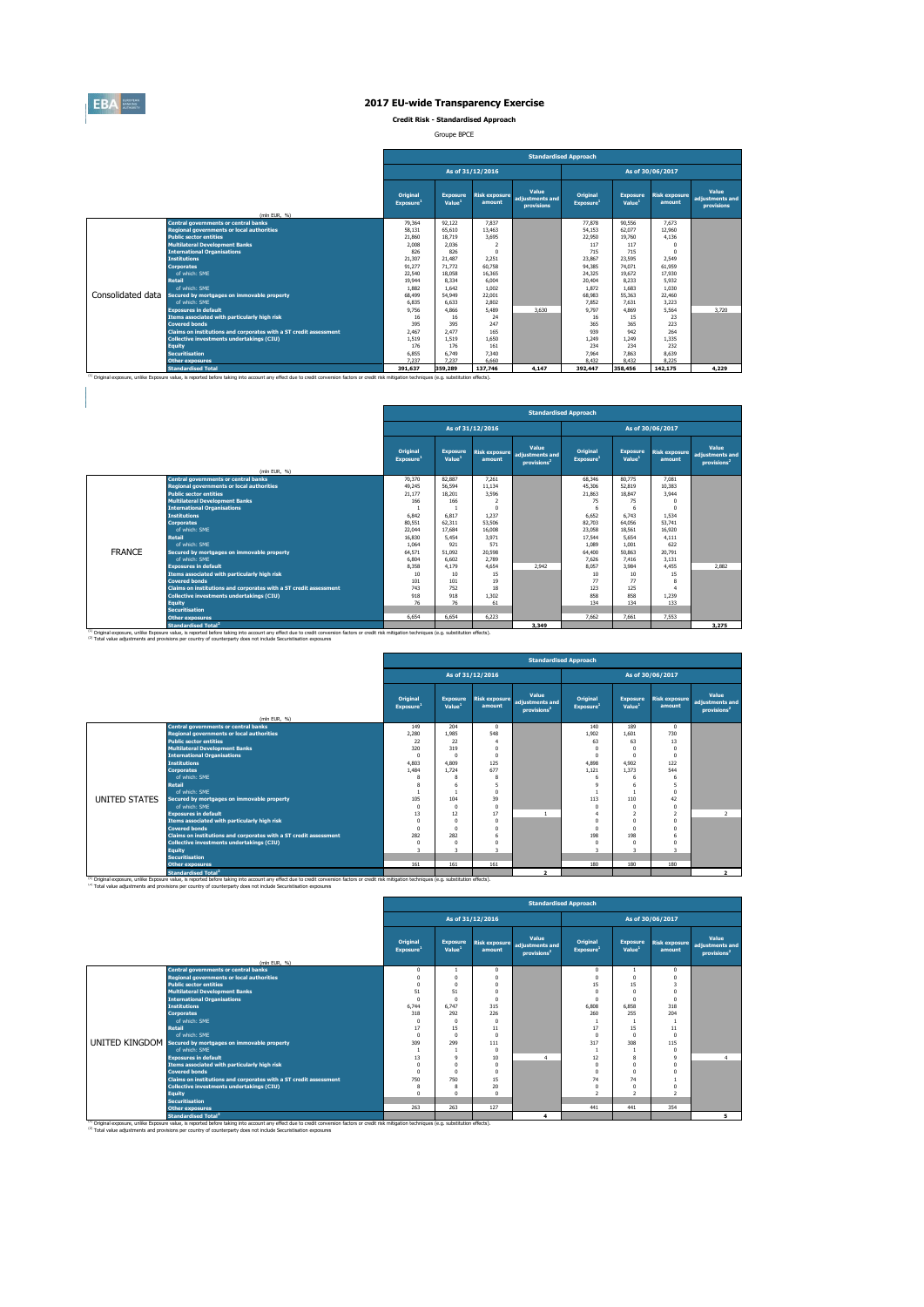

**Credit Risk - Standardised Approach**

Groupe BPCE

|              |                                                                                                                                                                                                                                                                                                                         |                                   | <b>Standardised Approach</b><br>As of 31/12/2016<br>As of 30/06/2017<br>Value<br>Original<br><b>Exposure</b><br><b>Exposure</b><br><b>Risk exposure</b><br><b>Risk exposure</b><br>adiustments and<br>Value <sup>1</sup><br>Value <sup>1</sup><br>Exposure <sup>1</sup><br>amount<br>amount<br>provisions <sup>2</sup><br>3,884<br>3,740<br>3,878<br>3.735<br>94<br>101<br>1.533<br>305<br>292<br>1.527<br>1.464<br>1.459<br>$\Omega$<br>$\Omega$<br>$\Omega$<br>$\Omega$<br>$\Omega$<br>$\Omega$<br>$\Omega$<br>$\Omega$<br>$\Omega$<br>$\Omega$<br>$\Omega$<br>$\Omega$<br>$\Omega$<br>$\Omega$<br>$\Omega$<br>$\Omega$<br>$\Omega$<br>$\Omega$<br>23<br>157<br>24<br>26<br>155<br>13<br>279<br>274<br>333<br>261<br>260<br>411<br>5<br>5<br>5<br>$\Omega$<br>$\overline{1}$<br>12<br>10<br>14<br>11<br>$\overline{2}$<br>$\overline{2}$<br>5<br>3<br>$\overline{ }$<br>33<br>84<br>88<br>87<br>31<br>83<br>$\Omega$<br>$\Omega$<br>$\Omega$<br>$\Omega$<br>$\Omega$<br>$\Omega$<br>18<br>13<br>17<br>6<br>$\mathbf{Q}$<br>11<br>11<br>$\Omega$<br>$\Omega$<br>$\Omega$<br>$\Omega$<br>$\Omega$<br>$\Omega$ |          |                          |            |                |          |                                                     |
|--------------|-------------------------------------------------------------------------------------------------------------------------------------------------------------------------------------------------------------------------------------------------------------------------------------------------------------------------|-----------------------------------|---------------------------------------------------------------------------------------------------------------------------------------------------------------------------------------------------------------------------------------------------------------------------------------------------------------------------------------------------------------------------------------------------------------------------------------------------------------------------------------------------------------------------------------------------------------------------------------------------------------------------------------------------------------------------------------------------------------------------------------------------------------------------------------------------------------------------------------------------------------------------------------------------------------------------------------------------------------------------------------------------------------------------------------------------------------------------------------------------------------|----------|--------------------------|------------|----------------|----------|-----------------------------------------------------|
|              | (mln EUR. %)                                                                                                                                                                                                                                                                                                            | Original<br>Exposure <sup>1</sup> |                                                                                                                                                                                                                                                                                                                                                                                                                                                                                                                                                                                                                                                                                                                                                                                                                                                                                                                                                                                                                                                                                                               |          |                          |            |                |          | Value<br>adjustments and<br>provisions <sup>2</sup> |
|              | <b>Central governments or central banks</b>                                                                                                                                                                                                                                                                             |                                   |                                                                                                                                                                                                                                                                                                                                                                                                                                                                                                                                                                                                                                                                                                                                                                                                                                                                                                                                                                                                                                                                                                               |          |                          |            |                |          |                                                     |
|              | <b>Regional governments or local authorities</b>                                                                                                                                                                                                                                                                        |                                   |                                                                                                                                                                                                                                                                                                                                                                                                                                                                                                                                                                                                                                                                                                                                                                                                                                                                                                                                                                                                                                                                                                               |          |                          |            |                |          |                                                     |
|              | <b>Public sector entities</b>                                                                                                                                                                                                                                                                                           |                                   |                                                                                                                                                                                                                                                                                                                                                                                                                                                                                                                                                                                                                                                                                                                                                                                                                                                                                                                                                                                                                                                                                                               |          |                          |            |                |          |                                                     |
|              | <b>Multilateral Development Banks</b>                                                                                                                                                                                                                                                                                   |                                   |                                                                                                                                                                                                                                                                                                                                                                                                                                                                                                                                                                                                                                                                                                                                                                                                                                                                                                                                                                                                                                                                                                               |          |                          |            |                |          |                                                     |
|              | <b>International Organisations</b>                                                                                                                                                                                                                                                                                      |                                   |                                                                                                                                                                                                                                                                                                                                                                                                                                                                                                                                                                                                                                                                                                                                                                                                                                                                                                                                                                                                                                                                                                               |          |                          |            |                |          |                                                     |
|              | <b>Institutions</b>                                                                                                                                                                                                                                                                                                     |                                   |                                                                                                                                                                                                                                                                                                                                                                                                                                                                                                                                                                                                                                                                                                                                                                                                                                                                                                                                                                                                                                                                                                               |          |                          |            |                |          |                                                     |
|              | <b>Corporates</b>                                                                                                                                                                                                                                                                                                       |                                   |                                                                                                                                                                                                                                                                                                                                                                                                                                                                                                                                                                                                                                                                                                                                                                                                                                                                                                                                                                                                                                                                                                               |          |                          |            |                |          |                                                     |
|              | of which: SMF                                                                                                                                                                                                                                                                                                           |                                   |                                                                                                                                                                                                                                                                                                                                                                                                                                                                                                                                                                                                                                                                                                                                                                                                                                                                                                                                                                                                                                                                                                               |          |                          |            |                |          |                                                     |
|              | <b>Retail</b>                                                                                                                                                                                                                                                                                                           |                                   |                                                                                                                                                                                                                                                                                                                                                                                                                                                                                                                                                                                                                                                                                                                                                                                                                                                                                                                                                                                                                                                                                                               |          |                          |            |                |          |                                                     |
|              | of which: SMF                                                                                                                                                                                                                                                                                                           |                                   |                                                                                                                                                                                                                                                                                                                                                                                                                                                                                                                                                                                                                                                                                                                                                                                                                                                                                                                                                                                                                                                                                                               |          |                          |            |                |          |                                                     |
| <b>ITALY</b> | Secured by mortgages on immovable property                                                                                                                                                                                                                                                                              |                                   |                                                                                                                                                                                                                                                                                                                                                                                                                                                                                                                                                                                                                                                                                                                                                                                                                                                                                                                                                                                                                                                                                                               |          |                          |            |                |          |                                                     |
|              | of which: SMF                                                                                                                                                                                                                                                                                                           |                                   |                                                                                                                                                                                                                                                                                                                                                                                                                                                                                                                                                                                                                                                                                                                                                                                                                                                                                                                                                                                                                                                                                                               |          |                          |            |                |          |                                                     |
|              | <b>Exposures in default</b>                                                                                                                                                                                                                                                                                             |                                   |                                                                                                                                                                                                                                                                                                                                                                                                                                                                                                                                                                                                                                                                                                                                                                                                                                                                                                                                                                                                                                                                                                               |          |                          |            |                |          | Q                                                   |
|              | Items associated with particularly high risk                                                                                                                                                                                                                                                                            |                                   |                                                                                                                                                                                                                                                                                                                                                                                                                                                                                                                                                                                                                                                                                                                                                                                                                                                                                                                                                                                                                                                                                                               |          |                          |            |                |          |                                                     |
|              | <b>Covered bonds</b>                                                                                                                                                                                                                                                                                                    | $\Omega$                          | $\Omega$                                                                                                                                                                                                                                                                                                                                                                                                                                                                                                                                                                                                                                                                                                                                                                                                                                                                                                                                                                                                                                                                                                      | $\Omega$ |                          | $^{\circ}$ | $\Omega$       | $\Omega$ |                                                     |
|              | Claims on institutions and corporates with a ST credit assessment                                                                                                                                                                                                                                                       | $\Omega$                          | $\Omega$                                                                                                                                                                                                                                                                                                                                                                                                                                                                                                                                                                                                                                                                                                                                                                                                                                                                                                                                                                                                                                                                                                      | $\Omega$ |                          | $\Omega$   | $\overline{1}$ | $\Omega$ |                                                     |
|              | Collective investments undertakings (CIU)                                                                                                                                                                                                                                                                               | 357                               | 357                                                                                                                                                                                                                                                                                                                                                                                                                                                                                                                                                                                                                                                                                                                                                                                                                                                                                                                                                                                                                                                                                                           | 71       |                          | 350        | 350            | 70       |                                                     |
|              | <b>Equity</b>                                                                                                                                                                                                                                                                                                           | $\Omega$                          | $\Omega$                                                                                                                                                                                                                                                                                                                                                                                                                                                                                                                                                                                                                                                                                                                                                                                                                                                                                                                                                                                                                                                                                                      | $\Omega$ |                          | $\Omega$   | $\Omega$       | $\Omega$ |                                                     |
|              | <b>Securitisation</b>                                                                                                                                                                                                                                                                                                   |                                   |                                                                                                                                                                                                                                                                                                                                                                                                                                                                                                                                                                                                                                                                                                                                                                                                                                                                                                                                                                                                                                                                                                               |          |                          |            |                |          |                                                     |
|              | <b>Other exposures</b>                                                                                                                                                                                                                                                                                                  | 35                                | 35                                                                                                                                                                                                                                                                                                                                                                                                                                                                                                                                                                                                                                                                                                                                                                                                                                                                                                                                                                                                                                                                                                            | 26       |                          | 25         | 25             | 14       |                                                     |
|              | <b>Standardised Total<sup>2</sup></b>                                                                                                                                                                                                                                                                                   |                                   |                                                                                                                                                                                                                                                                                                                                                                                                                                                                                                                                                                                                                                                                                                                                                                                                                                                                                                                                                                                                                                                                                                               |          | $\overline{\phantom{a}}$ |            |                |          | 9                                                   |
|              | (1) Original exposure, unlike Exposure value, is reported before taking into account any effect due to credit conversion factors or credit risk mitigation techniques (e.g. substitution effects).<br>(2) Total value adjustments and provisions per country of counterparty does not include Securistisation exposures |                                   |                                                                                                                                                                                                                                                                                                                                                                                                                                                                                                                                                                                                                                                                                                                                                                                                                                                                                                                                                                                                                                                                                                               |          |                          |            |                |          |                                                     |

|                |                                                                                                                                                                                                                                                        |                                          |                                       |                                |                                                     | <b>Standardised Approach</b>      |                                       |                                |                                                     |
|----------------|--------------------------------------------------------------------------------------------------------------------------------------------------------------------------------------------------------------------------------------------------------|------------------------------------------|---------------------------------------|--------------------------------|-----------------------------------------------------|-----------------------------------|---------------------------------------|--------------------------------|-----------------------------------------------------|
|                |                                                                                                                                                                                                                                                        |                                          |                                       | As of 31/12/2016               |                                                     |                                   |                                       | As of 30/06/2017               |                                                     |
|                |                                                                                                                                                                                                                                                        | <b>Original</b><br>Exposure <sup>1</sup> | <b>Exposure</b><br>Value <sup>1</sup> | <b>Risk exposure</b><br>amount | Value<br>adiustments and<br>provisions <sup>2</sup> | Original<br>Exposure <sup>1</sup> | <b>Exposure</b><br>Value <sup>1</sup> | <b>Risk exposure</b><br>amount | Value<br>adjustments and<br>provisions <sup>2</sup> |
|                | (mln EUR, %)<br><b>Central governments or central banks</b>                                                                                                                                                                                            | 296                                      | 296                                   | $\Omega$                       |                                                     | 609                               | 609                                   | $\circ$                        |                                                     |
|                | <b>Regional governments or local authorities</b>                                                                                                                                                                                                       | 166                                      | 151                                   | z                              |                                                     | 193                               | 183                                   | ۹                              |                                                     |
|                | <b>Public sector entities</b>                                                                                                                                                                                                                          | 45                                       | 45                                    | q                              |                                                     | 49                                | 49                                    | q                              |                                                     |
|                | <b>Multilateral Development Banks</b>                                                                                                                                                                                                                  | $\Omega$                                 | $^{\circ}$                            | O                              |                                                     | O                                 | $\Omega$                              | $\Omega$                       |                                                     |
|                | <b>International Organisations</b>                                                                                                                                                                                                                     | $\Omega$                                 | $\Omega$                              | n                              |                                                     | $\Omega$                          | $\Omega$                              | $\Omega$                       |                                                     |
|                | <b>Institutions</b>                                                                                                                                                                                                                                    | 491                                      | 496                                   | 47                             |                                                     | 2.280                             | 2.283                                 | 81                             |                                                     |
|                | <b>Corporates</b>                                                                                                                                                                                                                                      | 312                                      | 302                                   | 189                            |                                                     | 247                               | 237                                   | 155                            |                                                     |
|                | of which: SME                                                                                                                                                                                                                                          | $\Omega$                                 | $\Omega$                              | n                              |                                                     |                                   |                                       |                                |                                                     |
|                | <b>Retail</b>                                                                                                                                                                                                                                          | 199                                      | 191                                   | 143                            |                                                     | $\mathbf{8}$                      | $\overline{\mathbf{z}}$               | $\overline{z}$                 |                                                     |
|                | of which: SMF                                                                                                                                                                                                                                          | $\Omega$                                 | $\Omega$                              | n                              |                                                     | $\Omega$                          | $\Omega$                              | $\Omega$                       |                                                     |
| <b>GERMANY</b> | Secured by mortgages on immovable property                                                                                                                                                                                                             | 26                                       | 25                                    | 10                             |                                                     | 27                                | 26                                    | 11                             |                                                     |
|                | of which: SMF                                                                                                                                                                                                                                          | $\Omega$                                 | $\Omega$                              | n                              |                                                     | $\Omega$                          | $\Omega$                              | $\Omega$                       |                                                     |
|                | <b>Exposures in default</b>                                                                                                                                                                                                                            | 18                                       | $\overline{2}$                        | з                              | 16                                                  | 87                                | 64                                    | 96                             | 22                                                  |
|                | <b>Items associated with particularly high risk</b>                                                                                                                                                                                                    | $\Omega$                                 | $\Omega$                              | n                              |                                                     | $\Omega$                          | $\Omega$                              | $\Omega$                       |                                                     |
|                | <b>Covered bonds</b>                                                                                                                                                                                                                                   | $\Omega$                                 | $\Omega$                              |                                |                                                     |                                   |                                       | $\Omega$                       |                                                     |
|                | Claims on institutions and corporates with a ST credit assessment                                                                                                                                                                                      | $\Omega$                                 | $\Omega$                              |                                |                                                     |                                   | $\Omega$                              | $\Omega$                       |                                                     |
|                | Collective investments undertakings (CIU)                                                                                                                                                                                                              | $\Omega$                                 | $\Omega$                              |                                |                                                     |                                   |                                       |                                |                                                     |
|                | <b>Equity</b>                                                                                                                                                                                                                                          | $\Omega$                                 | $\Omega$                              | n                              |                                                     | n                                 | $\Omega$                              | $\Omega$                       |                                                     |
|                | <b>Securitisation</b>                                                                                                                                                                                                                                  |                                          |                                       |                                |                                                     |                                   |                                       |                                |                                                     |
|                | <b>Other exposures</b>                                                                                                                                                                                                                                 | 18                                       | 18                                    | 18                             |                                                     | 35                                | 35                                    | 35                             |                                                     |
|                | <b>Standardised Total<sup>2</sup></b><br><sup>(1)</sup> Original exposure, unlike Exposure value, is reported before taking into account any effect due to credit conversion factors or credit risk mitigation techniques (e.g. substitution effects). |                                          |                                       |                                | 23                                                  |                                   |                                       |                                | 27                                                  |

|                   |                                                                                                                                                                                                               |                                          |                                       |                                |                                                     | <b>Standardised Approach</b>      |                                       |                                |                                                     |  |  |  |
|-------------------|---------------------------------------------------------------------------------------------------------------------------------------------------------------------------------------------------------------|------------------------------------------|---------------------------------------|--------------------------------|-----------------------------------------------------|-----------------------------------|---------------------------------------|--------------------------------|-----------------------------------------------------|--|--|--|
|                   |                                                                                                                                                                                                               |                                          |                                       | As of 31/12/2016               |                                                     |                                   |                                       | As of 30/06/2017               |                                                     |  |  |  |
|                   |                                                                                                                                                                                                               | <b>Original</b><br>Exposure <sup>1</sup> | <b>Exposure</b><br>Value <sup>1</sup> | <b>Risk exposure</b><br>amount | Value<br>adiustments and<br>provisions <sup>2</sup> | Original<br>Exposure <sup>1</sup> | <b>Exposure</b><br>Value <sup>1</sup> | <b>Risk exposure</b><br>amount | Value<br>adjustments and<br>provisions <sup>2</sup> |  |  |  |
|                   | (mln EUR, %)                                                                                                                                                                                                  |                                          |                                       |                                |                                                     |                                   |                                       |                                |                                                     |  |  |  |
|                   | <b>Central governments or central banks</b>                                                                                                                                                                   | 180                                      | 180                                   | $\mathbf{0}$                   |                                                     | 366                               | 366                                   | $\mathbf{0}$                   |                                                     |  |  |  |
|                   | <b>Regional governments or local authorities</b>                                                                                                                                                              | $\Omega$                                 | n                                     | $\theta$                       |                                                     | $\Omega$                          | $\Omega$                              | $\Omega$                       |                                                     |  |  |  |
|                   | <b>Public sector entities</b>                                                                                                                                                                                 | $\Omega$                                 | 0                                     | $\Omega$                       |                                                     | $\Omega$                          | $\Omega$                              | $\Omega$                       |                                                     |  |  |  |
|                   | <b>Multilateral Development Banks</b>                                                                                                                                                                         | 1.339                                    | 1.339                                 | $\theta$                       |                                                     | 43                                | 43                                    | $\Omega$                       |                                                     |  |  |  |
|                   | <b>International Organisations</b>                                                                                                                                                                            | 824                                      | 824                                   | $\Omega$                       |                                                     | 689                               | 689                                   | $\Omega$                       |                                                     |  |  |  |
|                   | <b>Institutions</b>                                                                                                                                                                                           | 40<br>356                                | 44                                    | 12                             |                                                     | 54<br>427                         | 56<br>354                             | 11<br>300                      |                                                     |  |  |  |
|                   | <b>Corporates</b>                                                                                                                                                                                             |                                          | 296                                   | 245                            |                                                     |                                   |                                       |                                |                                                     |  |  |  |
|                   | of which: SMF<br><b>Retail</b>                                                                                                                                                                                | 77<br>Q1                                 | 58<br>66                              | 57<br>45                       |                                                     | 107<br>95                         | 89<br>70                              | 88<br>48                       |                                                     |  |  |  |
|                   | of which: SMF                                                                                                                                                                                                 | $\mathsf{Q}$                             |                                       |                                |                                                     |                                   | $\mathbf{q}$                          | 4                              |                                                     |  |  |  |
| <b>LUXEMBOURG</b> |                                                                                                                                                                                                               | 536                                      | 8<br>535                              | 3<br>198                       |                                                     | 12<br>559                         | 556                                   | 205                            |                                                     |  |  |  |
|                   | Secured by mortgages on immovable property<br>of which: SMF                                                                                                                                                   | з                                        | 3                                     |                                |                                                     |                                   | $\Delta$                              | $\overline{z}$                 |                                                     |  |  |  |
|                   | <b>Exposures in default</b>                                                                                                                                                                                   | 179                                      | 67                                    | $\overline{2}$<br>77           | 105                                                 | $\overline{4}$<br>176             | 64                                    | 70                             | 112                                                 |  |  |  |
|                   | Items associated with particularly high risk                                                                                                                                                                  | O                                        | 0                                     | $\Omega$                       |                                                     | $\Omega$                          | $\Omega$                              | $\Omega$                       |                                                     |  |  |  |
|                   | <b>Covered bonds</b>                                                                                                                                                                                          | $\Omega$                                 | 0                                     | $\Omega$                       |                                                     | $\Omega$                          | $\Omega$                              | $\Omega$                       |                                                     |  |  |  |
|                   | Claims on institutions and corporates with a ST credit assessment                                                                                                                                             | 10                                       | 10                                    | 3                              |                                                     |                                   |                                       | $\Omega$                       |                                                     |  |  |  |
|                   | Collective investments undertakings (CIU)                                                                                                                                                                     | 210                                      | 210                                   | 234                            |                                                     | 21                                | 21                                    | 18                             |                                                     |  |  |  |
|                   | Equity                                                                                                                                                                                                        | $\Omega$                                 | $\Omega$                              | $\Omega$                       |                                                     | $\Omega$                          | $\Omega$                              | $\Omega$                       |                                                     |  |  |  |
|                   | <b>Securitisation</b>                                                                                                                                                                                         |                                          |                                       |                                |                                                     |                                   |                                       |                                |                                                     |  |  |  |
|                   | <b>Other exposures</b>                                                                                                                                                                                        | $\Omega$                                 | $\mathbf{0}$                          | $\Omega$                       |                                                     | $\overline{\phantom{a}}$          | $\overline{5}$                        | 5                              |                                                     |  |  |  |
|                   | <b>Standardised Total<sup>2</sup></b>                                                                                                                                                                         |                                          |                                       |                                | 106                                                 |                                   |                                       |                                | 113                                                 |  |  |  |
|                   | <sup>(1)</sup> Original exposure, unlike Exposure value, is reported before taking into account any effect due to credit conversion factors or credit risk mitigation techniques (e.g. substitution effects). |                                          |                                       |                                |                                                     |                                   |                                       |                                |                                                     |  |  |  |

|                        |                                                                                                                                                                                                                                             | <b>Standardised Approach</b>      |                                       |                         |                                                     |                                   |                                       |                                |                                                     |  |  |  |  |
|------------------------|---------------------------------------------------------------------------------------------------------------------------------------------------------------------------------------------------------------------------------------------|-----------------------------------|---------------------------------------|-------------------------|-----------------------------------------------------|-----------------------------------|---------------------------------------|--------------------------------|-----------------------------------------------------|--|--|--|--|
|                        |                                                                                                                                                                                                                                             |                                   |                                       | As of 31/12/2016        |                                                     |                                   |                                       | As of 30/06/2017               |                                                     |  |  |  |  |
|                        | (mln EUR, %)                                                                                                                                                                                                                                | Original<br>Exposure <sup>1</sup> | <b>Exposure</b><br>Value <sup>1</sup> | Risk exposure<br>amount | Value<br>adjustments and<br>provisions <sup>2</sup> | Original<br>Exposure <sup>1</sup> | <b>Exposure</b><br>Value <sup>1</sup> | <b>Risk exposure</b><br>amount | Value<br>adjustments and<br>provisions <sup>2</sup> |  |  |  |  |
|                        | <b>Central governments or central banks</b>                                                                                                                                                                                                 |                                   |                                       |                         |                                                     | $\mathbf{Q}$                      | 30                                    | $\mathbf{Q}$                   |                                                     |  |  |  |  |
|                        | <b>Regional governments or local authorities</b>                                                                                                                                                                                            | 72                                | 83                                    | 17                      |                                                     | 893                               | 899                                   | 180                            |                                                     |  |  |  |  |
|                        | <b>Public sector entities</b>                                                                                                                                                                                                               | 39                                | 36                                    | 5                       |                                                     | 501                               | 482                                   | 83                             |                                                     |  |  |  |  |
|                        | <b>Multilateral Development Banks</b>                                                                                                                                                                                                       | 112                               | 112                                   | n                       |                                                     | $\Omega$                          | $\Omega$                              | $\Omega$                       |                                                     |  |  |  |  |
|                        | <b>International Organisations</b>                                                                                                                                                                                                          | $\Omega$                          | $\Omega$                              | n                       |                                                     | $\Omega$                          | n                                     | $\Omega$                       |                                                     |  |  |  |  |
|                        | <b>Institutions</b>                                                                                                                                                                                                                         | 6                                 | 22                                    | R                       |                                                     | 518                               | 526                                   | 28                             |                                                     |  |  |  |  |
|                        | <b>Corporates</b>                                                                                                                                                                                                                           | 543                               | 486                                   | 268                     |                                                     | 1.815                             | 1.566                                 | 1.398                          |                                                     |  |  |  |  |
|                        | of which: SME                                                                                                                                                                                                                               | 59                                | 43                                    | 32                      |                                                     | 664                               | 601                                   | 506                            |                                                     |  |  |  |  |
|                        | <b>Retail</b>                                                                                                                                                                                                                               | 32                                | 32                                    | 24                      |                                                     | 31                                | 31                                    | 23                             |                                                     |  |  |  |  |
|                        | of which: SMF                                                                                                                                                                                                                               |                                   |                                       | 0                       |                                                     |                                   |                                       | $\Omega$                       |                                                     |  |  |  |  |
| <b>Other Countries</b> | Secured by mortgages on immovable property                                                                                                                                                                                                  | 139                               | 127                                   | 50                      |                                                     | 598                               | 575                                   | 242                            |                                                     |  |  |  |  |
|                        | of which: SMF                                                                                                                                                                                                                               | 12                                | 12                                    | 5                       |                                                     | 192                               | 182                                   | 78                             |                                                     |  |  |  |  |
|                        | <b>Exposures in default</b>                                                                                                                                                                                                                 | 68                                | 53                                    | 64                      | 15                                                  | 268                               | 184                                   | 215                            | 81                                                  |  |  |  |  |
|                        | Items associated with particularly high risk                                                                                                                                                                                                | $\Omega$                          | $\Omega$                              | n                       |                                                     | $\Omega$                          | $\Omega$                              | $\Omega$                       |                                                     |  |  |  |  |
|                        | <b>Covered bonds</b>                                                                                                                                                                                                                        | $\Omega$                          | $\Omega$                              | n                       |                                                     | $\Omega$                          | $\Omega$                              | $\Omega$                       |                                                     |  |  |  |  |
|                        | Claims on institutions and corporates with a ST credit assessment                                                                                                                                                                           | $\Omega$                          | $\Omega$                              | n                       |                                                     | 63                                | 63                                    | 10                             |                                                     |  |  |  |  |
|                        | <b>Collective investments undertakings (CIU)</b>                                                                                                                                                                                            | $\Omega$                          | $\Omega$                              | n                       |                                                     | $\Omega$                          | $\Omega$                              | $\Omega$                       |                                                     |  |  |  |  |
|                        | <b>Equity</b>                                                                                                                                                                                                                               | $\sqrt{2}$                        | $\Omega$                              | n                       |                                                     | $\Omega$                          | n                                     | $\Omega$                       |                                                     |  |  |  |  |
|                        | <b>Securitisation</b>                                                                                                                                                                                                                       |                                   |                                       |                         |                                                     |                                   |                                       |                                |                                                     |  |  |  |  |
|                        | <b>Other exposures</b>                                                                                                                                                                                                                      |                                   | $\overline{1}$                        |                         |                                                     | $\Omega$                          | $\Omega$                              | $\Omega$                       |                                                     |  |  |  |  |
|                        | <b>Standardised Total<sup>2</sup></b><br>(1) Original exposure, unlike Exposure value, is reported before taking into account any effect due to credit conversion factors or credit risk mitigation techniques (e.g. substitution effects). |                                   |                                       |                         | 15                                                  |                                   |                                       |                                | 93                                                  |  |  |  |  |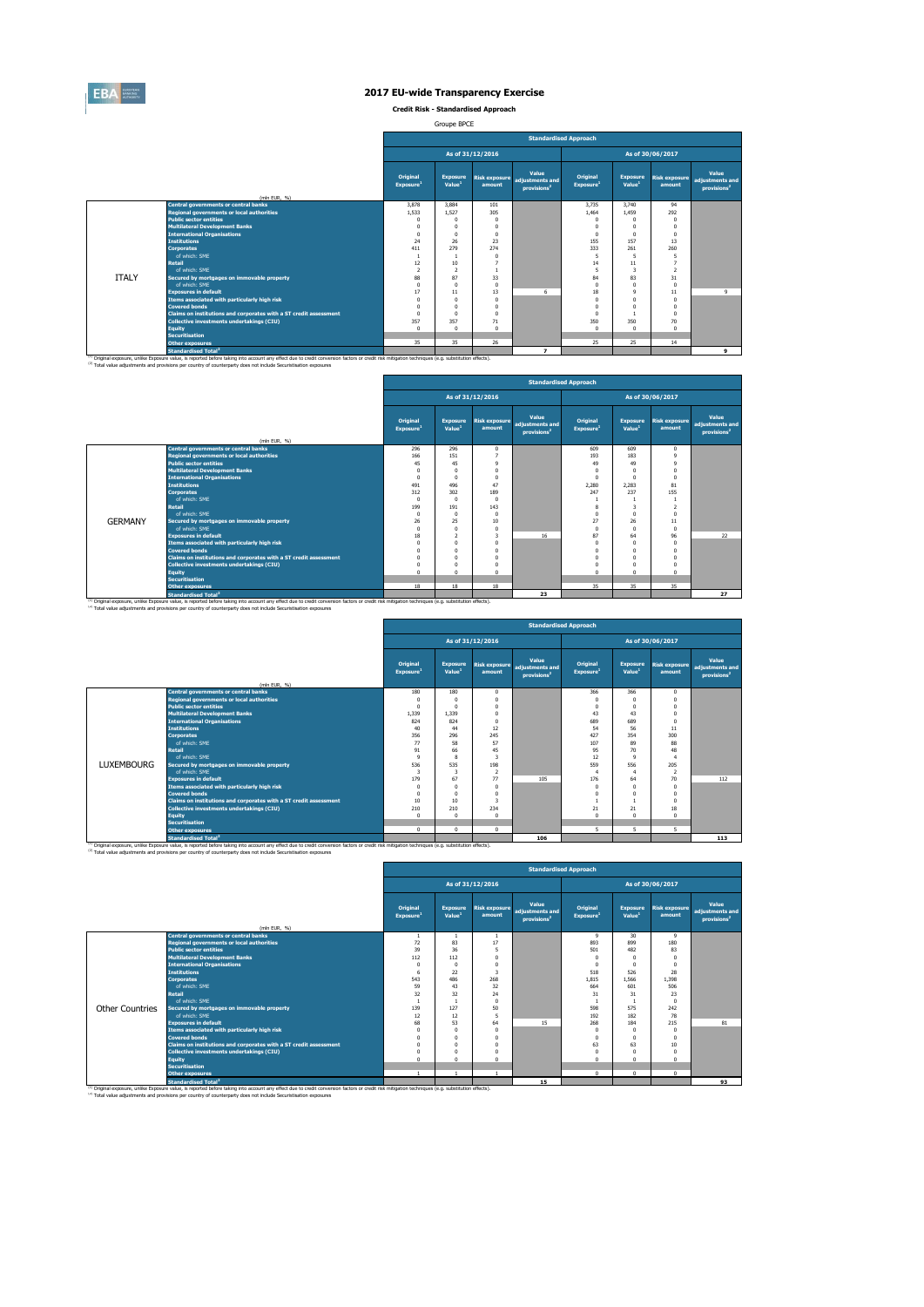

**Credit Risk - Standardised Approach**

Groupe BPCE

|             |                                                                                                                                                                                                                                                                                                                         | <b>Standardised Approach</b>      |                                       |                                |                                                     |                                   |                                       |                                |                                                     |  |  |  |  |
|-------------|-------------------------------------------------------------------------------------------------------------------------------------------------------------------------------------------------------------------------------------------------------------------------------------------------------------------------|-----------------------------------|---------------------------------------|--------------------------------|-----------------------------------------------------|-----------------------------------|---------------------------------------|--------------------------------|-----------------------------------------------------|--|--|--|--|
|             |                                                                                                                                                                                                                                                                                                                         |                                   |                                       | As of 31/12/2016               |                                                     |                                   |                                       | As of 30/06/2017               |                                                     |  |  |  |  |
|             |                                                                                                                                                                                                                                                                                                                         | Original<br>Exposure <sup>1</sup> | <b>Exposure</b><br>Value <sup>1</sup> | <b>Risk exposure</b><br>amount | Value<br>adiustments and<br>provisions <sup>2</sup> | Original<br>Exposure <sup>1</sup> | <b>Exposure</b><br>Value <sup>1</sup> | <b>Risk exposure</b><br>amount | Value<br>adjustments and<br>provisions <sup>2</sup> |  |  |  |  |
|             | (mln EUR, %)<br><b>Central governments or central banks</b>                                                                                                                                                                                                                                                             |                                   | 68                                    | $\Omega$                       |                                                     |                                   | 64                                    | $\Omega$                       |                                                     |  |  |  |  |
|             | <b>Regional governments or local authorities</b>                                                                                                                                                                                                                                                                        | 68<br>751                         | 1.533                                 | 335                            |                                                     | 64<br>627                         | 1.388                                 | 278                            |                                                     |  |  |  |  |
|             | <b>Public sector entities</b>                                                                                                                                                                                                                                                                                           | $\Omega$                          | n                                     | $\Omega$                       |                                                     | $\Omega$                          | $\Omega$                              | $\Omega$                       |                                                     |  |  |  |  |
|             | <b>Multilateral Development Banks</b>                                                                                                                                                                                                                                                                                   | $\Omega$                          | 28                                    | 0                              |                                                     | $\Omega$                          | 0                                     | $\Omega$                       |                                                     |  |  |  |  |
|             | <b>International Organisations</b>                                                                                                                                                                                                                                                                                      | $\Omega$                          | n                                     | n                              |                                                     | 20                                | 20                                    | $\Omega$                       |                                                     |  |  |  |  |
|             | <b>Institutions</b>                                                                                                                                                                                                                                                                                                     | 784                               | $\overline{\mathcal{D}}$              | 45                             |                                                     | 751                               | 53                                    | 10 <sup>10</sup>               |                                                     |  |  |  |  |
|             | <b>Corporates</b>                                                                                                                                                                                                                                                                                                       | 631                               | 511                                   | 448                            |                                                     | 584                               | 411                                   | 371                            |                                                     |  |  |  |  |
|             | of which: SMF                                                                                                                                                                                                                                                                                                           | 75                                | s                                     | 3                              |                                                     | 77                                | 10 <sub>10</sub>                      | 7                              |                                                     |  |  |  |  |
|             | <b>Retail</b>                                                                                                                                                                                                                                                                                                           |                                   |                                       | з                              |                                                     | 15                                | 13                                    | 10 <sup>10</sup>               |                                                     |  |  |  |  |
|             | of which: SMF                                                                                                                                                                                                                                                                                                           | $\Omega$                          | $\Omega$                              | n                              |                                                     | $\Omega$                          | $\Omega$                              | $\Omega$                       |                                                     |  |  |  |  |
| SWITZERLAND | Secured by mortgages on immovable property                                                                                                                                                                                                                                                                              | 345                               | 331                                   | 118                            |                                                     | 420                               | 405                                   | 144                            |                                                     |  |  |  |  |
|             | of which: SMF                                                                                                                                                                                                                                                                                                           | $\Omega$                          | $\Omega$                              | 0                              |                                                     | $\Omega$                          | $\Omega$                              | $\Omega$                       |                                                     |  |  |  |  |
|             | <b>Exposures in default</b>                                                                                                                                                                                                                                                                                             | 38                                | 10                                    | 10                             | 28                                                  | 37                                | $\mathbf{Q}$                          | 13                             | 27                                                  |  |  |  |  |
|             | Items associated with particularly high risk                                                                                                                                                                                                                                                                            | $\Omega$                          | $\Omega$                              | $\Omega$                       |                                                     | $\Omega$                          | 0                                     | $\Omega$                       |                                                     |  |  |  |  |
|             | <b>Covered bonds</b>                                                                                                                                                                                                                                                                                                    |                                   | $\Omega$                              | 0                              |                                                     | $\Omega$                          | n                                     | $\Omega$                       |                                                     |  |  |  |  |
|             | Claims on institutions and corporates with a ST credit assessment                                                                                                                                                                                                                                                       |                                   | n                                     | n                              |                                                     | $\Omega$                          | n                                     |                                |                                                     |  |  |  |  |
|             | Collective investments undertakings (CIU)                                                                                                                                                                                                                                                                               |                                   | 5                                     | 13                             |                                                     | $\Omega$                          | n                                     |                                |                                                     |  |  |  |  |
|             | <b>Equity</b>                                                                                                                                                                                                                                                                                                           |                                   | $\Omega$                              | 0                              |                                                     | $\Omega$                          | n                                     |                                |                                                     |  |  |  |  |
|             | <b>Securitisation</b>                                                                                                                                                                                                                                                                                                   |                                   |                                       |                                |                                                     |                                   |                                       |                                |                                                     |  |  |  |  |
|             | <b>Other exposures</b>                                                                                                                                                                                                                                                                                                  | $\Omega$                          | $\Omega$                              | $\Omega$                       |                                                     | $\Omega$                          | $\Omega$                              | $\Omega$                       |                                                     |  |  |  |  |
|             | <b>Standardised Total<sup>2</sup></b>                                                                                                                                                                                                                                                                                   |                                   |                                       |                                | 29                                                  |                                   |                                       |                                | 28                                                  |  |  |  |  |
|             | (1) Original exposure, unlike Exposure value, is reported before taking into account any effect due to credit conversion factors or credit risk mitigation techniques (e.g. substitution effects).<br>(2) Total value adjustments and provisions per country of counterparty does not include Securistisation exposures |                                   |                                       |                                |                                                     |                                   |                                       |                                |                                                     |  |  |  |  |

|              |                                                                   |                                   |                                       |                                |                                                     | <b>Standardised Approach</b>      |                                       |                                |                                                     |
|--------------|-------------------------------------------------------------------|-----------------------------------|---------------------------------------|--------------------------------|-----------------------------------------------------|-----------------------------------|---------------------------------------|--------------------------------|-----------------------------------------------------|
|              |                                                                   |                                   |                                       | As of 31/12/2016               |                                                     |                                   |                                       | As of 30/06/2017               |                                                     |
|              |                                                                   | Original<br>Exposure <sup>1</sup> | <b>Exposure</b><br>Value <sup>1</sup> | <b>Risk exposure</b><br>amount | Value<br>adjustments and<br>provisions <sup>2</sup> | Original<br>Exposure <sup>1</sup> | <b>Exposure</b><br>Value <sup>1</sup> | <b>Risk exposure</b><br>amount | Value<br>adjustments and<br>provisions <sup>2</sup> |
|              | (mln EUR, %)<br><b>Central governments or central banks</b>       | 921                               | 945                                   |                                |                                                     | 1,027                             | 1.051                                 | $\circ$                        |                                                     |
|              | <b>Regional governments or local authorities</b>                  | 503                               | 479                                   | 0<br>20                        |                                                     | 500                               | 476                                   | 20                             |                                                     |
|              | <b>Public sector entities</b>                                     | 5                                 | 6                                     | 5                              |                                                     | n,                                |                                       | 6                              |                                                     |
|              | <b>Multilateral Development Banks</b>                             | $\mathbf 0$                       | $\mathbf{0}$                          | n                              |                                                     | $\Omega$                          | $\Omega$                              | $\Omega$                       |                                                     |
|              | <b>International Organisations</b>                                | $^{\circ}$                        | $\Omega$                              | n                              |                                                     | $\Omega$                          | $\Omega$                              | $\Omega$                       |                                                     |
|              | <b>Institutions</b>                                               | 150                               | 205                                   | 36                             |                                                     | 74                                | 76                                    | $\circ$                        |                                                     |
|              | <b>Corporates</b>                                                 | 195                               | 186                                   | 183                            |                                                     | 184                               | 165                                   | 161                            |                                                     |
|              | of which: SME                                                     | 5                                 | 4                                     |                                |                                                     | 10                                | $\mathbf{Q}$                          | $\mathbf{Q}$                   |                                                     |
|              | <b>Retail</b>                                                     | 6                                 | 5                                     |                                |                                                     | 4                                 |                                       | 3                              |                                                     |
|              | of which: SMF                                                     | $\overline{2}$                    | $\overline{2}$                        |                                |                                                     |                                   |                                       |                                |                                                     |
| <b>SPAIN</b> | Secured by mortgages on immovable property                        | 17                                | 17                                    | ۰,                             |                                                     | 16                                | 16                                    | ٠                              |                                                     |
|              | of which: SMF                                                     |                                   |                                       | n                              |                                                     |                                   |                                       | $\Omega$                       |                                                     |
|              | <b>Exposures in default</b>                                       |                                   |                                       |                                | $\Omega$                                            | $\overline{2}$                    |                                       |                                | $\circ$                                             |
|              | Items associated with particularly high risk                      | $\Omega$                          | $\Omega$                              | n                              |                                                     | $\Omega$                          | $\Omega$                              | $\Omega$                       |                                                     |
|              | <b>Covered bonds</b>                                              | 54                                | 54                                    | 11                             |                                                     | 53                                | 53                                    | 11                             |                                                     |
|              | Claims on institutions and corporates with a ST credit assessment | 92<br>$\Omega$                    | 92<br>$\mathbf{0}$                    | $\overline{ }$                 |                                                     | 0                                 | $\Omega$                              | $\Omega$                       |                                                     |
|              | Collective investments undertakings (CIU)                         |                                   |                                       | O                              |                                                     | n                                 | $\Omega$                              | $\Omega$                       |                                                     |
|              | Equity                                                            | $\Omega$                          | $\Omega$                              | n                              |                                                     | $\Omega$                          | $\Omega$                              | $\Omega$                       |                                                     |
|              | <b>Securitisation</b>                                             |                                   |                                       |                                |                                                     |                                   |                                       |                                |                                                     |
|              | <b>Other exposures</b>                                            | 39                                | 39                                    | 39                             |                                                     | 26                                | 26                                    | 25                             |                                                     |
|              | <b>Standardised Total<sup>2</sup></b>                             |                                   |                                       |                                | $\mathbf{0}$                                        |                                   |                                       |                                | $\mathbf{o}$                                        |

<sup>10</sup> Original exposure, unlike Exposure Total of Total Total Total Count any effect due to credit conversion factors or credit risk mitigation techniques (e.g. substitution effects).<br><sup>21</sup> Total value adjustments and provis

|              |                                                                        |                                                                      |                                       |                  | <b>Standardised Approach</b>                                      |                                   |                                       |                                |                                                     |  |
|--------------|------------------------------------------------------------------------|----------------------------------------------------------------------|---------------------------------------|------------------|-------------------------------------------------------------------|-----------------------------------|---------------------------------------|--------------------------------|-----------------------------------------------------|--|
|              |                                                                        |                                                                      |                                       | As of 31/12/2016 |                                                                   |                                   |                                       | As of 30/06/2017               |                                                     |  |
|              |                                                                        | <b>Original</b><br>Exposure <sup>1</sup>                             | <b>Exposure</b><br>Value <sup>1</sup> | amount           | Value<br>Risk exposure adjustments and<br>provisions <sup>2</sup> | Original<br>Exposure <sup>1</sup> | <b>Exposure</b><br>Value <sup>1</sup> | <b>Risk exposure</b><br>amount | Value<br>adjustments and<br>provisions <sup>2</sup> |  |
|              | (mln EUR, %)                                                           |                                                                      |                                       |                  |                                                                   |                                   |                                       |                                |                                                     |  |
|              | <b>Central governments or central banks</b>                            | $^{\circ}$                                                           | $\Omega$                              | $\Omega$         |                                                                   | $\Omega$                          | $\mathbf{0}$                          | $\Omega$                       |                                                     |  |
|              | <b>Regional governments or local authorities</b>                       | 3.036                                                                | 2.339                                 | 1.060            |                                                                   | 2.801                             | 2.275                                 | 1.043                          |                                                     |  |
|              | <b>Public sector entities</b><br><b>Multilateral Development Banks</b> | $\Omega$<br>$\Omega$                                                 | $\Omega$<br>O                         | $\Omega$         |                                                                   | $\Omega$<br>$\Omega$              | $\Omega$<br>$\Omega$                  | $\Omega$<br>$\Omega$           |                                                     |  |
|              | <b>International Organisations</b>                                     | $\Omega$                                                             | $\Omega$                              |                  |                                                                   |                                   | $\Omega$                              |                                |                                                     |  |
| <b>JAPAN</b> | <b>Institutions</b>                                                    | 714                                                                  | 1.035                                 | $\Omega$<br>16   |                                                                   | $^{\circ}$<br>534                 | 755                                   | $\Omega$<br>11                 |                                                     |  |
|              | <b>Corporates</b>                                                      | 100                                                                  | 475                                   | 284              |                                                                   | 121                               | 418                                   | 255                            |                                                     |  |
|              | of which: SMF                                                          | $\Omega$                                                             |                                       |                  |                                                                   | $\Omega$                          | $\Omega$                              | $\Omega$                       |                                                     |  |
|              | <b>Retail</b>                                                          |                                                                      |                                       |                  |                                                                   |                                   |                                       |                                |                                                     |  |
|              | of which: SMF                                                          | $\Omega$                                                             | O                                     |                  |                                                                   | $\Omega$                          | $\Omega$                              |                                |                                                     |  |
|              | Secured by mortgages on immovable property                             | 3                                                                    | з                                     |                  |                                                                   | 6                                 | 6                                     | $\overline{\phantom{a}}$       |                                                     |  |
|              | of which: SMF                                                          | $\Omega$                                                             | O                                     |                  |                                                                   | $\Omega$                          | $\Omega$                              | $\Omega$                       |                                                     |  |
|              | <b>Exposures in default</b>                                            | $\Omega$                                                             | $\theta$                              | $\Omega$         | $\Omega$                                                          | $\Omega$                          | $\Omega$                              | $\Omega$                       | $\Omega$                                            |  |
|              | Items associated with particularly high risk                           | $\Omega$                                                             | O                                     |                  |                                                                   | $\Omega$                          | $\Omega$                              | $\Omega$                       |                                                     |  |
|              | <b>Covered bonds</b>                                                   | $\Omega$                                                             | n                                     | $\Omega$         |                                                                   | $\Omega$                          | $\Omega$                              | $\Omega$                       |                                                     |  |
|              | Claims on institutions and corporates with a ST credit assessment      | 571                                                                  | 571                                   | 116              |                                                                   | 446                               | 446                                   | 224                            |                                                     |  |
|              | <b>Collective investments undertakings (CIU)</b>                       | $\Omega$                                                             | $\Omega$                              | $\Omega$         |                                                                   | $^{\circ}$                        | $\Omega$                              | $\Omega$                       |                                                     |  |
|              | <b>Equity</b>                                                          | $\Omega$<br>$\Omega$<br>$\Omega$<br>$\Omega$<br>$\Omega$<br>$\Omega$ |                                       |                  |                                                                   |                                   |                                       |                                |                                                     |  |
|              | <b>Securitisation</b>                                                  |                                                                      |                                       |                  |                                                                   |                                   |                                       |                                |                                                     |  |
|              | <b>Other exposures</b>                                                 | 20                                                                   | 20                                    | 20               |                                                                   | 22                                | 22                                    | 22                             |                                                     |  |
|              | <b>Standardised Total<sup>2</sup></b>                                  |                                                                      |                                       |                  | $\Omega$                                                          |                                   |                                       |                                | $\Omega$                                            |  |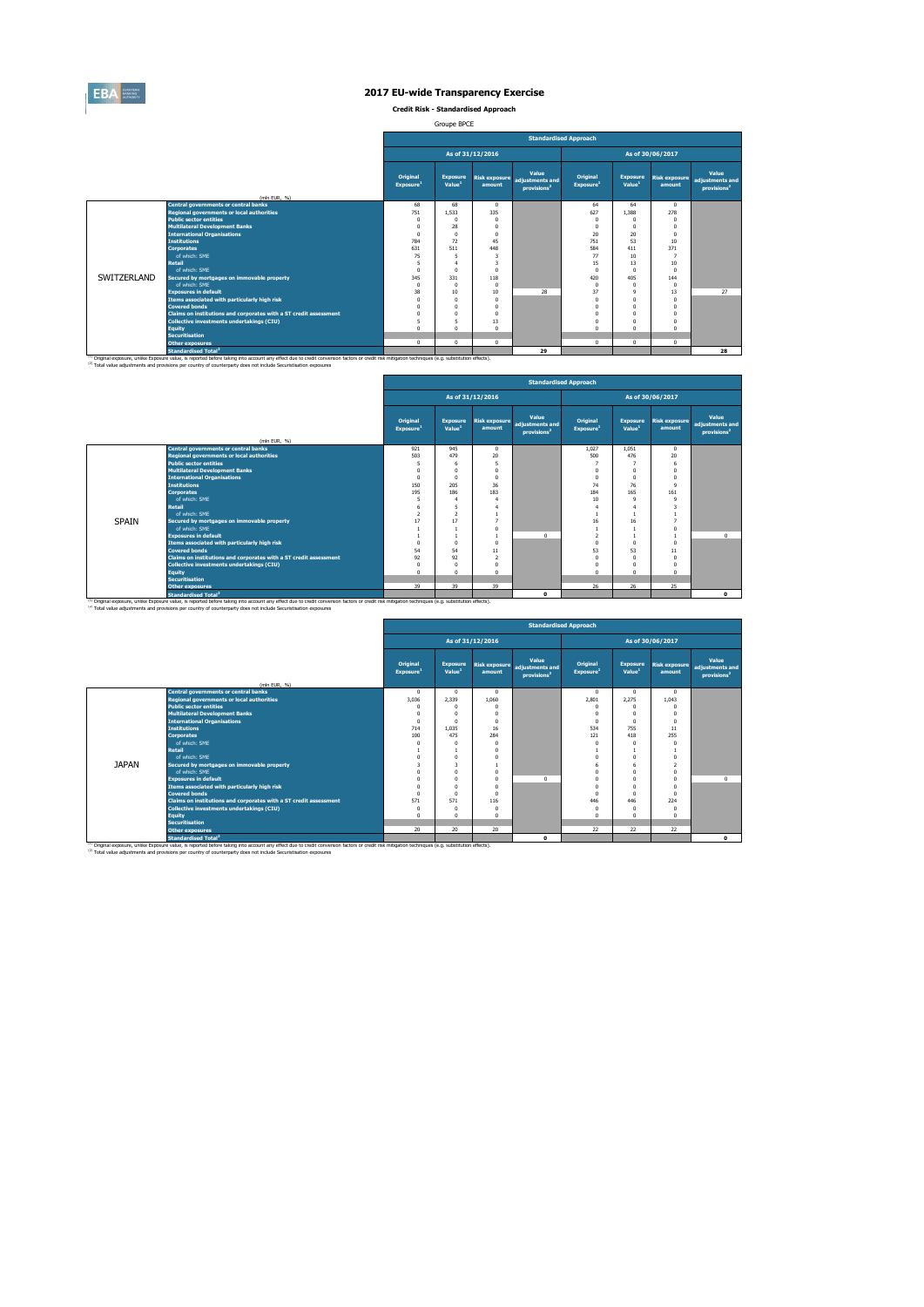

**Credit Risk - IRB Approach** Groupe BPCE

|                   |                       |                                                                                                                                                                                                               |         |                                       |                                       |                  |                             | <b>IRB Approach</b>         |         |                                |                                                                                                                                                                                                                                                                                                                                                                      |        |                        |                             |
|-------------------|-----------------------|---------------------------------------------------------------------------------------------------------------------------------------------------------------------------------------------------------------|---------|---------------------------------------|---------------------------------------|------------------|-----------------------------|-----------------------------|---------|--------------------------------|----------------------------------------------------------------------------------------------------------------------------------------------------------------------------------------------------------------------------------------------------------------------------------------------------------------------------------------------------------------------|--------|------------------------|-----------------------------|
|                   |                       |                                                                                                                                                                                                               |         |                                       |                                       | As of 31/12/2016 |                             |                             |         |                                |                                                                                                                                                                                                                                                                                                                                                                      |        |                        |                             |
|                   |                       |                                                                                                                                                                                                               |         | <b>Original Exposure</b> <sup>1</sup> | <b>Exposure</b><br>Value <sup>1</sup> |                  | <b>Risk exposure amount</b> | Value<br>adiustments<br>and |         | Original Exposure <sup>1</sup> | <b>Exposure</b>                                                                                                                                                                                                                                                                                                                                                      |        |                        | Value<br>adiustments<br>and |
|                   |                       | (mln EUR, %)                                                                                                                                                                                                  |         | Of which:<br>defaulted                |                                       |                  | Of which:<br>defaulted      | provisions                  |         | Of which:<br>defaulted         |                                                                                                                                                                                                                                                                                                                                                                      |        | Of which:<br>defaulted | provisions                  |
|                   |                       | <b>Central banks and central governments</b>                                                                                                                                                                  | 121.663 | 50                                    | 124.117                               | 1.239            |                             | 63                          | 132.395 | 54                             | 134,789                                                                                                                                                                                                                                                                                                                                                              | 1.159  | n                      | 50                          |
|                   | <b>Institutions</b>   |                                                                                                                                                                                                               | 32.013  | 90                                    | 30.517                                | 6.813            |                             | 84                          | 29,388  | 97                             |                                                                                                                                                                                                                                                                                                                                                                      |        |                        | 75                          |
|                   | <b>Corporates</b>     |                                                                                                                                                                                                               | 198,760 | 7,929                                 | 164,415                               | 75.376           | 3.361                       | 3.634                       | 195.266 | 7.062                          |                                                                                                                                                                                                                                                                                                                                                                      |        |                        | 3.458                       |
|                   |                       | Corporates - Of Which: Specialised Lending                                                                                                                                                                    | 24.235  | 1.084                                 | 20,478                                | 5.271            | - 0                         | 350                         | 22.032  | 826                            |                                                                                                                                                                                                                                                                                                                                                                      |        |                        | 353                         |
|                   |                       | Comorates - Of Which: SME                                                                                                                                                                                     | 23,422  | 1.470                                 | 20,487                                | 15.120           | 248                         | 763                         | 25,386  | 1.587                          |                                                                                                                                                                                                                                                                                                                                                                      |        |                        | 818                         |
|                   | <b>Retail</b>         |                                                                                                                                                                                                               | 333,016 | 10.187                                | 324,926                               | 61.073           | 4.433                       | 5.623                       | 348,786 | 10.155                         |                                                                                                                                                                                                                                                                                                                                                                      |        |                        | 5.537                       |
|                   |                       | Retail - Secured on real estate property                                                                                                                                                                      | 207,373 | 4.030                                 | 204.064                               | 35,649           | 1,495                       | 1.512                       | 216,408 | 4.112                          |                                                                                                                                                                                                                                                                                                                                                                      |        |                        | 1.531                       |
|                   |                       | Retail - Secured on real estate property - Of Which: SME                                                                                                                                                      | 39,107  | 1,709                                 | 38,612                                | 15.502           | 684                         | 711                         | 40,586  | 1.714                          |                                                                                                                                                                                                                                                                                                                                                                      |        |                        | 714                         |
| Consolidated data |                       | Retail - Secured on real estate property - Of Which: non-                                                                                                                                                     | 168,266 | 2.321                                 | 165.452                               | 20,148           | 811                         | 801                         | 175.822 | 2.399                          |                                                                                                                                                                                                                                                                                                                                                                      |        |                        | 817                         |
|                   |                       | <b>Retail - Qualifying Revolving</b>                                                                                                                                                                          | 9.814   | 215                                   | 8.624                                 | 1.733            | 29                          | 190                         | 9,789   | 216                            |                                                                                                                                                                                                                                                                                                                                                                      |        |                        | 188                         |
|                   |                       | <b>Retail - Other Retail</b>                                                                                                                                                                                  | 115,830 | 5.942                                 | 112.238                               | 23,691           | 2,909                       | 3.921                       | 122.589 | 5.826                          | 118,730                                                                                                                                                                                                                                                                                                                                                              | 24.861 |                        | 3,818                       |
|                   |                       | Retail - Other Retail - Of Which: SME                                                                                                                                                                         | 36,486  | 3.811                                 | 34.020                                | 11,840           | 1.930                       | 2.510                       | 37.527  | 3.736                          | 34,978                                                                                                                                                                                                                                                                                                                                                               | 12.495 | 1.886                  | 2.406                       |
|                   |                       | Retail - Other Retail - Of Which: non-SME                                                                                                                                                                     | 79.343  | 2.131                                 | 78.218                                | 11.851           | 980                         | 1.411                       | 85,062  | 2.090                          | 83.753                                                                                                                                                                                                                                                                                                                                                               | 12.365 | 981                    | 1.413                       |
|                   | <b>Equity</b>         |                                                                                                                                                                                                               | 12,798  | 19                                    | 12.798                                | 43.139           | 33                          |                             | 12,948  | 13                             | 12,948                                                                                                                                                                                                                                                                                                                                                               | 43.661 |                        |                             |
|                   | <b>Securitisation</b> |                                                                                                                                                                                                               | 11,709  |                                       | 9.853                                 | 1.980            |                             | 117                         | 9.094   |                                | As of 30/06/2017<br><b>Risk exposure amount</b><br>Value <sup>1</sup><br>28,919<br>5.853<br>2.878<br>161.030<br>75.209<br>18,538<br>4.701<br>255<br>22.357<br>16.286<br>339,887<br>60.824<br>4.423<br>34.391<br>1.527<br>212.543<br>684<br>40,001<br>15.657<br>18.734<br>172.542<br>843<br>29<br>1.572<br>8.614<br>2.867<br>24<br>7.546<br>1.668<br>8,899<br>197.273 |        | 110                    |                             |
|                   |                       | Other non credit-obligation assets                                                                                                                                                                            |         |                                       |                                       | 8.419            |                             |                             |         |                                |                                                                                                                                                                                                                                                                                                                                                                      |        |                        |                             |
|                   | <b>IRB Total</b>      |                                                                                                                                                                                                               |         |                                       |                                       | 198,040          |                             |                             |         |                                |                                                                                                                                                                                                                                                                                                                                                                      |        |                        |                             |
|                   |                       | <sup>(1)</sup> Original exposure, unlike Exposure value, is reported before taking into account any effect due to credit conversion factors or credit risk mitigation techniques (e.g. substitution effects). |         |                                       |                                       |                  |                             |                             |         |                                |                                                                                                                                                                                                                                                                                                                                                                      |        |                        |                             |

|               |                       |                                                                                                                                                                                                              |         |                                |                                       |        |                             |                             | <b>IRB Approach</b> |                                       |                                       |                  |                             |                             |
|---------------|-----------------------|--------------------------------------------------------------------------------------------------------------------------------------------------------------------------------------------------------------|---------|--------------------------------|---------------------------------------|--------|-----------------------------|-----------------------------|---------------------|---------------------------------------|---------------------------------------|------------------|-----------------------------|-----------------------------|
|               |                       |                                                                                                                                                                                                              |         |                                | As of 31/12/2016                      |        |                             |                             |                     |                                       |                                       | As of 30/06/2017 |                             |                             |
|               |                       |                                                                                                                                                                                                              |         | Original Exposure <sup>1</sup> | <b>Exposure</b><br>Value <sup>1</sup> |        | <b>Risk exposure amount</b> | Value<br>adiustments<br>and |                     | <b>Original Exposure</b> <sup>1</sup> | <b>Exposure</b><br>Value <sup>1</sup> |                  | <b>Risk exposure amount</b> | Value<br>adiustments<br>and |
|               |                       | (mln EUR. %)                                                                                                                                                                                                 |         | Of which:<br>defaulted         |                                       |        | Of which:<br>defaulted      | provisions                  |                     | Of which:<br>defaulted                |                                       |                  | Of which:<br>defaulted      | provisions                  |
|               |                       | <b>Central banks and central governments</b>                                                                                                                                                                 | 81.376  | -0                             | 81.806                                |        |                             | 11                          | 105,650             | $^{\circ}$                            | 106.221                               | -8               | n                           |                             |
|               | <b>Institutions</b>   |                                                                                                                                                                                                              | 7.864   | 16                             | 7.242                                 | 1.918  |                             | 10                          | 6.439               | 27                                    | 6.728                                 | 1.632            | $\Omega$                    |                             |
|               | <b>Corporates</b>     |                                                                                                                                                                                                              | 103.254 | 3.277                          | 84.350                                | 44,529 | 843                         | 1.703                       | 102.250             | 3.076                                 | 83,673                                | 45,578           | 880                         | 1.648                       |
|               |                       | Corporates - Of Which: Soecialised Lending                                                                                                                                                                   | 5.251   | 135                            | 4.654                                 | 1.192  | n                           | 57                          | 4.398               | 70                                    | 3.941                                 | 858              | - 0                         | 51                          |
|               |                       | Comorates - Of Which: SME                                                                                                                                                                                    | 22.318  | 1.338                          | 19.597                                | 14.307 | 200                         | 690                         | 23,962              | 1.411                                 | 21.083                                | 15.255           | 227                         | 733                         |
|               | <b>Retail</b>         |                                                                                                                                                                                                              | 329,894 | 10.085                         | 321.922                               | 60.614 | 4.395                       | 5.577                       | 345.524             | 10,058                                | 336.723                               | 60.340           | 4.389                       | 5.491                       |
|               |                       | <b>Retail - Secured on real estate property</b>                                                                                                                                                              | 206,039 | 3.980                          | 202.745                               | 35,418 | 1.478                       | 1.492                       | 215,028             | 4.064                                 | 211.180                               | 34.178           | 1.510                       | 1.510                       |
|               |                       | Retail - Secured on real estate property - Of Which: SME                                                                                                                                                     | 39.011  | 1.703                          | 38.516                                | 15.452 | 682                         | 710                         | 40,497              | 1,709                                 | 39.912                                | 15.612           | 683                         | 712                         |
| <b>FRANCE</b> |                       | Retail - Secured on real estate property - Of Which: non-                                                                                                                                                    | 167,028 | 2.278                          | 164.229                               | 19,966 | 795                         | 782                         | 174,531             | 2,355                                 | 171.268                               | 18,566           | 828                         | 797                         |
|               |                       | <b>Retail - Qualifying Revolving</b>                                                                                                                                                                         | 9.758   | 214                            | 8.574                                 | 1.725  | 29                          | 189                         | 9.733               | 215                                   | 8.563                                 | 1.564            | 29                          | 187                         |
|               |                       | <b>Retail - Other Retail</b>                                                                                                                                                                                 | 114,097 | 5,890                          | 110.603                               | 23,472 | 2,888                       | 3,897                       | 120,763             | 5,779                                 | 116.979                               | 24,598           | 2.850                       | 3.794                       |
|               |                       | Retail - Other Retail - Of Which: SME                                                                                                                                                                        | 36,403  | 3,801                          | 33,948                                | 11,810 | 1.926                       | 2.505                       | 37,396              | 3.728                                 | 34.868                                | 12,440           | 1.883                       | 2.401                       |
|               |                       | Retail - Other Retail - Of Which: non-SME                                                                                                                                                                    | 77.693  | 2.089                          | 76.655                                | 11,662 | 963                         | 1.392                       | 83,368              | 2.051                                 | 82.111                                | 12.158           | 967                         | 1.394                       |
|               | <b>Equity</b>         |                                                                                                                                                                                                              | 11.677  | $\overline{a}$                 | 11.684                                | 39,576 | ×                           |                             | 11.865              | $\overline{z}$                        | 11.871                                | 40,200           |                             |                             |
|               | <b>Securitisation</b> |                                                                                                                                                                                                              |         |                                |                                       |        |                             |                             |                     |                                       |                                       |                  |                             |                             |
|               |                       | Other non credit-obligation assets                                                                                                                                                                           |         |                                |                                       |        |                             |                             |                     |                                       |                                       |                  |                             |                             |
|               | <b>IRB Total</b>      |                                                                                                                                                                                                              |         |                                |                                       |        |                             |                             |                     |                                       |                                       |                  |                             |                             |
|               |                       | <sup>(3)</sup> Original exposure, unlike Exposure value, is reported before taking into account any effect due to credit conversion factors or credit risk mitigation techniques (e.g. substitution effects) |         |                                |                                       |        |                             |                             |                     |                                       |                                       |                  |                             |                             |

|               |                       |                                                                                                                                                                                                    |        |                          |                    |       |                             | <b>IRB Approach</b>  |                                |                        |                    |       |                             |                      |
|---------------|-----------------------|----------------------------------------------------------------------------------------------------------------------------------------------------------------------------------------------------|--------|--------------------------|--------------------|-------|-----------------------------|----------------------|--------------------------------|------------------------|--------------------|-------|-----------------------------|----------------------|
|               |                       |                                                                                                                                                                                                    |        |                          | As of 31/12/2016   |       |                             |                      |                                |                        | As of 30/06/2017   |       |                             |                      |
|               |                       |                                                                                                                                                                                                    |        | <b>Original Exposure</b> | Exposure           |       | <b>Risk exposure amount</b> | Value<br>adjustments | Original Exposure <sup>1</sup> |                        | Exposure           |       | <b>Risk exposure amount</b> | Value<br>adjustments |
|               |                       | (min EUR, %)                                                                                                                                                                                       |        | Of which:<br>defaulted   | Value <sup>1</sup> |       | Of which:<br>defaulted      | and<br>provisions    |                                | Of which:<br>defaulted | Value <sup>1</sup> |       | Of which:<br>defaulted      | and<br>provisions    |
|               |                       | <b>Central banks and central governments</b>                                                                                                                                                       | 27,286 | $\Omega$                 | 27,833             |       |                             |                      | 12,604                         |                        | 13.143             | n     |                             | $\Omega$             |
|               | <b>Institutions</b>   |                                                                                                                                                                                                    | 4,550  | 26                       | 4,664              | 565   |                             | 26                   | 3.820                          | 23                     | 3.926              | 448   |                             | 22                   |
|               | <b>Corporates</b>     |                                                                                                                                                                                                    | 22.131 | 1.207                    | 17,463             | 6,588 | 998                         | 192                  | 20.613                         | 819                    | 16.082             | 5.535 | 603                         | 193                  |
|               |                       | Corporates - Of Which: Specialised Lending                                                                                                                                                         | 4.422  | 21                       | 3.646              | 957   |                             | 24                   | 4.135                          | 21                     | 3.475              | 823   |                             | 26                   |
|               |                       | Corporates - Of Which: SME                                                                                                                                                                         |        |                          |                    |       |                             |                      |                                |                        |                    |       |                             |                      |
|               | <b>Retail</b>         |                                                                                                                                                                                                    | 112    |                          | 104                | 15    |                             |                      | 126                            |                        | 120                | 14    |                             |                      |
|               |                       | Retail - Secured on real estate property                                                                                                                                                           | 74     |                          | 74                 |       |                             |                      | 87                             |                        | 86                 |       |                             |                      |
|               |                       | Retail - Secured on real estate property - Of Which: SME                                                                                                                                           |        |                          |                    |       |                             |                      |                                |                        |                    |       |                             |                      |
| UNITED STATES |                       | Retail - Secured on real estate property - Of Which: non-                                                                                                                                          | 73     |                          | 72                 |       |                             |                      | 86                             |                        | 85                 |       |                             |                      |
|               |                       | <b>Retail - Qualifying Revolving</b>                                                                                                                                                               |        |                          |                    |       |                             |                      | 3                              |                        |                    |       |                             |                      |
|               |                       | <b>Retail - Other Retail</b>                                                                                                                                                                       | 34     |                          | 27                 |       |                             |                      | 35                             |                        | 31                 |       |                             |                      |
|               |                       | Retail - Other Retail - Of Which: SME                                                                                                                                                              |        |                          |                    |       |                             |                      |                                |                        |                    |       |                             |                      |
|               |                       | Retail - Other Retail - Of Which: non-SME                                                                                                                                                          | 33     |                          | 27                 |       |                             |                      | 34                             |                        | 30                 |       |                             |                      |
|               | <b>Equity</b>         |                                                                                                                                                                                                    | 249    |                          | 242                | 799   |                             |                      | 252                            |                        | 246                | 820   |                             |                      |
|               | <b>Securitisation</b> |                                                                                                                                                                                                    |        |                          |                    |       |                             |                      |                                |                        |                    |       |                             |                      |
|               |                       | Other non credit-obligation assets                                                                                                                                                                 |        |                          |                    |       |                             |                      |                                |                        |                    |       |                             |                      |
|               | <b>IRB Total</b>      |                                                                                                                                                                                                    |        |                          |                    |       |                             |                      |                                |                        |                    |       |                             |                      |
|               |                       | (3) Original exposure, unlike Exposure value, is reported before taking into account any effect due to credit conversion factors or credit risk mitigation techniques (e.g. substitution effects). |        |                          |                    |       |                             |                      |                                |                        |                    |       |                             |                      |

|                |                                                           | <b>IRB Approach</b> |                                |                                       |                  |                             |                             |       |                                |                                       |                             |                        |                             |
|----------------|-----------------------------------------------------------|---------------------|--------------------------------|---------------------------------------|------------------|-----------------------------|-----------------------------|-------|--------------------------------|---------------------------------------|-----------------------------|------------------------|-----------------------------|
|                |                                                           |                     |                                |                                       | As of 31/12/2016 |                             |                             |       |                                | As of 30/06/2017                      |                             |                        |                             |
|                |                                                           |                     | Original Exposure <sup>1</sup> | <b>Exposure</b><br>Value <sup>1</sup> |                  | <b>Risk exposure amount</b> | Value<br>adjustments<br>and |       | Original Exposure <sup>1</sup> | <b>Exposure</b><br>Value <sup>1</sup> | <b>Risk exposure amount</b> |                        | Value<br>adjustments<br>and |
|                | (min EUR, %)                                              |                     | Of which:<br>defaulted         |                                       |                  | Of which:<br>defaulted      | provisions                  |       | Of which:<br>defaulted         |                                       |                             | Of which:<br>defaulted | provisions                  |
|                | <b>Central banks and central governments</b>              | 137                 |                                | 137                                   |                  |                             | $\Omega$                    | 192   |                                | 193                                   |                             |                        |                             |
|                | <b>Institutions</b>                                       | 5.641               |                                | 5.640                                 | 895              | $\Omega$                    |                             | 6.395 | $\Omega$                       | 6.391                                 | 1.043                       |                        |                             |
|                | Corporates                                                | 5.656               | 296                            | 4.472                                 | 2.004            |                             | 77                          | 4.693 | 198                            | 3.790                                 | 1.744                       |                        | 88                          |
|                | Corporates - Of Which: Specialised Lending                | 1.194               | 286                            | 1.020                                 | 298              |                             | 65                          | 952   | 191                            | 860                                   | 275                         |                        | 67                          |
|                | Corporates - Of Which: SME                                | 44                  |                                | 42                                    | 63               |                             |                             | 42    |                                | 39                                    | 48                          |                        |                             |
|                | <b>Retail</b>                                             | 180                 |                                | 176                                   | 31               |                             |                             | 179   |                                | 175                                   | 26                          |                        |                             |
|                | Retail - Secured on real estate property                  | 136                 |                                | 135                                   | 21               |                             |                             | 136   |                                | 135                                   | 19                          |                        |                             |
|                | Retail - Secured on real estate property - Of Which: SME  | - 2                 |                                |                                       |                  |                             | n                           |       |                                |                                       |                             |                        |                             |
| UNITED KINGDOM | Retail - Secured on real estate property - Of Which: non- | 134                 |                                | 133                                   | 20               |                             |                             | 134   |                                | 133                                   | 18                          |                        |                             |
|                | <b>Retail - Qualifving Revolving</b>                      |                     |                                |                                       |                  |                             |                             |       |                                |                                       |                             |                        |                             |
|                | <b>Retail - Other Retail</b>                              | 38                  |                                | 35                                    |                  |                             |                             | 37    |                                | 35                                    |                             |                        |                             |
|                | Retail - Other Retail - Of Which: SME                     |                     |                                |                                       |                  | $\Omega$                    | Ò                           | ۸     |                                |                                       |                             |                        |                             |
|                | Retail - Other Retail - Of Which: non-SME                 | 36                  |                                | 34                                    |                  |                             |                             | 35    |                                | 34                                    |                             |                        |                             |
|                | <b>Equity</b>                                             | 72                  |                                | 72                                    | 241              |                             | Ò                           | 88    |                                | 88                                    | 284                         |                        |                             |
|                | <b>Securitisation</b>                                     |                     |                                |                                       |                  |                             |                             |       |                                |                                       |                             |                        |                             |
|                | Other non credit-obligation assets                        |                     |                                |                                       |                  |                             |                             |       |                                |                                       |                             |                        |                             |
|                | <b>TRB Total</b>                                          |                     |                                |                                       |                  |                             |                             |       |                                |                                       |                             |                        |                             |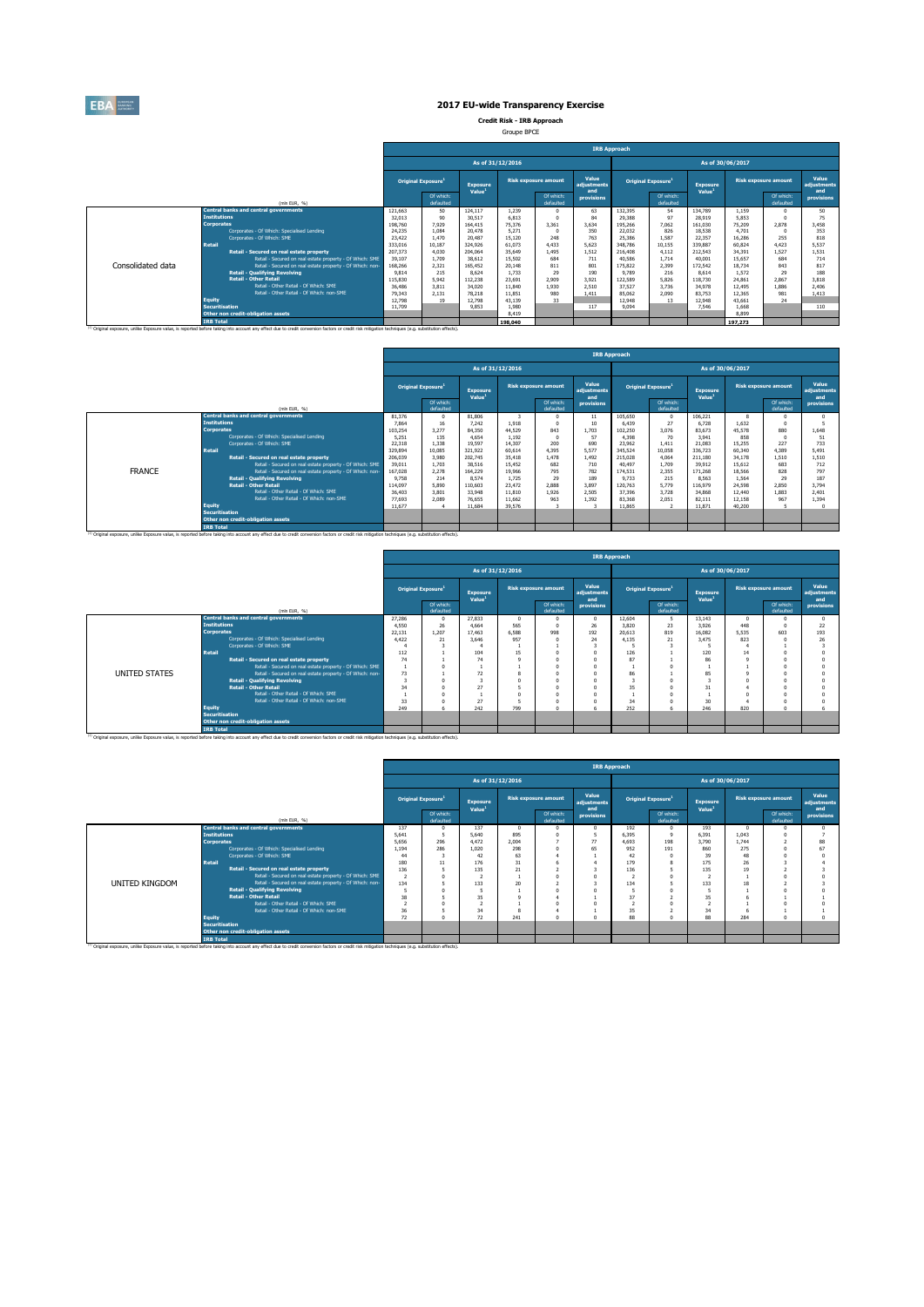

**Credit Risk - IRB Approach**

| Groupe BPCE |  |
|-------------|--|
|             |  |

|              |                                                                                                                                                                                                                                                                                                                                                    |                                                                           |                                |                                                         |                                        |                                                                      | <b>IRB Approach</b>         |                                                              |                                                          |                                                         |                                       |                             |                             |
|--------------|----------------------------------------------------------------------------------------------------------------------------------------------------------------------------------------------------------------------------------------------------------------------------------------------------------------------------------------------------|---------------------------------------------------------------------------|--------------------------------|---------------------------------------------------------|----------------------------------------|----------------------------------------------------------------------|-----------------------------|--------------------------------------------------------------|----------------------------------------------------------|---------------------------------------------------------|---------------------------------------|-----------------------------|-----------------------------|
|              |                                                                                                                                                                                                                                                                                                                                                    |                                                                           |                                | As of 31/12/2016                                        |                                        |                                                                      |                             |                                                              |                                                          |                                                         | As of 30/06/2017                      |                             |                             |
|              |                                                                                                                                                                                                                                                                                                                                                    |                                                                           | Original Exposure <sup>1</sup> | <b>Exposure</b><br>Value <sup>1</sup>                   | <b>Risk exposure amount</b>            |                                                                      | Value<br>adjustments<br>and | Original Exposure <sup>1</sup>                               |                                                          | <b>Exposure</b><br>Value <sup>1</sup>                   |                                       | <b>Risk exposure amount</b> | Value<br>adiustments<br>and |
|              | (min EUR. %)                                                                                                                                                                                                                                                                                                                                       |                                                                           | Of which:<br>defaulted         |                                                         |                                        | Of which:<br>defaulted                                               | provisions                  |                                                              | Of which:<br>defaulted                                   |                                                         |                                       | Of which:<br>defaulted      | provisions                  |
| <b>ITALY</b> | <b>Central banks and central governments</b><br><b>Institutions</b><br><b>Corporates</b><br>Corporates - Of Which: Specialised Lending<br>Comorates - Of Which: SME<br>Retail<br>Retail - Secured on real estate property<br>Retail - Secured on real estate property - Of Which: SME<br>Retail - Secured on real estate property - Of Which: non- | 1.341<br>318<br>5.127<br>1.820<br>105<br>62<br>34<br>$\overline{z}$<br>32 | 263<br>191                     | 1.341<br>281<br>4.392<br>1.697<br>103<br>60<br>34<br>31 | 163<br>175<br>2.225<br>371<br>42<br>17 | $\Omega$<br>$\Omega$<br>36<br>$\theta$<br>$\theta$<br>×,<br>$\Omega$ | 81<br>32<br>z               | 1.366<br>169<br>5,772<br>1.705<br>122<br>55<br>30<br>٠<br>28 | $\Omega$<br>$\Omega$<br>259<br>188<br>$\sim$<br>$\Omega$ | 1.366<br>180<br>4.555<br>1.563<br>121<br>53<br>30<br>28 | 163<br>94<br>2.214<br>337<br>61<br>14 | 20 <sub>0</sub>             | 94                          |
|              | <b>Retail - Qualifying Revolving</b><br><b>Retail - Other Retail</b><br>Retail - Other Retail - Of Which: SME<br>Retail - Other Retail - Of Which: non-SME<br>Equity<br><b>Securitisation</b><br>Other non credit-obligation assets                                                                                                                | 26<br>24<br>10 <sup>10</sup>                                              |                                | 25<br>22<br>10 <sub>1</sub>                             | 36                                     | n<br>19                                                              |                             | ٠<br>23<br>$\overline{\mathbf{3}}$<br>20<br>10 <sup>10</sup> | $\sim$<br>$\Omega$<br>5                                  | 21<br>19<br>$10 -$                                      | 36                                    | 19                          |                             |
|              | <b>IRB Total</b><br><sup>(1)</sup> Original exposure, unlike Exposure value, is reported before taking into account any effect due to credit conversion factors or credit risk mitigation techniques (e.g. substitution effects).                                                                                                                  |                                                                           |                                |                                                         |                                        |                                                                      |                             |                                                              |                                                          |                                                         |                                       |                             |                             |

|                |                       |                                                                                                                                                                                                               |       |                                |                                |       |                             |                             | <b>IRB Approach</b>            |                        |                                       |                                                                                         |  |                      |
|----------------|-----------------------|---------------------------------------------------------------------------------------------------------------------------------------------------------------------------------------------------------------|-------|--------------------------------|--------------------------------|-------|-----------------------------|-----------------------------|--------------------------------|------------------------|---------------------------------------|-----------------------------------------------------------------------------------------|--|----------------------|
|                |                       |                                                                                                                                                                                                               |       |                                | As of 31/12/2016               |       |                             |                             |                                |                        |                                       |                                                                                         |  |                      |
|                |                       |                                                                                                                                                                                                               |       | Original Exposure <sup>1</sup> | Exposure<br>Value <sup>1</sup> |       | <b>Risk exposure amount</b> | Value<br>adjustments<br>and | Original Exposure <sup>1</sup> |                        | <b>Exposure</b><br>Value <sup>1</sup> | <b>Risk exposure amount</b>                                                             |  | Value<br>adiustments |
|                |                       | (min EUR, %)                                                                                                                                                                                                  |       | Of which:<br>defaulted         |                                |       | Of which:<br>defaulted      | provisions                  |                                | Of which:<br>defaulted |                                       | As of 30/06/2017<br>Of which:<br>defaulted<br>n<br>173<br>2,288<br>97<br>16<br>14<br>78 |  | and<br>provisions    |
|                |                       | <b>Central banks and central governments</b>                                                                                                                                                                  | 1.100 |                                | 1.175                          | n     |                             |                             | 921                            | $\Omega$               | 990                                   |                                                                                         |  |                      |
|                | <b>Institutions</b>   |                                                                                                                                                                                                               | 1.261 |                                | 1.057                          | 233   |                             |                             | 932                            |                        | 728                                   |                                                                                         |  |                      |
|                | <b>Corporates</b>     |                                                                                                                                                                                                               | 6,530 |                                | 6.297                          | 2.487 |                             |                             | 6.132                          |                        | 5,889                                 |                                                                                         |  |                      |
|                |                       | Corporates - Of Which: Specialised Lending                                                                                                                                                                    | 487   |                                | 457                            | 85    |                             |                             | 748                            |                        | 667                                   |                                                                                         |  |                      |
|                |                       | Corporates - Of Which: SME                                                                                                                                                                                    | 17    |                                | 17                             | 24    |                             |                             | 11                             |                        | 12                                    |                                                                                         |  |                      |
|                | <b>Retail</b>         |                                                                                                                                                                                                               | 96    |                                | 90                             | 14    |                             |                             | 102                            |                        | 97                                    |                                                                                         |  |                      |
|                |                       | Retail - Secured on real estate property                                                                                                                                                                      | 59    |                                | 59                             |       |                             |                             | 59                             |                        | 58                                    |                                                                                         |  |                      |
|                |                       | Retail - Secured on real estate property - Of Which: SME                                                                                                                                                      |       |                                |                                |       |                             |                             |                                |                        |                                       |                                                                                         |  |                      |
| <b>GERMANY</b> |                       | Retail - Secured on real estate property - Of Which: non-                                                                                                                                                     | 56    |                                | 56                             |       |                             |                             | 56                             |                        | 55                                    |                                                                                         |  |                      |
|                |                       | <b>Retail - Qualifying Revolving</b>                                                                                                                                                                          |       |                                |                                |       |                             |                             |                                |                        |                                       |                                                                                         |  |                      |
|                |                       | <b>Retail - Other Retail</b>                                                                                                                                                                                  | 33    |                                | 27                             |       |                             |                             | 39                             |                        | 35                                    |                                                                                         |  |                      |
|                |                       | Retail - Other Retail - Of Which: SME                                                                                                                                                                         |       |                                |                                |       |                             |                             |                                |                        |                                       |                                                                                         |  |                      |
|                |                       | Retail - Other Retail - Of Which: non-SME                                                                                                                                                                     | 28    |                                | 22                             |       |                             |                             | 33                             |                        | 29                                    |                                                                                         |  |                      |
|                | <b>Equity</b>         |                                                                                                                                                                                                               | 30    |                                | 30                             | 109   |                             |                             | 23                             |                        | 23                                    |                                                                                         |  |                      |
|                | <b>Securitisation</b> |                                                                                                                                                                                                               |       |                                |                                |       |                             |                             |                                |                        |                                       |                                                                                         |  |                      |
|                |                       | Other non credit-obligation assets                                                                                                                                                                            |       |                                |                                |       |                             |                             |                                |                        |                                       |                                                                                         |  |                      |
|                | <b>IRB Total</b>      |                                                                                                                                                                                                               |       |                                |                                |       |                             |                             |                                |                        |                                       |                                                                                         |  |                      |
|                |                       | <sup>(1)</sup> Original exposure, unlike Exposure value, is reported before taking into account any effect due to credit conversion factors or credit risk mitigation techniques (e.g. substitution effects). |       |                                |                                |       |                             |                             |                                |                        |                                       |                                                                                         |  |                      |

|            |                                              |                                                           |       |                                |                                |                 |                             | <b>IRB Approach</b>         |       |                                |                                       |                  |                             |                      |
|------------|----------------------------------------------|-----------------------------------------------------------|-------|--------------------------------|--------------------------------|-----------------|-----------------------------|-----------------------------|-------|--------------------------------|---------------------------------------|------------------|-----------------------------|----------------------|
|            |                                              |                                                           |       |                                | As of 31/12/2016               |                 |                             |                             |       |                                | As of 30/06/2017                      |                  |                             |                      |
|            |                                              |                                                           |       | Original Exposure <sup>1</sup> | Exposure<br>Value <sup>1</sup> |                 | <b>Risk exposure amount</b> | Value<br>adjustments<br>and |       | Original Exposure <sup>1</sup> | <b>Exposure</b><br>Value <sup>1</sup> |                  | <b>Risk exposure amount</b> | Value<br>adiustments |
|            |                                              | (min EUR, %)                                              |       | Of which:<br>defaulted         |                                |                 | Of which:<br>defaulted      | provisions                  |       | Of which:<br>defaulted         |                                       |                  | Of which:<br>defaulted      | and<br>provisions    |
|            | <b>Central banks and central governments</b> |                                                           |       |                                |                                | 30 <sub>2</sub> |                             | $\Omega$                    | 1.871 |                                | 1.871                                 |                  |                             |                      |
|            | <b>Institutions</b>                          |                                                           |       |                                |                                | 115             |                             |                             | 419   |                                | 422                                   | 81               |                             |                      |
|            | <b>Corporates</b>                            |                                                           | 4.452 | 300                            | 4.122                          | 1.448           | 253                         | 163                         | 6.231 | 310                            | 5.811                                 | 1.683            | 243                         | 188                  |
|            |                                              | Corporates - Of Which: Soecialised Lending                | 727   | 24                             | 715                            | 159             | $\sim$                      | 21                          | 642   | 24                             | 607                                   | 140              |                             | 20                   |
|            |                                              | Corporates - Of Which: SME                                | 87    |                                | 86                             | 66              |                             |                             | 114   |                                | 112                                   | 85               |                             |                      |
|            | <b>Retail</b>                                |                                                           | 77    |                                |                                | 16              |                             |                             | 89    |                                | 85                                    | 17               |                             |                      |
|            |                                              | Retail - Secured on real estate property                  | 43    |                                | 10                             |                 |                             |                             | a m   |                                | 46                                    |                  |                             |                      |
|            |                                              | Retail - Secured on real estate property - Of Which: SME  |       |                                |                                |                 |                             |                             |       |                                |                                       |                  |                             |                      |
| LUXEMBOURG |                                              | Retail - Secured on real estate property - Of Which: non- | 39    |                                | 38                             |                 |                             |                             | 44    |                                | 42                                    |                  |                             |                      |
|            |                                              | <b>Retail - Qualifying Revolving</b>                      |       |                                |                                |                 |                             |                             |       |                                |                                       |                  |                             |                      |
|            |                                              | <b>Retail - Other Retail</b>                              | 32    |                                | 27                             |                 |                             |                             | 40    |                                | 37                                    | 10 <sup>10</sup> |                             |                      |
|            |                                              | Retail - Other Retail - Of Which: SME                     | 11    |                                |                                |                 |                             |                             | 17    |                                | 15                                    |                  |                             |                      |
|            |                                              | Retail - Other Retail - Of Which: non-SME                 | 21    |                                | 18                             |                 |                             |                             | 23    |                                | 22                                    |                  |                             |                      |
|            | <b>Equity</b>                                |                                                           | 474   |                                | 474                            | 1.408           |                             |                             | 440   |                                | 440                                   | 1.312            |                             |                      |
|            | <b>Securitisation</b>                        |                                                           |       |                                |                                |                 |                             |                             |       |                                |                                       |                  |                             |                      |
|            |                                              | Other non credit-obligation assets                        |       |                                |                                |                 |                             |                             |       |                                |                                       |                  |                             |                      |
|            | <b>IRB Total</b>                             |                                                           |       |                                |                                |                 |                             |                             |       |                                |                                       |                  |                             |                      |

|                        |                       |                                                                                                                                                                                                               |       |                                       |                                       |                  |                             | <b>IRB Approach</b>         |       |                                |                                       |                |                             |                             |
|------------------------|-----------------------|---------------------------------------------------------------------------------------------------------------------------------------------------------------------------------------------------------------|-------|---------------------------------------|---------------------------------------|------------------|-----------------------------|-----------------------------|-------|--------------------------------|---------------------------------------|----------------|-----------------------------|-----------------------------|
|                        |                       |                                                                                                                                                                                                               |       |                                       |                                       | As of 31/12/2016 |                             |                             |       |                                | As of 30/06/2017                      |                |                             |                             |
|                        |                       |                                                                                                                                                                                                               |       | <b>Original Exposure</b> <sup>1</sup> | <b>Exposure</b><br>Value <sup>1</sup> |                  | <b>Risk exposure amount</b> | Value<br>adiustments<br>and |       | Original Exposure <sup>1</sup> | <b>Exposure</b><br>Value <sup>1</sup> |                | <b>Risk exposure amount</b> | Value<br>adjustments<br>and |
|                        |                       | (mln EUR, %)                                                                                                                                                                                                  |       | Of which:<br>defaulted                |                                       |                  | Of which:<br>defaulted      | provisions                  |       | Of which:<br>defaulted         |                                       |                | Of which:<br>defaulted      | provisions                  |
|                        |                       | <b>Central banks and central governments</b>                                                                                                                                                                  | 219   | 49                                    | 344                                   | 46               | $\Omega$                    | 50                          | 419   | 48                             | 563                                   | 75             |                             | 48                          |
|                        | <b>Institutions</b>   |                                                                                                                                                                                                               | 706   | 34                                    | 616                                   | 386              | $\Omega$                    | 30                          | 515   | 29                             | 425                                   | 375            |                             | 28                          |
|                        | <b>Corporates</b>     |                                                                                                                                                                                                               | 2.721 | 297                                   | 2.248                                 | 906              | 10                          | 126                         | 3,659 | 437                            | 2.592                                 | 1.520          | 132                         | 147                         |
|                        |                       | Corporates - Of Which: Specialised Lending                                                                                                                                                                    | 805   | 167                                   | 481                                   | 70               | $\sqrt{2}$                  | 70                          | 971   | 148                            | 469                                   | 170            |                             | 69                          |
|                        |                       | Corporates - Of Which: SME                                                                                                                                                                                    | 55    | 11                                    | 52                                    | 44               |                             |                             | 469   | 37                             | 426                                   | 310            |                             | 22                          |
|                        | <b>Retail</b>         |                                                                                                                                                                                                               | 162   |                                       | 152                                   | 45               |                             |                             | 212   |                                | 193                                   | 66             |                             |                             |
|                        |                       | Retail - Secured on real estate property                                                                                                                                                                      | 103   |                                       | 102                                   | 31               |                             |                             | 100   |                                | 99                                    | $\overline{2}$ |                             |                             |
|                        |                       | Retail - Secured on real estate property - Of Which: SME                                                                                                                                                      | 25    |                                       | 25                                    | 20               |                             |                             | 22    |                                | $^{22}$                               | 16             |                             |                             |
| <b>Other Countries</b> |                       | Retail - Secured on real estate property - Of Which: non-                                                                                                                                                     | 78    |                                       | 77                                    | 10               |                             |                             | 78    |                                | 78                                    | 11             |                             |                             |
|                        |                       | <b>Retail - Qualifying Revolving</b>                                                                                                                                                                          |       |                                       |                                       |                  |                             | $\theta$                    |       |                                |                                       |                |                             |                             |
|                        |                       | <b>Retail - Other Retail</b>                                                                                                                                                                                  | 55    |                                       | 46                                    | 14               |                             |                             | 107   |                                | 90                                    | 39             |                             |                             |
|                        |                       | Retail - Other Retail - Of Which: SME                                                                                                                                                                         | 20    |                                       | 18                                    |                  |                             |                             | 64    |                                | 51                                    | 30             |                             |                             |
|                        |                       | Retail - Other Retail - Of Which: non-SME                                                                                                                                                                     | 35    |                                       | 28                                    |                  | $\sqrt{2}$                  |                             | 43    |                                | 39                                    |                |                             |                             |
|                        | <b>Equity</b>         |                                                                                                                                                                                                               | 14    |                                       | 14                                    | 35               | $\sim$                      |                             | 42    |                                | 42                                    | 134            |                             |                             |
|                        | <b>Securitisation</b> |                                                                                                                                                                                                               |       |                                       |                                       |                  |                             |                             |       |                                |                                       |                |                             |                             |
|                        |                       | Other non credit-obligation assets                                                                                                                                                                            |       |                                       |                                       |                  |                             |                             |       |                                |                                       |                |                             |                             |
|                        | <b>IRB Total</b>      |                                                                                                                                                                                                               |       |                                       |                                       |                  |                             |                             |       |                                |                                       |                |                             |                             |
|                        |                       | <sup>(1)</sup> Original exposure, unlike Exposure value, is reported before taking into account any effect due to credit conversion factors or credit risk mitigation techniques (e.g. substitution effects). |       |                                       |                                       |                  |                             |                             |       |                                |                                       |                |                             |                             |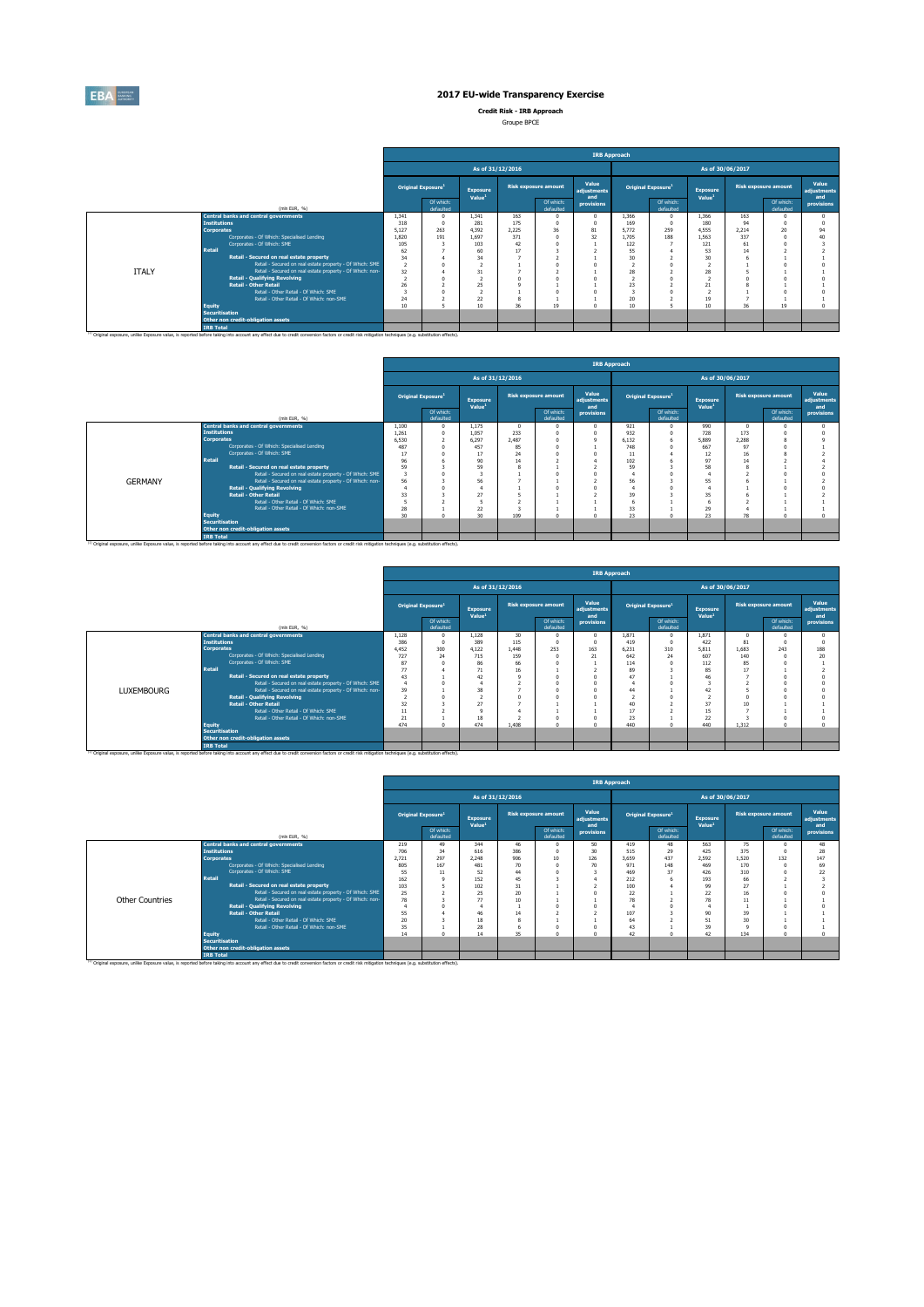

**Credit Risk - IRB Approach**

| Groupe BPCE |  |
|-------------|--|
|             |  |

|             |                       |                                                                                                                                                                                                               |                                       |                        |                                       |          |                             | <b>IRB Approach</b>         |                                |                        |                                       |          |                             |                             |
|-------------|-----------------------|---------------------------------------------------------------------------------------------------------------------------------------------------------------------------------------------------------------|---------------------------------------|------------------------|---------------------------------------|----------|-----------------------------|-----------------------------|--------------------------------|------------------------|---------------------------------------|----------|-----------------------------|-----------------------------|
|             |                       |                                                                                                                                                                                                               |                                       |                        | As of 31/12/2016                      |          |                             |                             |                                |                        | As of 30/06/2017                      |          |                             |                             |
|             |                       |                                                                                                                                                                                                               | <b>Original Exposure</b> <sup>1</sup> |                        | <b>Exposure</b><br>Value <sup>1</sup> |          | <b>Risk exposure amount</b> | Value<br>adjustments<br>and | Original Exposure <sup>1</sup> |                        | <b>Exposure</b><br>Value <sup>1</sup> |          | <b>Risk exposure amount</b> | Value<br>adjustments<br>and |
|             |                       | (min EUR, %)                                                                                                                                                                                                  |                                       | Of which:<br>defaulted |                                       |          | Of which:<br>defaulted      | provisions                  |                                | Of which:<br>defaulted |                                       |          | Of which:<br>defaulted      | provisions                  |
|             |                       | <b>Central banks and central governments</b>                                                                                                                                                                  |                                       |                        | 15                                    |          |                             | $\Omega$                    | 8                              |                        | 27                                    |          | n                           |                             |
|             | <b>Institutions</b>   |                                                                                                                                                                                                               | 487                                   |                        | 742                                   | 71       |                             | $\Omega$                    | 660                            | $\Omega$               | 881                                   | 97       |                             |                             |
|             | <b>Corporates</b>     |                                                                                                                                                                                                               | 5.203                                 | 22                     | 3.624                                 | 1.395    |                             | 26                          | 4.826                          | 22                     | 3.304                                 | 1.323    |                             | 25                          |
|             |                       | Corporates - Of Which: Specialised Lending                                                                                                                                                                    | 66                                    |                        | 66                                    |          |                             | $\Omega$                    | 64                             |                        | 64                                    |          |                             |                             |
|             | Retail                | Corporates - Of Which: SME                                                                                                                                                                                    |                                       |                        |                                       |          |                             | $\Omega$                    |                                |                        |                                       |          |                             |                             |
|             |                       |                                                                                                                                                                                                               | 374<br>287                            | 19<br>16               | 363<br>282                            | 69<br>56 |                             | 10<br>$\mathbf{g}$          | 378<br>294                     | 20<br>17               | 368<br>289                            | 65<br>50 |                             |                             |
|             |                       | Retail - Secured on real estate property<br>Retail - Secured on real estate property - Of Which: SME                                                                                                          |                                       |                        |                                       |          |                             | O                           |                                |                        |                                       |          |                             |                             |
| SWITZERLAND |                       | Retail - Secured on real estate property - Of Which: non-                                                                                                                                                     | 283                                   | 16                     | 278                                   | 53       |                             |                             | 290                            | 17                     | 285                                   |          |                             |                             |
|             |                       | <b>Retail - Qualifying Revolving</b>                                                                                                                                                                          |                                       |                        |                                       |          |                             | n                           |                                |                        |                                       |          |                             |                             |
|             |                       | <b>Retail - Other Retail</b>                                                                                                                                                                                  | 79                                    |                        | 73                                    | 12       |                             |                             | 75                             |                        | 71                                    | 13       |                             |                             |
|             |                       | Retail - Other Retail - Of Which: SME                                                                                                                                                                         |                                       |                        |                                       |          |                             |                             |                                |                        |                                       |          |                             |                             |
|             |                       | Retail - Other Retail - Of Which: non-SME                                                                                                                                                                     | 76                                    |                        | 70                                    | 11       |                             |                             | 73                             |                        | 69                                    | 12       |                             |                             |
|             | <b>Equity</b>         |                                                                                                                                                                                                               | 13                                    |                        | 13                                    | 48       |                             | $\Delta$                    | 13                             |                        | 13                                    | 47       | $\Omega$                    |                             |
|             | <b>Securitisation</b> |                                                                                                                                                                                                               |                                       |                        |                                       |          |                             |                             |                                |                        |                                       |          |                             |                             |
|             |                       | Other non credit-obligation assets                                                                                                                                                                            |                                       |                        |                                       |          |                             |                             |                                |                        |                                       |          |                             |                             |
|             | <b>IRB Total</b>      |                                                                                                                                                                                                               |                                       |                        |                                       |          |                             |                             |                                |                        |                                       |          |                             |                             |
|             |                       | <sup>(1)</sup> Original exposure, unlike Exposure value, is reported before taking into account any effect due to credit conversion factors or credit risk mitigation techniques (e.g. substitution effects). |                                       |                        |                                       |          |                             |                             |                                |                        |                                       |          |                             |                             |

|                                                                                                                                  |                                                                                                                                                                                                               |       |                                |                                |       |                             |                             | <b>IRB Approach</b> |                                |                                       |                             |                        |                             |
|----------------------------------------------------------------------------------------------------------------------------------|---------------------------------------------------------------------------------------------------------------------------------------------------------------------------------------------------------------|-------|--------------------------------|--------------------------------|-------|-----------------------------|-----------------------------|---------------------|--------------------------------|---------------------------------------|-----------------------------|------------------------|-----------------------------|
|                                                                                                                                  |                                                                                                                                                                                                               |       |                                | As of 31/12/2016               |       |                             |                             |                     |                                | As of 30/06/2017                      |                             |                        |                             |
|                                                                                                                                  |                                                                                                                                                                                                               |       | Original Exposure <sup>1</sup> | Exposure<br>Value <sup>1</sup> |       | <b>Risk exposure amount</b> | Value<br>adiustments<br>and |                     | Original Exposure <sup>1</sup> | <b>Exposure</b><br>Value <sup>1</sup> | <b>Risk exposure amount</b> |                        | Value<br>adiustments<br>and |
|                                                                                                                                  | (min EUR, %)                                                                                                                                                                                                  |       | Of which:<br>defaulted         |                                |       | Of which:<br>defaulted      | provisions                  |                     | Of which:<br>defaulted         |                                       |                             | Of which:<br>defaulted | provisions                  |
|                                                                                                                                  | <b>Central banks and central governments</b>                                                                                                                                                                  | 1.186 |                                | 1.186                          | 127   | $\Omega$                    |                             | 1.422               | $\Omega$                       | 1.422                                 | 173                         | n                      |                             |
|                                                                                                                                  |                                                                                                                                                                                                               | 1.092 |                                | 1,008                          | 345   |                             |                             | 794                 |                                | 722                                   | 240                         |                        |                             |
|                                                                                                                                  |                                                                                                                                                                                                               | 3.348 | 317                            | 2.634                          | 1.856 | 267                         | 190                         | 3.134               | 174                            | 2.424                                 | 1.468                       | 87                     | 123                         |
| <b>Institutions</b><br><b>Corporates</b><br><b>Retail</b><br>SPAIN<br><b>Equity</b><br><b>Securitisation</b><br><b>IRB Total</b> | Corporates - Of Which: Soecialised Lending                                                                                                                                                                    | 663   | 52                             | 620                            | 421   | $\Omega$                    | 40                          | 650                 | 51                             | 606                                   | 322                         |                        | 41                          |
|                                                                                                                                  | Corporates - Of Which: SME                                                                                                                                                                                    | 108   |                                | 96                             | 90    |                             |                             | 147                 |                                | 151                                   | 149                         |                        |                             |
|                                                                                                                                  |                                                                                                                                                                                                               | 58    |                                | 56                             | 10    |                             |                             | 67                  |                                | 66                                    | 11                          |                        |                             |
|                                                                                                                                  | Retail - Secured on real estate property                                                                                                                                                                      | 35    |                                | 35                             |       |                             |                             | 41                  |                                | 40                                    |                             |                        |                             |
|                                                                                                                                  | Retail - Secured on real estate property - Of Which: SME                                                                                                                                                      | - 2   |                                |                                |       |                             |                             |                     |                                |                                       |                             |                        |                             |
|                                                                                                                                  | Retail - Secured on real estate property - Of Which: non-                                                                                                                                                     | 33    |                                | 33                             |       |                             |                             | 39                  |                                | 39                                    |                             |                        |                             |
|                                                                                                                                  | <b>Retail - Qualifying Revolving</b>                                                                                                                                                                          |       |                                |                                |       |                             |                             |                     |                                |                                       |                             |                        |                             |
|                                                                                                                                  | <b>Retail - Other Retail</b>                                                                                                                                                                                  | 21    |                                | 19                             |       |                             |                             | 24                  |                                | 23                                    |                             |                        |                             |
|                                                                                                                                  | Retail - Other Retail - Of Which: SME                                                                                                                                                                         |       |                                |                                |       |                             |                             |                     |                                |                                       |                             |                        |                             |
|                                                                                                                                  | Retail - Other Retail - Of Which: non-SME                                                                                                                                                                     | 18    |                                | 16                             |       |                             |                             | 21                  |                                | 20                                    |                             |                        |                             |
|                                                                                                                                  |                                                                                                                                                                                                               |       |                                |                                |       |                             |                             |                     |                                |                                       |                             |                        |                             |
|                                                                                                                                  |                                                                                                                                                                                                               |       |                                |                                |       |                             |                             |                     |                                |                                       |                             |                        |                             |
|                                                                                                                                  | Other non credit-obligation assets                                                                                                                                                                            |       |                                |                                |       |                             |                             |                     |                                |                                       |                             |                        |                             |
|                                                                                                                                  |                                                                                                                                                                                                               |       |                                |                                |       |                             |                             |                     |                                |                                       |                             |                        |                             |
|                                                                                                                                  | <sup>(3)</sup> Original exposure, unlike Exposure value, is reported before taking into account any effect due to credit conversion factors or credit risk mitigation techniques (e.g. substitution effects). |       |                                |                                |       |                             |                             |                     |                                |                                       |                             |                        |                             |

|              |                       |                                                                                                                                                                                                               |       |                                |                                       |     |                             | <b>IRB Approach</b>         |       |                                |                                       |     |                             |                             |
|--------------|-----------------------|---------------------------------------------------------------------------------------------------------------------------------------------------------------------------------------------------------------|-------|--------------------------------|---------------------------------------|-----|-----------------------------|-----------------------------|-------|--------------------------------|---------------------------------------|-----|-----------------------------|-----------------------------|
|              |                       |                                                                                                                                                                                                               |       |                                | As of 31/12/2016                      |     |                             |                             |       |                                | As of 30/06/2017                      |     |                             |                             |
|              |                       |                                                                                                                                                                                                               |       | Original Exposure <sup>1</sup> | <b>Exposure</b><br>Value <sup>1</sup> |     | <b>Risk exposure amount</b> | Value<br>adjustments<br>and |       | Original Exposure <sup>1</sup> | <b>Exposure</b><br>Value <sup>1</sup> |     | <b>Risk exposure amount</b> | Value<br>adjustments<br>and |
|              |                       | (min EUR. %)                                                                                                                                                                                                  |       | Of which:<br>defaulted         |                                       |     | Of which:<br>defaulted      | provisions                  |       | Of which:<br>defaulted         |                                       |     | Of which:<br>defaulted      | provisions                  |
|              |                       | <b>Central banks and central governments</b>                                                                                                                                                                  | 328   | $\Omega$                       | 328                                   | 22  | $\Omega$                    | $\Omega$                    | 336   |                                | 336                                   | 27  |                             |                             |
|              | <b>Institutions</b>   |                                                                                                                                                                                                               | 1.062 | $\Omega$                       | 1.020                                 | 125 | $\Omega$                    | n                           | 809   | n                              | 809                                   | 97  |                             |                             |
|              | <b>Corporates</b>     |                                                                                                                                                                                                               | 1.520 |                                | 1.519                                 | 247 |                             |                             | 1.317 |                                | 1.317                                 | 230 |                             |                             |
|              |                       | Corporates - Of Which: Specialised Lending                                                                                                                                                                    | 1.273 |                                | 1.273                                 | 201 |                             |                             | 1.102 |                                | 1.102                                 | 182 |                             |                             |
|              |                       | Corporates - Of Which: SME                                                                                                                                                                                    |       |                                |                                       |     |                             |                             |       |                                |                                       |     |                             |                             |
|              | <b>Retail</b>         |                                                                                                                                                                                                               | 10    |                                |                                       |     |                             |                             | 10    |                                | 10                                    |     |                             |                             |
|              |                       | Retail - Secured on real estate property                                                                                                                                                                      |       |                                |                                       |     |                             |                             |       |                                |                                       |     |                             |                             |
|              |                       | Retail - Secured on real estate property - Of Which: SME                                                                                                                                                      |       |                                |                                       |     |                             |                             |       |                                |                                       |     |                             |                             |
| <b>JAPAN</b> |                       | Retail - Secured on real estate property - Of Which: non-                                                                                                                                                     |       |                                |                                       |     |                             | $\Omega$                    |       |                                |                                       |     |                             |                             |
|              |                       | <b>Retail - Qualifving Revolving</b>                                                                                                                                                                          |       |                                |                                       |     |                             | $\Omega$                    |       |                                |                                       |     |                             |                             |
|              |                       | <b>Retail - Other Retail</b>                                                                                                                                                                                  |       |                                |                                       |     |                             |                             |       |                                |                                       |     |                             |                             |
|              |                       | Retail - Other Retail - Of Which: SME                                                                                                                                                                         |       |                                |                                       |     |                             | $\Omega$                    |       |                                |                                       |     |                             |                             |
|              |                       | Retail - Other Retail - Of Which: non-SME                                                                                                                                                                     |       |                                |                                       |     |                             | $\Omega$                    |       |                                |                                       |     |                             |                             |
|              | <b>Equity</b>         |                                                                                                                                                                                                               |       |                                |                                       |     |                             | Ò                           | n     |                                |                                       |     |                             |                             |
|              | <b>Securitisation</b> |                                                                                                                                                                                                               |       |                                |                                       |     |                             |                             |       |                                |                                       |     |                             |                             |
|              |                       | Other non credit-obligation assets                                                                                                                                                                            |       |                                |                                       |     |                             |                             |       |                                |                                       |     |                             |                             |
|              | <b>IRB Total</b>      |                                                                                                                                                                                                               |       |                                |                                       |     |                             |                             |       |                                |                                       |     |                             |                             |
|              |                       | <sup>(1)</sup> Original exposure, unlike Exposure value, is reported before taking into account any effect due to credit conversion factors or credit risk mitigation techniques (e.g. substitution effects). |       |                                |                                       |     |                             |                             |       |                                |                                       |     |                             |                             |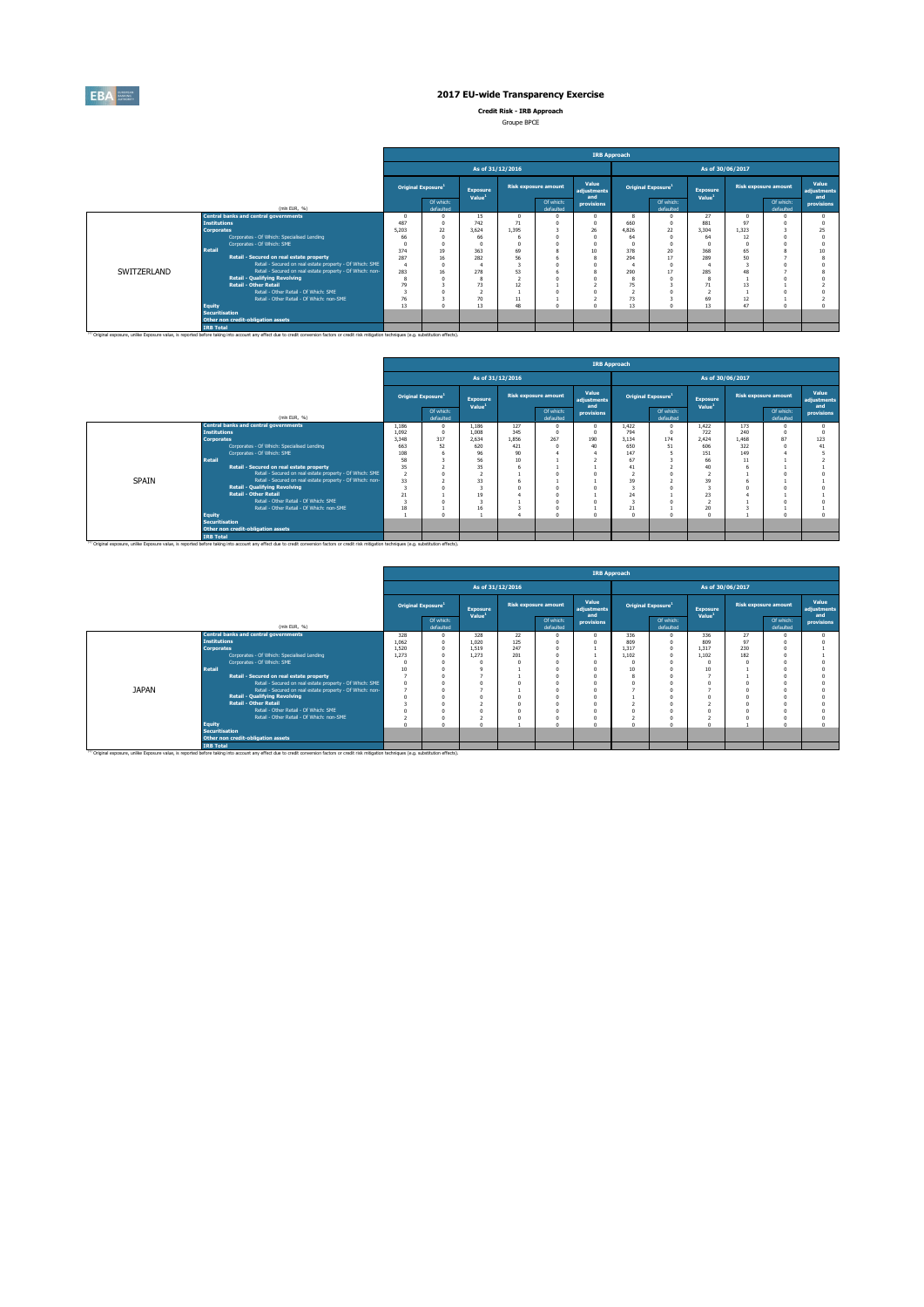#### **Sovereign Exposure**

#### Groupe BPCE

| (mln EUR)                                          |           |                                          |                                 |                 |                                         |                                 |                                    |                                    | As of 31/12/2016                |                  |                                    |                                 |                          |                                    |                                 |                         |                                    |                                 |
|----------------------------------------------------|-----------|------------------------------------------|---------------------------------|-----------------|-----------------------------------------|---------------------------------|------------------------------------|------------------------------------|---------------------------------|------------------|------------------------------------|---------------------------------|--------------------------|------------------------------------|---------------------------------|-------------------------|------------------------------------|---------------------------------|
|                                                    |           |                                          |                                 |                 | Memo: breakdown by accounting portfolio |                                 |                                    |                                    |                                 |                  |                                    |                                 |                          |                                    |                                 |                         |                                    |                                 |
| <b>Country / Region</b>                            |           | <b>Financial assets: Carrying Amount</b> |                                 | <b>Held for</b> |                                         |                                 | <b>Designated at</b><br>fair value |                                    |                                 | Available-for-   |                                    |                                 | <b>Loans and</b>         |                                    |                                 | Held-to-                |                                    |                                 |
|                                                    |           | of which:<br>loans and<br>advances       | of which:<br>debt<br>securities | trading         | of which:<br>Loans and<br>advances      | of which:<br>Debt<br>securities | through profit<br>or $loss2$       | of which:<br>Loans and<br>advances | of which:<br>Debt<br>securities | $\text{ sale}^3$ | of which:<br>Loans and<br>advances | of which:<br>Debt<br>securities | Receivables <sup>4</sup> | of which:<br>Loans and<br>advances | of which:<br>Debt<br>securities | maturity<br>investments | of which:<br>Loans and<br>advances | of which:<br>Debt<br>securities |
| <b>TOTAL - ALL COUNTRIES</b>                       | 184,937.7 | 129,968.3                                | 54,969.4                        | 7,926.2         | 0.0                                     | 7,926.2                         | 4,119.5                            | 4,088.5                            | 31.1                            | 32,199.6         | 0.0                                | 32,199.6                        | 134,578.6                | 125,879.8                          | 8,698.8                         | 6,113.8                 | 0.0                                | 6,113.8                         |
| <b>Austria</b>                                     | 913.6     | 0.0                                      | 913.6                           |                 |                                         |                                 |                                    |                                    |                                 |                  |                                    |                                 |                          |                                    |                                 |                         |                                    |                                 |
| <b>Belgium</b>                                     | 2,386.1   | 0.0                                      | 2,386.1                         |                 |                                         |                                 |                                    |                                    |                                 |                  |                                    |                                 |                          |                                    |                                 |                         |                                    |                                 |
| <b>Bulgaria</b>                                    | 0.0       | 0.0                                      | 0.0                             |                 |                                         |                                 |                                    |                                    |                                 |                  |                                    |                                 |                          |                                    |                                 |                         |                                    |                                 |
| <b>Croatia</b>                                     | 0.0       | 0.0                                      | 0.0                             |                 |                                         |                                 |                                    |                                    |                                 |                  |                                    |                                 |                          |                                    |                                 |                         |                                    |                                 |
| Cyprus                                             | 0.0       | 0.0                                      | 0.0                             |                 |                                         |                                 |                                    |                                    |                                 |                  |                                    |                                 |                          |                                    |                                 |                         |                                    |                                 |
| <b>Czech Republic</b>                              | 0.0       | 0.0                                      | 0.0                             |                 |                                         |                                 |                                    |                                    |                                 |                  |                                    |                                 |                          |                                    |                                 |                         |                                    |                                 |
| <b>Denmark</b>                                     | 9.6       | 0.0                                      | 9.6                             |                 |                                         |                                 |                                    |                                    |                                 |                  |                                    |                                 |                          |                                    |                                 |                         |                                    |                                 |
| <b>Estonia</b>                                     | 0.0       | 0.0                                      | 0.0                             |                 |                                         |                                 |                                    |                                    |                                 |                  |                                    |                                 |                          |                                    |                                 |                         |                                    |                                 |
| <b>Finland</b>                                     | 568.0     | 0.0                                      | 568.0                           |                 |                                         |                                 |                                    |                                    |                                 |                  |                                    |                                 |                          |                                    |                                 |                         |                                    |                                 |
| France                                             | 151,821.5 | 126.439.7                                | 25,381.8                        |                 |                                         |                                 |                                    |                                    |                                 |                  |                                    |                                 |                          |                                    |                                 |                         |                                    |                                 |
| <b>Germany</b>                                     | 1,513.1   | 0.0                                      | 1,513.1                         |                 |                                         |                                 |                                    |                                    |                                 |                  |                                    |                                 |                          |                                    |                                 |                         |                                    |                                 |
| Greece                                             | 0.3       | 0.0                                      | 0.3                             |                 |                                         |                                 |                                    |                                    |                                 |                  |                                    |                                 |                          |                                    |                                 |                         |                                    |                                 |
| <b>Hungary</b>                                     | 0.8       | 0.0                                      | 0.8                             |                 |                                         |                                 |                                    |                                    |                                 |                  |                                    |                                 |                          |                                    |                                 |                         |                                    |                                 |
| <b>Ireland</b>                                     | 334.8     | 0.0                                      | 334.8                           |                 |                                         |                                 |                                    |                                    |                                 |                  |                                    |                                 |                          |                                    |                                 |                         |                                    |                                 |
| <b>Italy</b>                                       | 8,564.2   | 621.7                                    | 7,942.5                         |                 |                                         |                                 |                                    |                                    |                                 |                  |                                    |                                 |                          |                                    |                                 |                         |                                    |                                 |
| Latvia                                             | 51.6      | 0.0                                      | 51.6                            |                 |                                         |                                 |                                    |                                    |                                 |                  |                                    |                                 |                          |                                    |                                 |                         |                                    |                                 |
| <b>Lithuania</b>                                   | 72.5      | 0.0                                      | 72.5                            |                 |                                         |                                 |                                    |                                    |                                 |                  |                                    |                                 |                          |                                    |                                 |                         |                                    |                                 |
| Luxembourg                                         | 1,111.6   | 0.0                                      | 1,111.6                         |                 |                                         |                                 |                                    |                                    |                                 |                  |                                    |                                 |                          |                                    |                                 |                         |                                    |                                 |
| <b>Malta</b>                                       | 0.0       | 0.0                                      | 0.0                             |                 |                                         |                                 |                                    |                                    |                                 |                  |                                    |                                 |                          |                                    |                                 |                         |                                    |                                 |
| <b>Netherlands</b>                                 | 970.3     | 0.0                                      | 970.3                           |                 |                                         |                                 |                                    |                                    |                                 |                  |                                    |                                 |                          |                                    |                                 |                         |                                    |                                 |
| Poland                                             | 560.5     | 0.0                                      | 560.5                           |                 |                                         |                                 |                                    |                                    |                                 |                  |                                    |                                 |                          |                                    |                                 |                         |                                    |                                 |
| Portugal                                           | 446.1     | 0.0                                      | 446.1                           |                 |                                         |                                 |                                    |                                    |                                 |                  |                                    |                                 |                          |                                    |                                 |                         |                                    |                                 |
| Romania                                            | 0.0       | 0.0                                      | 0.0                             |                 |                                         |                                 |                                    |                                    |                                 |                  |                                    |                                 |                          |                                    |                                 |                         |                                    |                                 |
| <b>Slovakia</b>                                    | 13.4      | 0.0                                      | 13.4                            |                 |                                         |                                 |                                    |                                    |                                 |                  |                                    |                                 |                          |                                    |                                 |                         |                                    |                                 |
| <b>Slovenia</b>                                    | 0.0       | 0.0                                      | 0.0                             |                 |                                         |                                 |                                    |                                    |                                 |                  |                                    |                                 |                          |                                    |                                 |                         |                                    |                                 |
| <b>Spain</b>                                       | 4,132.5   | 169.7                                    | 3,962.8                         |                 |                                         |                                 |                                    |                                    |                                 |                  |                                    |                                 |                          |                                    |                                 |                         |                                    |                                 |
| Sweden                                             | 0.0       | 0.0                                      | 0.0                             |                 |                                         |                                 |                                    |                                    |                                 |                  |                                    |                                 |                          |                                    |                                 |                         |                                    |                                 |
| <b>United Kinadom</b>                              | 120.8     | 0.0                                      | 120.8                           |                 |                                         |                                 |                                    |                                    |                                 |                  |                                    |                                 |                          |                                    |                                 |                         |                                    |                                 |
| <b>Iceland</b>                                     | 0.0       | 0.0                                      | 0.0                             |                 |                                         |                                 |                                    |                                    |                                 |                  |                                    |                                 |                          |                                    |                                 |                         |                                    |                                 |
| Liechtenstein                                      | 0.0       | 0.0                                      | 0.0                             |                 |                                         |                                 |                                    |                                    |                                 |                  |                                    |                                 |                          |                                    |                                 |                         |                                    |                                 |
| <b>Norway</b>                                      | 0.2       | 0.0                                      | 0.2                             |                 |                                         |                                 |                                    |                                    |                                 |                  |                                    |                                 |                          |                                    |                                 |                         |                                    |                                 |
| <b>Switzerland</b>                                 | 752.3     | 752.3                                    | 0.0                             |                 |                                         |                                 |                                    |                                    |                                 |                  |                                    |                                 |                          |                                    |                                 |                         |                                    |                                 |
| <b>Australia</b>                                   | 0.0       | 0.0                                      | 0.0                             |                 |                                         |                                 |                                    |                                    |                                 |                  |                                    |                                 |                          |                                    |                                 |                         |                                    |                                 |
| Canada                                             | 450.0     | 0.0                                      | 450.0                           |                 |                                         |                                 |                                    |                                    |                                 |                  |                                    |                                 |                          |                                    |                                 |                         |                                    |                                 |
| China                                              | 490.6     | 490.6                                    | 0.0                             |                 |                                         |                                 |                                    |                                    |                                 |                  |                                    |                                 |                          |                                    |                                 |                         |                                    |                                 |
| <b>Hong Kong</b>                                   | 283.8     | 0.0                                      | 283.8                           |                 |                                         |                                 |                                    |                                    |                                 |                  |                                    |                                 |                          |                                    |                                 |                         |                                    |                                 |
| Japan                                              | 2.568.6   | 0.0                                      | 2.568.6                         |                 |                                         |                                 |                                    |                                    |                                 |                  |                                    |                                 |                          |                                    |                                 |                         |                                    |                                 |
| <b>U.S.</b>                                        | 4,590.8   | 0.0                                      | 4,590.8                         |                 |                                         |                                 |                                    |                                    |                                 |                  |                                    |                                 |                          |                                    |                                 |                         |                                    |                                 |
| Other advanced economies non EEA                   | 454.5     | 0.0                                      | 454.5                           |                 |                                         |                                 |                                    |                                    |                                 |                  |                                    |                                 |                          |                                    |                                 |                         |                                    |                                 |
| Other Central and eastern Europe countries non EEA | 14.6      | 14.1                                     | 0.5                             |                 |                                         |                                 |                                    |                                    |                                 |                  |                                    |                                 |                          |                                    |                                 |                         |                                    |                                 |
| <b>Middle East</b>                                 | 595.5     | 595.5                                    | 0.0                             |                 |                                         |                                 |                                    |                                    |                                 |                  |                                    |                                 |                          |                                    |                                 |                         |                                    |                                 |
| <b>Latin America and the Caribbean</b>             | 206.7     | 167.2                                    | 39.4                            |                 |                                         |                                 |                                    |                                    |                                 |                  |                                    |                                 |                          |                                    |                                 |                         |                                    |                                 |
| <b>Africa</b>                                      | 480.0     | 412.2                                    | 67.8                            |                 |                                         |                                 |                                    |                                    |                                 |                  |                                    |                                 |                          |                                    |                                 |                         |                                    |                                 |
| <b>Others</b>                                      | 459.1     | 305.2                                    | 154.0                           |                 |                                         |                                 |                                    |                                    |                                 |                  |                                    |                                 |                          |                                    |                                 |                         |                                    |                                 |

Note:<br>The information reported covers all exposures to "General governments" as defined in paraggin 41 (b) of Annex V of ITS on Supervisory reporting: "central governments, state or regional governments, and both governmen

**Redions:**<br>Other afvanced non EEA: Israel, Korea, New Zealand, Russia, San Marino, Singore and Taiwan.<br>Middle East: Bahain, Dilouti, Iran, Iran, Jordan, Kuran, Libya, Mewhamenn: Semina, Oman, Suna, Suna, Suna, United Arab

(1) Includes "Trading financial assets" portfolio for banks reporting under GAAP

<sup>(2)</sup> Includes "Non-trading non-derivative financial assets measured at fair value through profit or loss" portfolio for banks reporting under GAAP<br><sup>03</sup> Includes "Non-trading non-derivative financial and and the major bank

**EBA**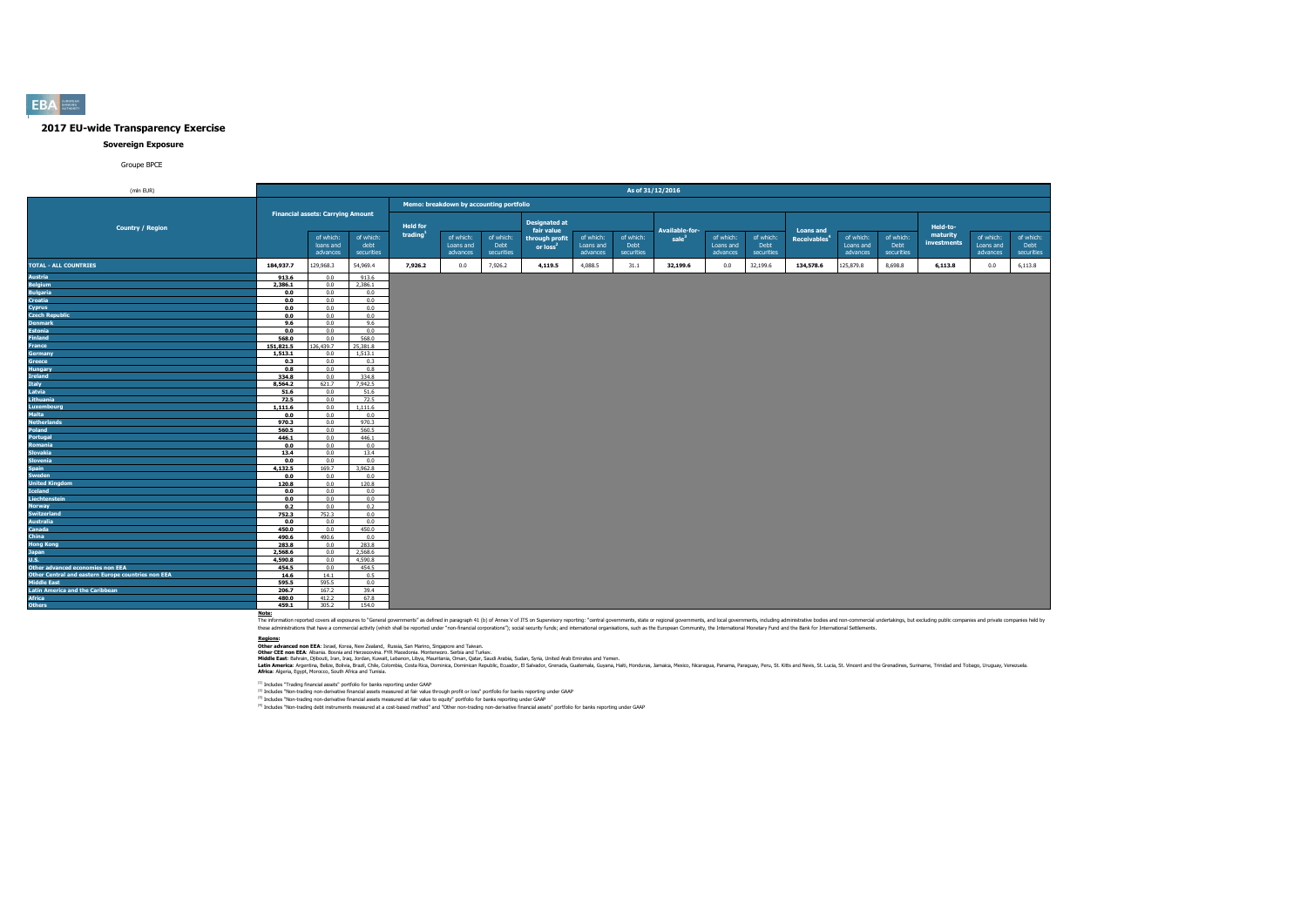#### **Sovereign Exposure**

#### Groupe BPCE

| (mln EUR)                                          |                |                                          |                |                 |                                         |            |                      |           | As of 30/06/2017 |                   |           |            |                          |           |            |             |           |            |
|----------------------------------------------------|----------------|------------------------------------------|----------------|-----------------|-----------------------------------------|------------|----------------------|-----------|------------------|-------------------|-----------|------------|--------------------------|-----------|------------|-------------|-----------|------------|
|                                                    |                |                                          |                |                 |                                         |            |                      |           |                  |                   |           |            |                          |           |            |             |           |            |
|                                                    |                |                                          |                |                 | Memo: breakdown by accounting portfolio |            |                      |           |                  |                   |           |            |                          |           |            |             |           |            |
|                                                    |                | <b>Financial assets: Carrying Amount</b> |                |                 |                                         |            | <b>Designated at</b> |           |                  |                   |           |            |                          |           |            |             |           |            |
| <b>Country / Region</b>                            |                |                                          |                | <b>Held for</b> |                                         |            | fair value           |           |                  | Available-for-    |           |            | <b>Loans and</b>         |           |            | Held-to-    |           |            |
|                                                    |                | of which:                                | of which:      | trading         | of which:                               | of which:  | through profit       | of which: | of which:        | sale <sup>3</sup> | of which: | of which:  | Receivables <sup>4</sup> | of which: | of which:  | maturity    | of which: | of which:  |
|                                                    |                | loans and                                | debt           |                 | Loans and                               | Debt       | or loss <sup>2</sup> | Loans and | Debt             |                   | Loans and | Debt       |                          | Loans and | Debt       | investments | Loans and | Debt       |
|                                                    |                | advances                                 | securities     |                 | advances                                | securities |                      | advances  | securities       |                   | advances  | securities |                          | advances  | securities |             | advances  | securities |
| <b>TOTAL - ALL COUNTRIES</b>                       | 189,510.0      | 129,923.3                                | 59,586.6       | 10,787.7        | 0.0                                     | 10,787.7   | 5,243.6              | 5,216.3   | 27.4             | 34,744.5          | 0.0       | 34,744.5   | 132,656.9                | 124,707.1 | 7,949.8    | 6,077.2     | 0.0       | 6,077.2    |
| Austria                                            | 983.9          | 0.0                                      | 983.9          |                 |                                         |            |                      |           |                  |                   |           |            |                          |           |            |             |           |            |
| <b>Belgium</b>                                     | 2,292.9        | 7.7                                      | 2,285.3        |                 |                                         |            |                      |           |                  |                   |           |            |                          |           |            |             |           |            |
| <b>Bulgaria</b>                                    | 0.0            | 0.0                                      | 0.0            |                 |                                         |            |                      |           |                  |                   |           |            |                          |           |            |             |           |            |
| Croatia                                            | 0.0            | 0.0                                      | 0.0            |                 |                                         |            |                      |           |                  |                   |           |            |                          |           |            |             |           |            |
| Cyprus                                             | 0.0            | 0.0                                      | 0.0            |                 |                                         |            |                      |           |                  |                   |           |            |                          |           |            |             |           |            |
| <b>Czech Republic</b>                              | 0.0            | 0.0                                      | 0.0            |                 |                                         |            |                      |           |                  |                   |           |            |                          |           |            |             |           |            |
| <b>Denmark</b><br><b>Estonia</b>                   | 0.0            | 0.0<br>0.0                               | 0.0<br>0.0     |                 |                                         |            |                      |           |                  |                   |           |            |                          |           |            |             |           |            |
| <b>Finland</b>                                     | 0.0<br>554.4   | 0.0                                      | 554.4          |                 |                                         |            |                      |           |                  |                   |           |            |                          |           |            |             |           |            |
| France                                             | 152,671.8      | 23,596.0                                 | 29.075.8       |                 |                                         |            |                      |           |                  |                   |           |            |                          |           |            |             |           |            |
| <b>Germany</b>                                     | 1,457.3        | 0.0                                      | 1,457.3        |                 |                                         |            |                      |           |                  |                   |           |            |                          |           |            |             |           |            |
| Greece                                             | 0.4            | 0.0                                      | 0.4            |                 |                                         |            |                      |           |                  |                   |           |            |                          |           |            |             |           |            |
| <b>Hungary</b>                                     | 0.0            | 0.0                                      | 0.0            |                 |                                         |            |                      |           |                  |                   |           |            |                          |           |            |             |           |            |
| Ireland                                            | 333.7          | 0.0                                      | 333.7          |                 |                                         |            |                      |           |                  |                   |           |            |                          |           |            |             |           |            |
| <b>Italy</b>                                       | 8,999.1        | 490.9                                    | 8,508.2        |                 |                                         |            |                      |           |                  |                   |           |            |                          |           |            |             |           |            |
| Latvia                                             | 43.1           | 0.0                                      | 43.1           |                 |                                         |            |                      |           |                  |                   |           |            |                          |           |            |             |           |            |
| Lithuania                                          | 66.9           | 0.0                                      | 66.9           |                 |                                         |            |                      |           |                  |                   |           |            |                          |           |            |             |           |            |
| Luxembourg                                         | 784.4          | 0.0                                      | 784.4          |                 |                                         |            |                      |           |                  |                   |           |            |                          |           |            |             |           |            |
| Malta                                              | 0.0            | 0.0                                      | 0.0            |                 |                                         |            |                      |           |                  |                   |           |            |                          |           |            |             |           |            |
| <b>Netherlands</b>                                 | 1,198.7        | 0.0                                      | 1,198.7        |                 |                                         |            |                      |           |                  |                   |           |            |                          |           |            |             |           |            |
| Poland                                             | 529.5          | 0.0                                      | 529.5          |                 |                                         |            |                      |           |                  |                   |           |            |                          |           |            |             |           |            |
| Portugal                                           | 427.5          | 0.0                                      | 427.5          |                 |                                         |            |                      |           |                  |                   |           |            |                          |           |            |             |           |            |
| Romania                                            | 0.0            | 0.0                                      | 0.0            |                 |                                         |            |                      |           |                  |                   |           |            |                          |           |            |             |           |            |
| Slovakia                                           | 7.1            | 0.0                                      | 7.1            |                 |                                         |            |                      |           |                  |                   |           |            |                          |           |            |             |           |            |
| <b>Slovenia</b>                                    | 0.0            | 0.0                                      | 0.0            |                 |                                         |            |                      |           |                  |                   |           |            |                          |           |            |             |           |            |
| <b>Spain</b><br>Sweden                             | 4,726.0<br>5.7 | 50.1<br>0.0                              | 4,675.9<br>5.7 |                 |                                         |            |                      |           |                  |                   |           |            |                          |           |            |             |           |            |
| <b>United Kingdom</b>                              | 115.7          | 0.0                                      | 115.7          |                 |                                         |            |                      |           |                  |                   |           |            |                          |           |            |             |           |            |
| Iceland                                            | 0.0            | 0.0                                      | 0.0            |                 |                                         |            |                      |           |                  |                   |           |            |                          |           |            |             |           |            |
| Liechtenstein                                      | 0.0            | 0.0                                      | 0.0            |                 |                                         |            |                      |           |                  |                   |           |            |                          |           |            |             |           |            |
| Norway                                             | 0.1            | 0.0                                      | 0.1            |                 |                                         |            |                      |           |                  |                   |           |            |                          |           |            |             |           |            |
| <b>Switzerland</b>                                 | 627.8          | 627.8                                    | 0.0            |                 |                                         |            |                      |           |                  |                   |           |            |                          |           |            |             |           |            |
| <b>Australia</b>                                   | 24.7           | 0.0                                      | 24.7           |                 |                                         |            |                      |           |                  |                   |           |            |                          |           |            |             |           |            |
| Canada                                             | 246.6          | 0.0                                      | 246.6          |                 |                                         |            |                      |           |                  |                   |           |            |                          |           |            |             |           |            |
| China                                              | 1,740.5        | 1,740.5                                  | 0.0            |                 |                                         |            |                      |           |                  |                   |           |            |                          |           |            |             |           |            |
| <b>Hong Kong</b>                                   | 44.9           | 0.0                                      | 44.9           |                 |                                         |            |                      |           |                  |                   |           |            |                          |           |            |             |           |            |
| Japan                                              | 2,336.9        | 0.0                                      | 2,336.9        |                 |                                         |            |                      |           |                  |                   |           |            |                          |           |            |             |           |            |
| U.S.                                               | 4,958.5        | 0.0                                      | 4,958.5        |                 |                                         |            |                      |           |                  |                   |           |            |                          |           |            |             |           |            |
| Other advanced economies non EEA                   | 425.4          | 0.0                                      | 425.4          |                 |                                         |            |                      |           |                  |                   |           |            |                          |           |            |             |           |            |
| Other Central and eastern Europe countries non EEA | 52.4           | 9.6                                      | 42.8           |                 |                                         |            |                      |           |                  |                   |           |            |                          |           |            |             |           |            |
| Middle East                                        | 1,108.7        | 1,087.7                                  | 20.9           |                 |                                         |            |                      |           |                  |                   |           |            |                          |           |            |             |           |            |
| <b>Latin America and the Caribbean</b>             | 192.6          | 154.6                                    | 38.1           |                 |                                         |            |                      |           |                  |                   |           |            |                          |           |            |             |           |            |
| <b>Africa</b>                                      | 665.3          | 411.4                                    | 253.9          |                 |                                         |            |                      |           |                  |                   |           |            |                          |           |            |             |           |            |
| <b>Others</b>                                      | 1,887.3        | 1,746.9                                  | 140.3          |                 |                                         |            |                      |           |                  |                   |           |            |                          |           |            |             |           |            |

Note:<br>The information reported covers all exposures to "General governments" as defined in paraggin 41 (b) of Annex V of ITS on Supervisory reporting: "central governments, state or regional governments, and both governmen

**Redions:**<br>Other afvanced non EEA: Israel, Korea, New Zealand, Russia, San Marino, Singore and Taiwan.<br>Middle East: Bahain, Dilouti, Iran, Iran, Jordan, Kuran, Libya, Mewhamenn: Semina, Oman, Suna, Suna, Suna, United Arab

(1) Includes "Trading financial assets" portfolio for banks reporting under GAAP

<sup>(2)</sup> Includes "Non-trading non-derivative financial assets measured at fair value through profit or loss" portfolio for banks reporting under GAAP<br><sup>03</sup> Includes "Non-trading non-derivative financial and and the major bank

**EBA**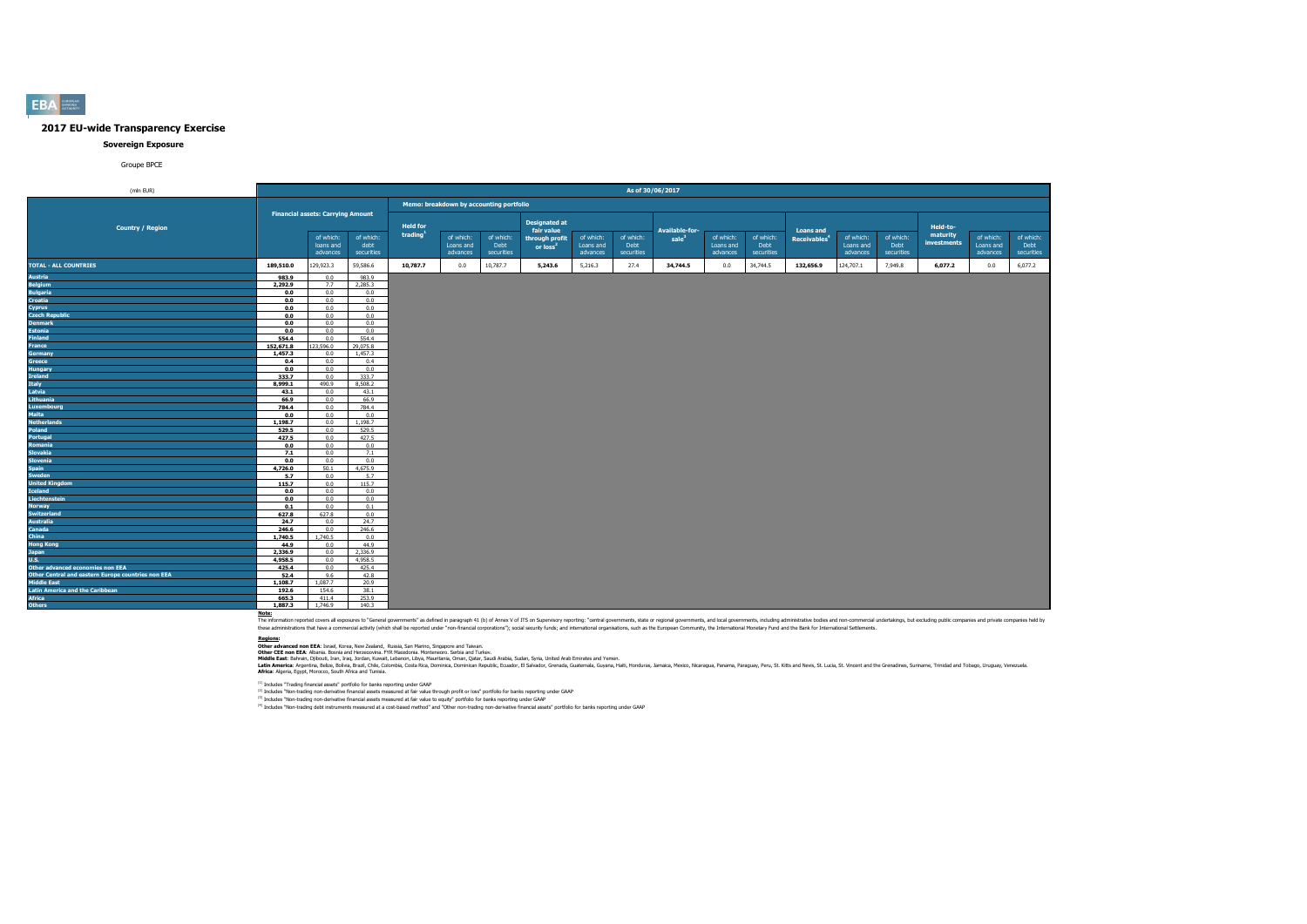

**Performing and non-performing exposures**

Groupe BPCE

|                                                                |         |                                              |                                      | As of 31/12/2016       |                                              |                                                             |                                                           |         |                                             |                                      | As of 30/06/2017       |                                              |                                                             |                                                           |
|----------------------------------------------------------------|---------|----------------------------------------------|--------------------------------------|------------------------|----------------------------------------------|-------------------------------------------------------------|-----------------------------------------------------------|---------|---------------------------------------------|--------------------------------------|------------------------|----------------------------------------------|-------------------------------------------------------------|-----------------------------------------------------------|
|                                                                |         | <b>Gross carrying amount</b>                 |                                      |                        | <b>Accumulated impairment,</b><br>provisions | accumulated changes in fair<br>value due to credit risk and | <b>Collaterals and</b><br>financial                       |         | <b>Gross carrying amount</b>                |                                      |                        | <b>Accumulated impairment,</b><br>provisions | accumulated changes in fair<br>value due to credit risk and | <b>Collaterals and</b><br>financial                       |
|                                                                |         | Of which<br>performing but<br>past due $>30$ | Of which non-performing <sup>1</sup> |                        | On performing<br>exposures <sup>2</sup>      | On non-<br>performing                                       | guarantees<br>received on non-<br>performing<br>exposures |         | Of which<br>performing but<br>past due > 30 | Of which non-performing <sup>1</sup> |                        | On performing<br>exposures <sup>2</sup>      | On non-<br>performing                                       | guarantees<br>received on non-<br>performing<br>exposures |
| (mln EUR, %)                                                   |         | days and $\lt=90$<br>days                    |                                      | Of which:<br>defaulted |                                              | exposures                                                   |                                                           |         | days and $\lt=90$<br>days                   |                                      | Of which:<br>defaulted |                                              | exposures                                                   |                                                           |
| Debt securities (including at amortised cost and fair value)   | 73,975  | $\mathbf 0$                                  | 356                                  | 345                    | 5.                                           | 185                                                         | 95                                                        | 73,223  | $\mathbf{o}$                                | 354                                  | 332                    | 5                                            | 173                                                         | 80                                                        |
| Central banks                                                  | 73      | 0                                            |                                      | $\Omega$               |                                              |                                                             | $\Omega$                                                  | 110     | $\Omega$                                    |                                      | $\Omega$               | $^{\circ}$                                   | $\Omega$                                                    | $\mathbf{0}$                                              |
| General governments                                            | 47,043  | 0                                            |                                      | $\Omega$               |                                              |                                                             | $\Omega$                                                  | 48,799  | $\Omega$                                    |                                      | $\Omega$               | $\Omega$                                     | $\Omega$                                                    | $\mathbf{0}$                                              |
| Credit institutions                                            | 3,507   | <sub>0</sub>                                 | 25                                   | 25                     | $\Omega$                                     | 14                                                          | $\Omega$                                                  | 3,215   | $\Omega$                                    | 25                                   | 25                     | $^{\circ}$                                   | 14                                                          | $\mathbf 0$                                               |
| Other financial corporations                                   | 13,293  | $\Omega$                                     | 130                                  | 127                    |                                              | 106                                                         | $\Omega$                                                  | 11,120  | $\Omega$                                    | 126                                  | 108                    | $^{\circ}$                                   | 97                                                          | $\mathbf 0$                                               |
| Non-financial corporations                                     | 10,059  | 0                                            | 199                                  | 193                    | $\overline{a}$                               | 64                                                          | 95                                                        | 9,979   | $\Omega$                                    | 204                                  | 200                    | -5                                           | 62                                                          | 80                                                        |
| Loans and advances(including at amortised cost and fair value) | 785,736 | 1,985                                        | 25,292                               | 24,082                 | 1,426                                        | 10,859                                                      | 12,131                                                    | 784,110 | 1,826                                       | 25,140                               | 23,685                 | 1,394                                        | 10,775                                                      | 11,918                                                    |
| Central banks                                                  | 1,054   | 0                                            | 21                                   | 21                     |                                              | 21                                                          | $^{\circ}$                                                | 3,650   | 0                                           | 20                                   | 20                     |                                              | 20                                                          | $\mathbf 0$                                               |
| General governments                                            | 130,029 | 32                                           | 154                                  | 151                    | 14                                           | 47                                                          | 30                                                        | 129,981 | 119                                         | 187                                  | 184                    | 17                                           | 41                                                          | 33                                                        |
| Credit institutions                                            | 45,637  |                                              | 68                                   | 68                     | $\overline{z}$                               | 66                                                          |                                                           | 38,629  |                                             | 78                                   | 78                     | $\overline{7}$                               | 42                                                          | 5                                                         |
| Other financial corporations                                   | 69,585  | 5.                                           | 181                                  | 181                    | $\overline{z}$                               | 89                                                          | 50                                                        | 59,333  | 14                                          | 161                                  | 160                    |                                              | 78                                                          | 53                                                        |
| Non-financial corporations                                     | 223,715 | 725                                          | 14,358                               | 13,887                 | 826                                          | 6,785                                                       | 5,832                                                     | 226,042 | 498                                         | 13,789                               | 13,187                 | 797                                          | 6,686                                                       | 5,333                                                     |
| of which: small and medium-sized enterprises at amortised cost | 84,588  | 255                                          | 6,489                                | 6,230                  | 247                                          | 3,211                                                       | 2,988                                                     | 91,162  | 215                                         | 6,800                                | 6,512                  | 243                                          | 3,413                                                       | 3,108                                                     |
| Households                                                     | 315,716 | 1,217                                        | 10,511                               | 9,775                  | 576                                          | 3,851                                                       | 6,218                                                     | 326,476 | 1,195                                       | 10,905                               | 10,054                 | 570                                          | 3,909                                                       | 6,494                                                     |
| DEBT INSTRUMENTS other than HFT                                | 859,711 | 1,985                                        | 25,648                               | 24,427                 | 1,431                                        | 11,044                                                      | 12,226                                                    | 857,333 | 1,826                                       | 25,494                               | 24,017                 | 1,399                                        | 10,949                                                      | 11,998                                                    |
| <b>OFF-BALANCE SHEET EXPOSURES</b>                             | 169,209 |                                              | 1,845                                | 1,675                  | 104                                          | 276                                                         | 463                                                       | 183,508 |                                             | 1,615                                | 1,418                  | 112                                          | 250                                                         | 200                                                       |

<sup>(1)</sup> For the definition of non-performing exposures please refer to COMMISSION IMPLEMENTING REGULATION (EU) 2015/227 of 9 January 2015, ANNEX V, Part 2-Template related instructions, subtitle 29

<sup>(2)</sup> Insitutions report here collective allowances for incurrred but not reported losses (instruments at amortised cost) and changes in fair value of performing exposures due to credit risk and provisions (instruments at

<sup>(3)</sup> Insitutions report here specific allowances for financial assets, individually and collectively estimated (instruments at amortised cost) and changes in fair value of NPE due to credit risk and provisions (instrument